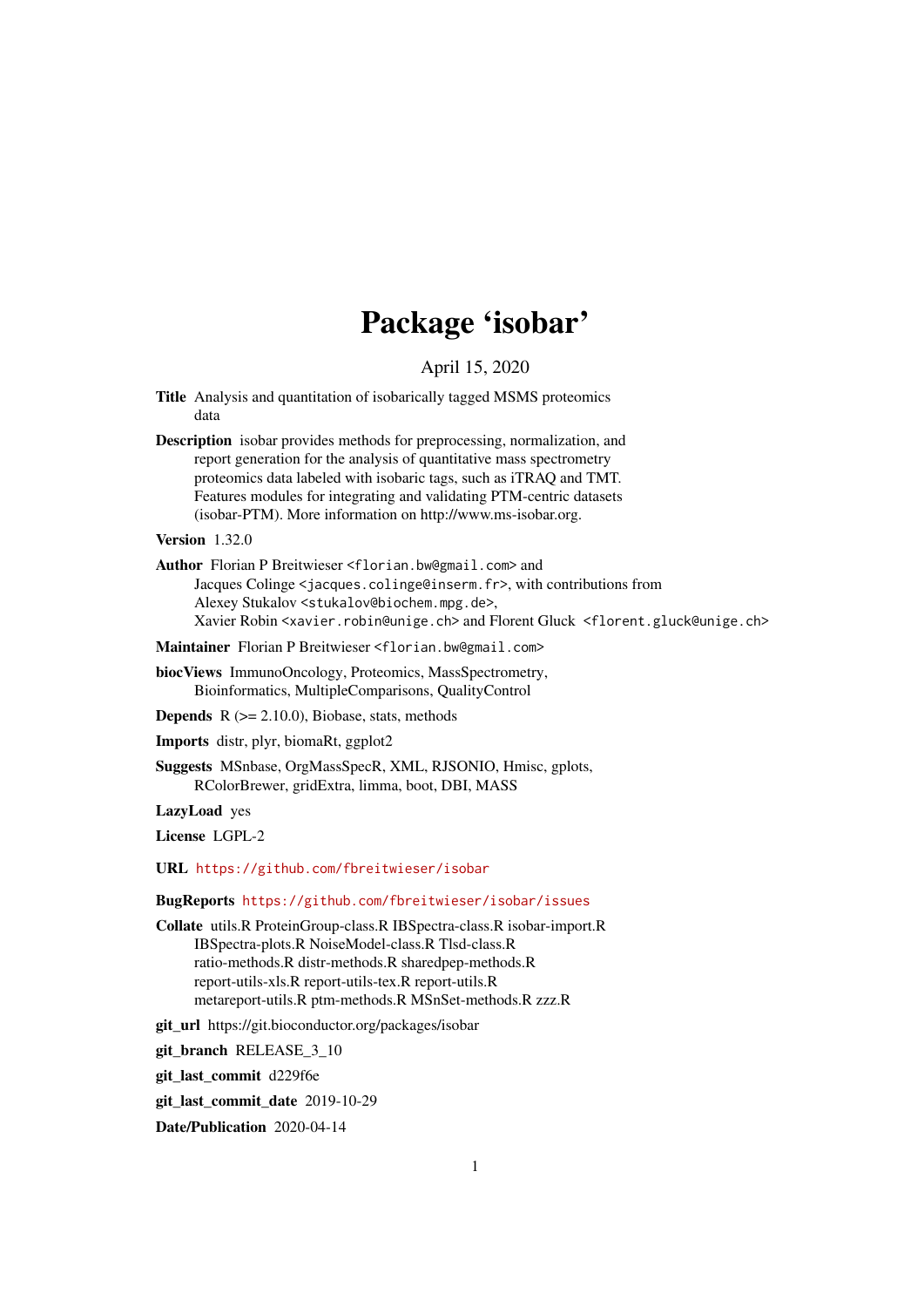# R topics documented:

|                  | 3              |
|------------------|----------------|
|                  | $\overline{4}$ |
|                  | 5              |
|                  | 5              |
|                  | 6              |
|                  | $\overline{7}$ |
|                  | 8              |
|                  | 9              |
|                  | 10             |
|                  | 11             |
|                  | 11             |
|                  | 13             |
|                  | 15             |
|                  | 16             |
|                  | 16             |
|                  | 19             |
|                  | 20             |
|                  | 20             |
|                  | 23             |
|                  | 25             |
|                  | 26             |
|                  | 27             |
|                  | 29             |
|                  | 29             |
|                  | 30             |
|                  | 32             |
|                  | 32             |
|                  | 33             |
|                  | 34             |
|                  | 37             |
|                  | 39             |
|                  | 41             |
|                  | 42             |
|                  | 42             |
|                  |                |
|                  | 43             |
|                  | 44             |
|                  | 44             |
| $spectra.count2$ | 45             |
|                  | 46             |
|                  | 47             |
|                  | 48             |
| writeHscoreData  | 49             |
| writeIBSpectra   | 49             |
|                  |                |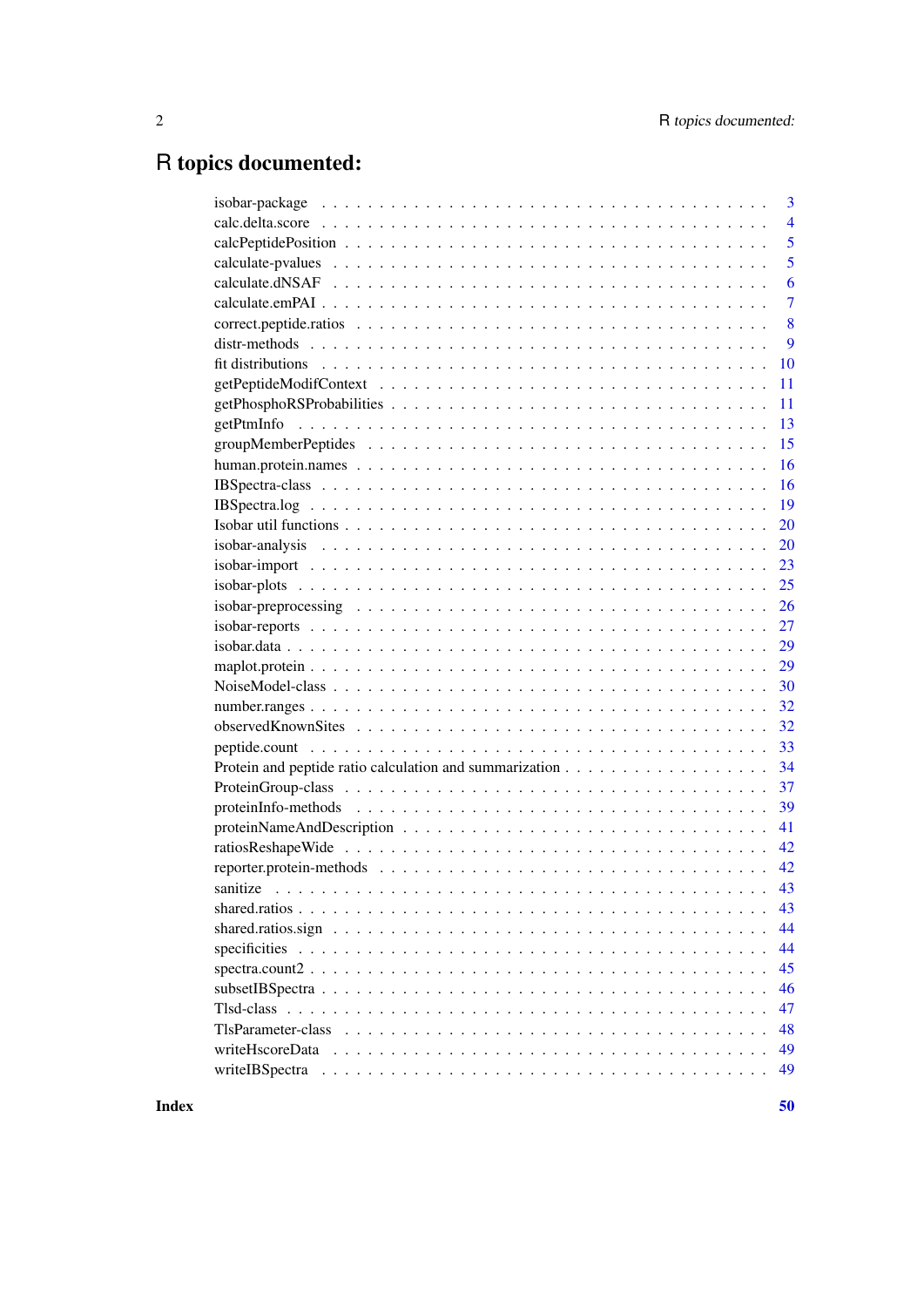<span id="page-2-0"></span>isobar-package *Analysis and quantitation of isobarically tagged MSMS proteomics data*

# Description

isobar provides methods for preprocessing, normalization, and report generation for the analysis of quantitative mass spectrometry proteomics data labeled withOA isobaric tags, such as iTRAQ and TMT.

# Details

| Package:   | isobar                                                                                                |
|------------|-------------------------------------------------------------------------------------------------------|
| Version:   | 1.1.2                                                                                                 |
| biocViews: | Proteomics, MassSpectrometray, Bioinformatics, MultipleComparisons, QualityControl                    |
| Depends:   | $R$ ( $>= 2.9.0$ ), Biobase, stats, methods, ggplot2                                                  |
| Imports:   | distr, biomaRt                                                                                        |
| Suggests:  | MSnbase, XML                                                                                          |
| LazyLoad:  | <b>ves</b>                                                                                            |
| License:   | LGPL-2                                                                                                |
| URL:       | http://bioinformatics.cemm.oeaw.ac.at                                                                 |
| Collate:   | utils.R ProteinGroup-class.R IBSpectra-class.R NoiseModel-class.R ratio-methods.R sharedpep-methods.R |

Index:

| IBSpectra-class      | IBSpectra objects                                              |
|----------------------|----------------------------------------------------------------|
| NoiseModel-class     | NoiseModel objects                                             |
| ProteinGroup-class   | ProteinGroup objects                                           |
| do.log               | Log functions for IBSpectra objects                            |
| fitCauchy            | Fit weighted and unweighted Cauchy and Normal<br>distributions |
| groupMemberPeptides  | Peptide info for protein group members                         |
| human.protein.names  | Info on proteins                                               |
| ibspiked_set1        | Isobar Data packages                                           |
| isobar-analysis      | IBSpectra analysis: Protein and peptide ratio<br>calculation   |
| isobar-import        | Loading data into IBSpectra objects using<br>readIBSpectra     |
| isobar-package       | Analysis and quantitation of isobaric tag<br>Proteomics data   |
| isobar-plots         | IBSpectra plots                                                |
| isobar-preprocessing | IBSpectra preprocessing                                        |
| isobar-reports       | Isobar reports                                                 |
| maplot.protein       | MAplot for individual proteins                                 |
| number.ranges        | Helper function to transform number lists to<br>ranges         |
| proteinInfo-methods  | Methods for Function proteinInfo                               |
| proteinRatios        | protein and peptide ratios                                     |
| sanitize             | Helper function for LaTeX export                               |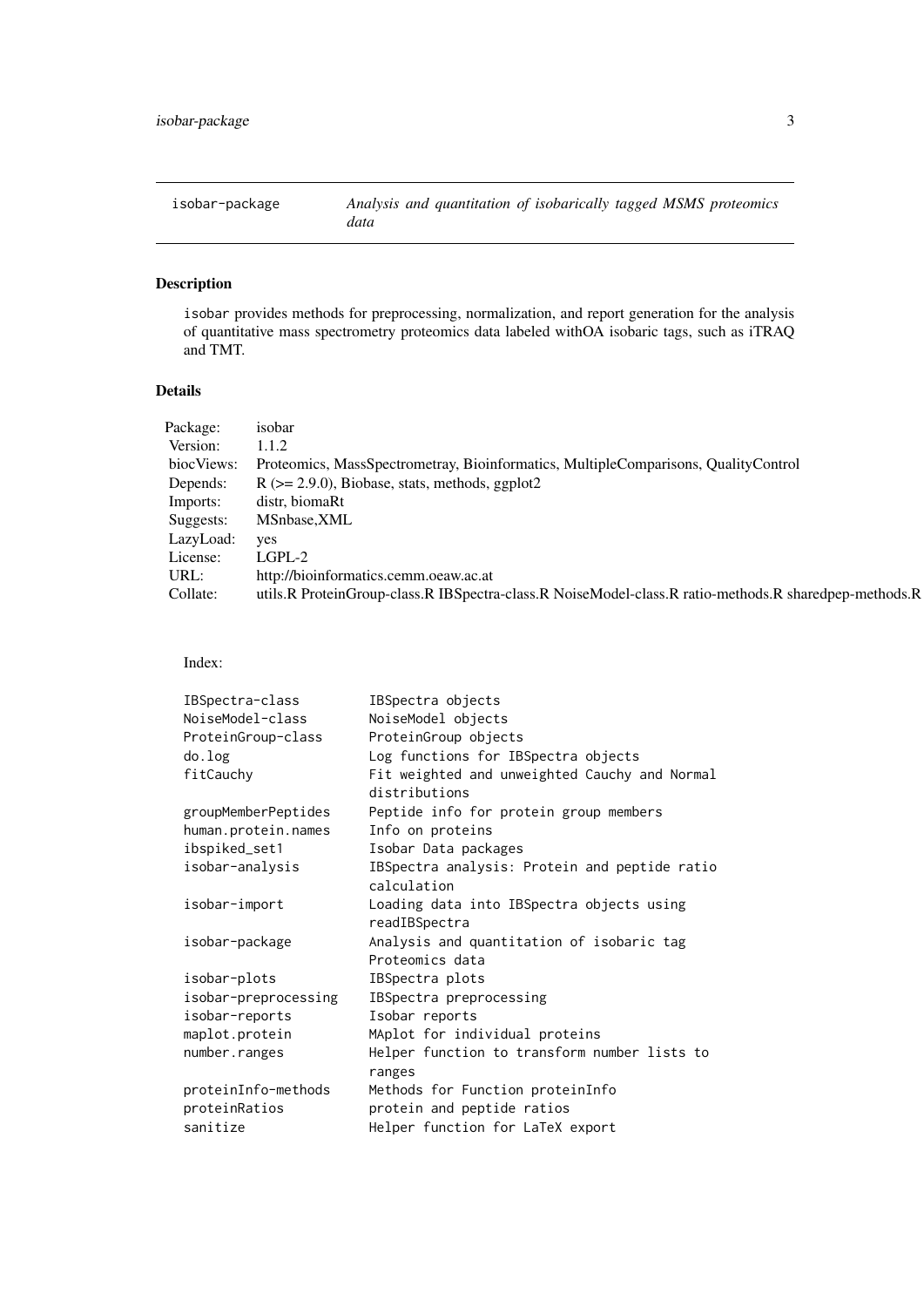```
shared.ratios Shared ratio calculation
shared.ratios.sign Plot and get significantly shared ratios.
```
Further information is available in the following vignettes:

isobar Isobar Overview (source, pdf) isobar-devel Isobar for developers (source, pdf)

#### Author(s)

Florian P Breitwieser <fbreitwieser@cemm.oeaw.ac.at> and Jacques Colinge <jcolinge@cemm.oeaw.ac.at>, with contributions from Xavier Robin <xavier.robin@unige.ch>

Maintainer: Florian P Breitwieser <fbreitwieser@cemm.oeaw.ac.at>

calc.delta.score *Calculate Delta Score from Ion Score*

# Description

Calculates delta score from raw search engine score by substracting the best matching hit with the second best matching. data needs to have not only the best hit per spectrum, but multiple, to be able to calculate the delta score. filterSpectraDeltaScore calls calc.delta.score and filters spectra below a minum delta score.

#### Usage

```
calc.delta.score(my.data)
filterSpectraDeltaScore(my.data, min.delta.score=10, do.remove=FALSE)
```
### Arguments

| my.data         | IBS pectra data frame.                                                                                  |
|-----------------|---------------------------------------------------------------------------------------------------------|
| min.delta.score |                                                                                                         |
|                 | Minimum delta score.                                                                                    |
| do.remove       | If TRUE, spectra below the min.prob threshold are not just set as 'use.for.quant=FALSE'<br>but removed. |

### Value

Returns data with additional column 'delta.score'.

# Author(s)

Florian P. Breitwieser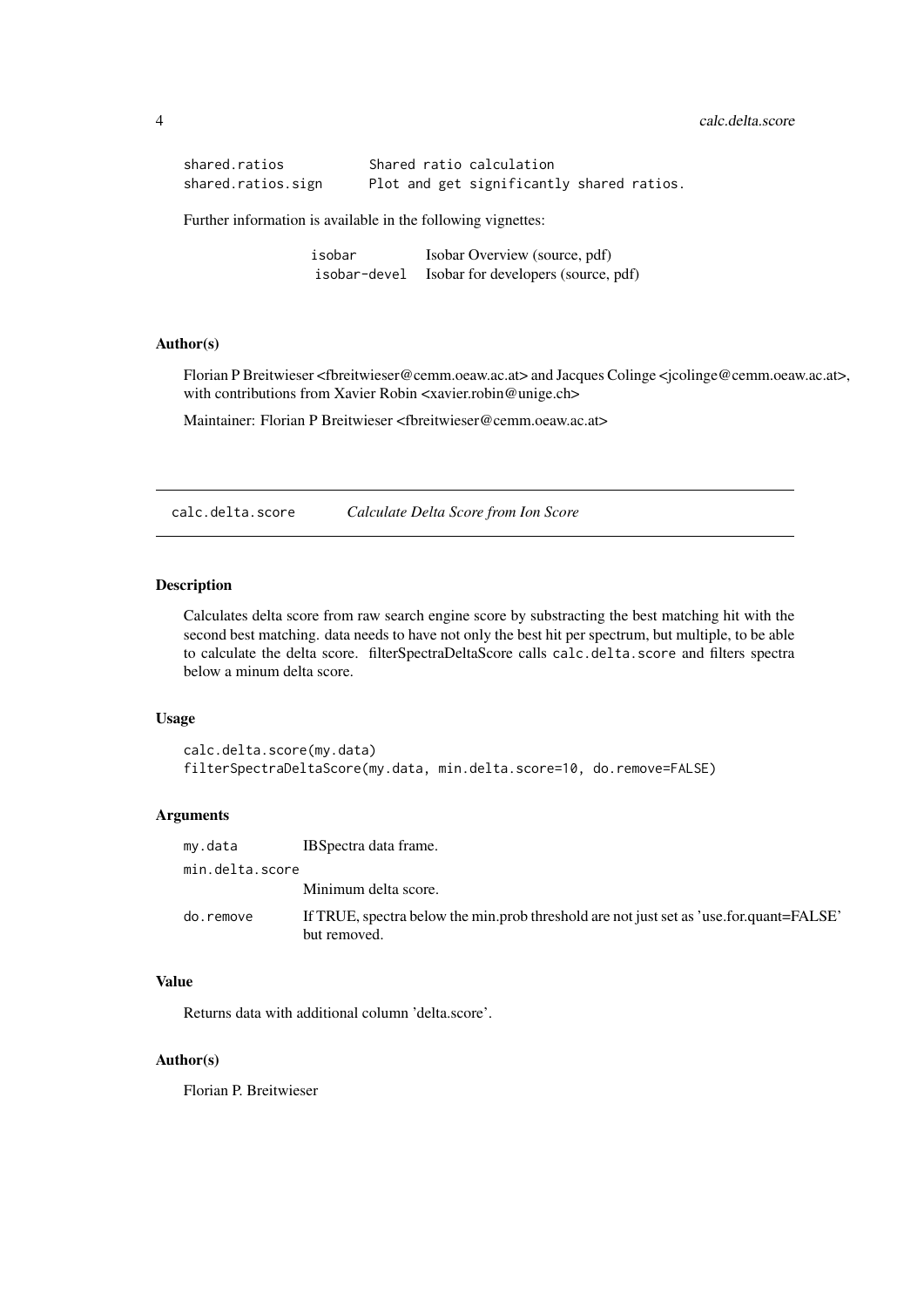<span id="page-4-0"></span>calcPeptidePosition *Recalculate peptide start positions based on protein sequence*

### Description

Function to recalculate start position of peptide in protein when it is missing or wrong.

# Usage

```
calcPeptidePosition(peptide.info, protein.info, calc.il.peptide)
```
#### Arguments

peptide.info Peptide info object of ProteinGroup. protein.info Protein info object of ProteinGroup. calc.il.peptide Should the 'real' peptide (I/L difference) be calculated?

calculate-pvalues *Calculate and Adjust Ratio and Sample p-values.*

# Description

Functions for calculating and adjusting ratios and sample p-values. Usually, these are called by proteinRatios or peptideRatios.

# Usage

```
calculate.ratio.pvalue(lratio, variance, ratiodistr = NULL)
calculate.sample.pvalue(lratio, ratiodistr)
```

```
calculate.mult.sample.pvalue(lratio, ratiodistr, strict.pval,
                             lower.tail, n.possible.val, n.observed.val)
```
adjust.ratio.pvalue(quant.tbl, p.adjust, sign.level, globally = FALSE)

| lratio      | log 10 protein or peptide ratios.                                                                                   |
|-------------|---------------------------------------------------------------------------------------------------------------------|
| ratiodistr  | Fitted ratio distribution/                                                                                          |
| variance    | Variance of Iratios.                                                                                                |
| strict.pval | If FALSE, missing ratios are ignored. If TRUE, missing ratios are penalized by<br>giving them a sample pval of 0.5. |
| lower.tail  | lower tail of distribution?                                                                                         |
|             | n. possible. val Number of possible ratios.                                                                         |
|             | n observed val Number of observed ratios.                                                                           |
| quant.tbl   | Quantification table (from protein Ratios or peptide Ratios).                                                       |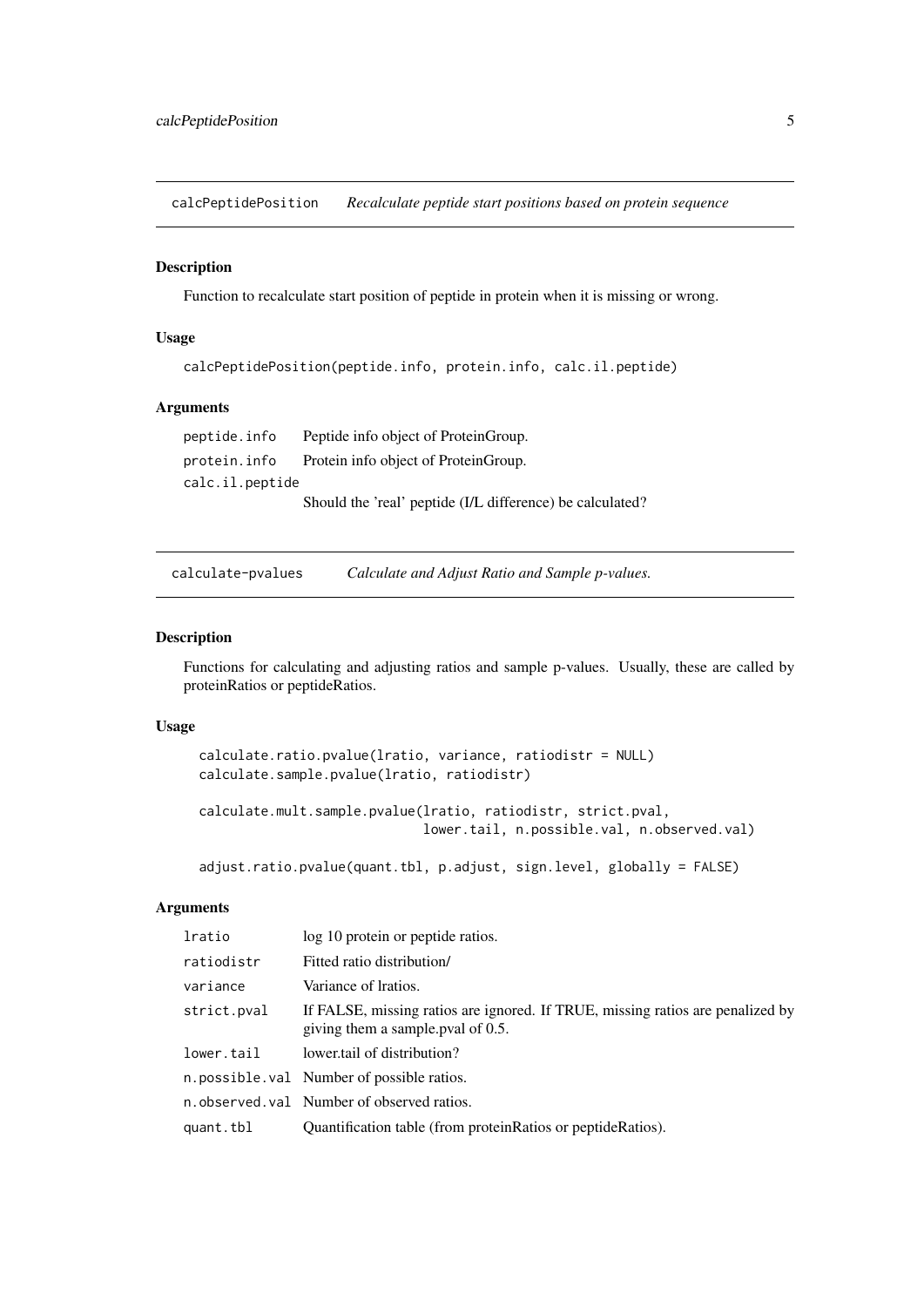<span id="page-5-0"></span>

| p.adjust   | p-value adjustment method (see ?p.adjust).                                                         |
|------------|----------------------------------------------------------------------------------------------------|
| sign.level | Ratio significance level.                                                                          |
| globally   | Whether the p-values should be adjusted over all conditions, or individually in<br>each condition. |

#### Author(s)

Florian P. Breitwieser

#### See Also

[proteinRatios](#page-33-1),[peptideRatios](#page-33-1)

#### Examples

```
lratio <- c(-1,-1,seq(from=-1,to=1,by=.25),1,1)
variance \leq c(0,1, rep(0.1,9),0,1)ratiodistr.precise <- new("Norm",mean=0,sd=.25)
ratiodistr.wide <- new("Norm",mean=0,sd=.5)
# ratio p-value is impacted only by the variance
# sample p-value captures whether the ratio distribution is narrow ('precise')
# or wide
data.frame(lratio, variance,
           ratio.pvalue=calculate.ratio.pvalue(lratio, variance),
           sample.pvalue.precise=calculate.sample.pvalue(lratio,ratiodistr.precise),
           sample.pvalue.wide=calculate.sample.pvalue(lratio,ratiodistr.wide))
```
<span id="page-5-1"></span>calculate.dNSAF *dNSAF approximate abundance calculations.*

#### Description

Distributed normalized spectral abundance factor (dNSAF) is a label free quantitative measure of protein abundance based on spectral counts which are corrected for peptides shared by multiple proteins. Original publication: Zhang Y et al., Analytical Chemistry (2010).

# Usage

```
calculate.dNSAF(protein.group, use.mw = FALSE, normalize = TRUE,
               combine.f = mean)
```

| protein.group | ProteinGroup object. Its @proteinInfo slot data, frame must contain a length<br>column. |
|---------------|-----------------------------------------------------------------------------------------|
| use.mw        | Use MW to account for protein size                                                      |
| normalize     | Normalize dSAF to dNSAF?                                                                |
| combine.f     | How to handle proteins seen only with shared peptides?                                  |
|               |                                                                                         |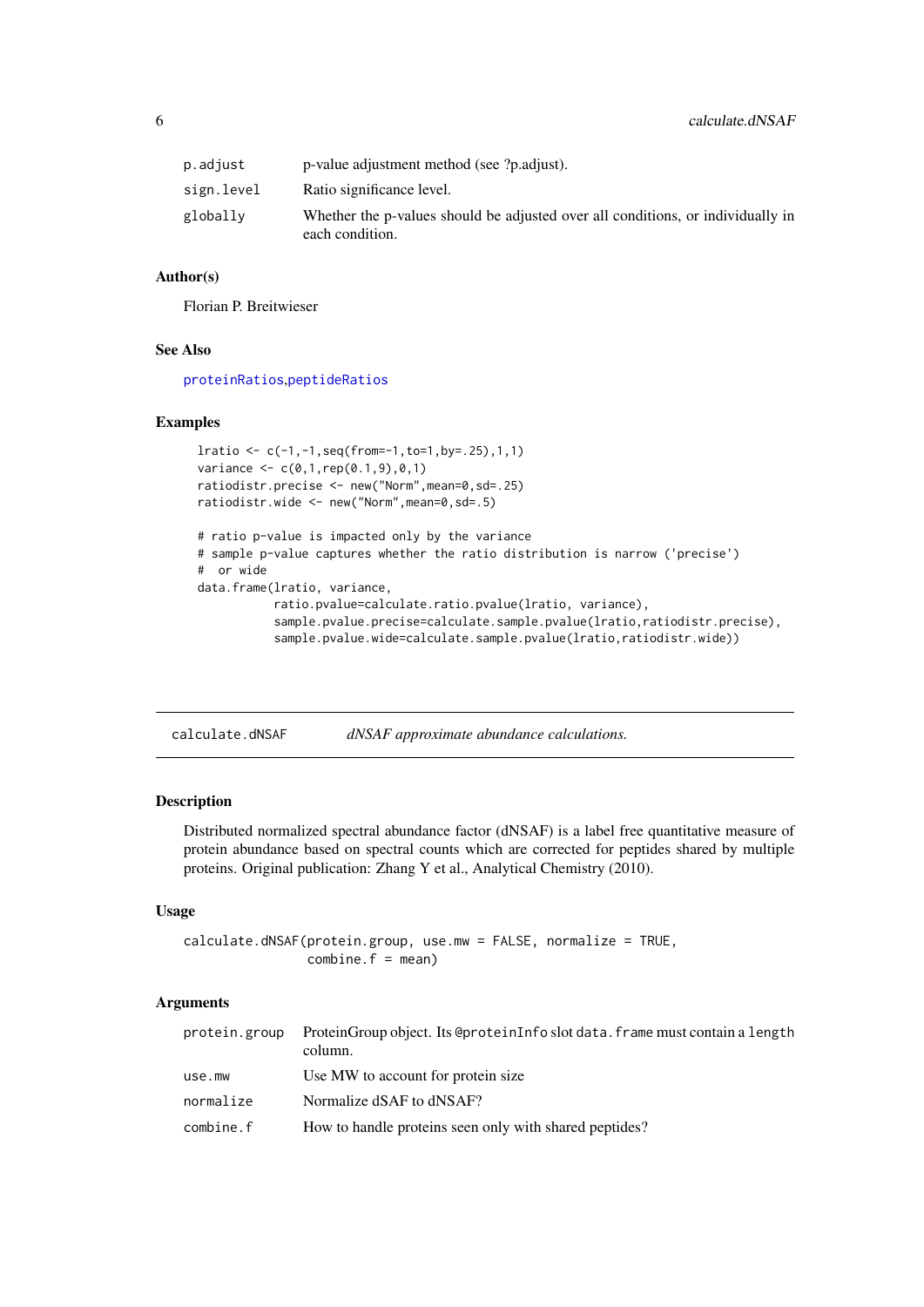# <span id="page-6-0"></span>Value

Named numeric vector of dNSAF values.

# Author(s)

Florian P Breitwieser

#### References

Zhang Y et al., Analytical Chemistry (2010)

#### See Also

[proteinInfo](#page-38-1), [getProteinInfoFromUniprot](#page-38-1), [calculate.emPAI](#page-6-1), [ProteinGroup](#page-36-1)

#### Examples

```
data(ibspiked_set1)
protein.group <- proteinGroup(ibspiked_set1)
calculate.dNSAF(protein.group)
```
<span id="page-6-1"></span>calculate.emPAI *emPAI approximate abundance calculations.*

#### <span id="page-6-2"></span>Description

The Exponentially Modified Protein Abundance Index (emPAI) is a label free quantitative measure of protein abundance based on protein coverage by peptide matches. The original publication is Ishihama Y, et al., Proteomics (2005).

#### Usage

```
calculate.emPAI(protein.group, protein.g = reporterProteins(protein.group), normalize = FALSE,
           observed.pep = c("pep", "mod.charge.pep"), use.mw = FALSE, combine.f = mean,
                \ldots, nmc = 0, report.all = FALSE)
n.observable.peptides(...)
observable.peptides(seq, nmc = 1, min.length = 6, min.mass = 600, max.mass = 4000,
                    custom = list(code = c("B", "Z", "J", "U"),
                       mass = c(164.554862, 278.61037, 213.12392, 150.953636), ...)
```

| protein.group | ProteinGroup object. Its @proteinInfo slot data. frame must contain a sequence<br>column to calculate the number of observable peptides per protein. |
|---------------|------------------------------------------------------------------------------------------------------------------------------------------------------|
| protein.g     | Protein group identifiers.                                                                                                                           |
| normalize     | Normalize to sum $= 1$ ?.                                                                                                                            |
| observed.pep  | What counts as observed peptide?                                                                                                                     |
| report.all    | <b>TOADD</b>                                                                                                                                         |
| use.mw        | Use MW to normalize for protein size.                                                                                                                |
| combine.f     | How to handle proteins seen only with shared peptides?                                                                                               |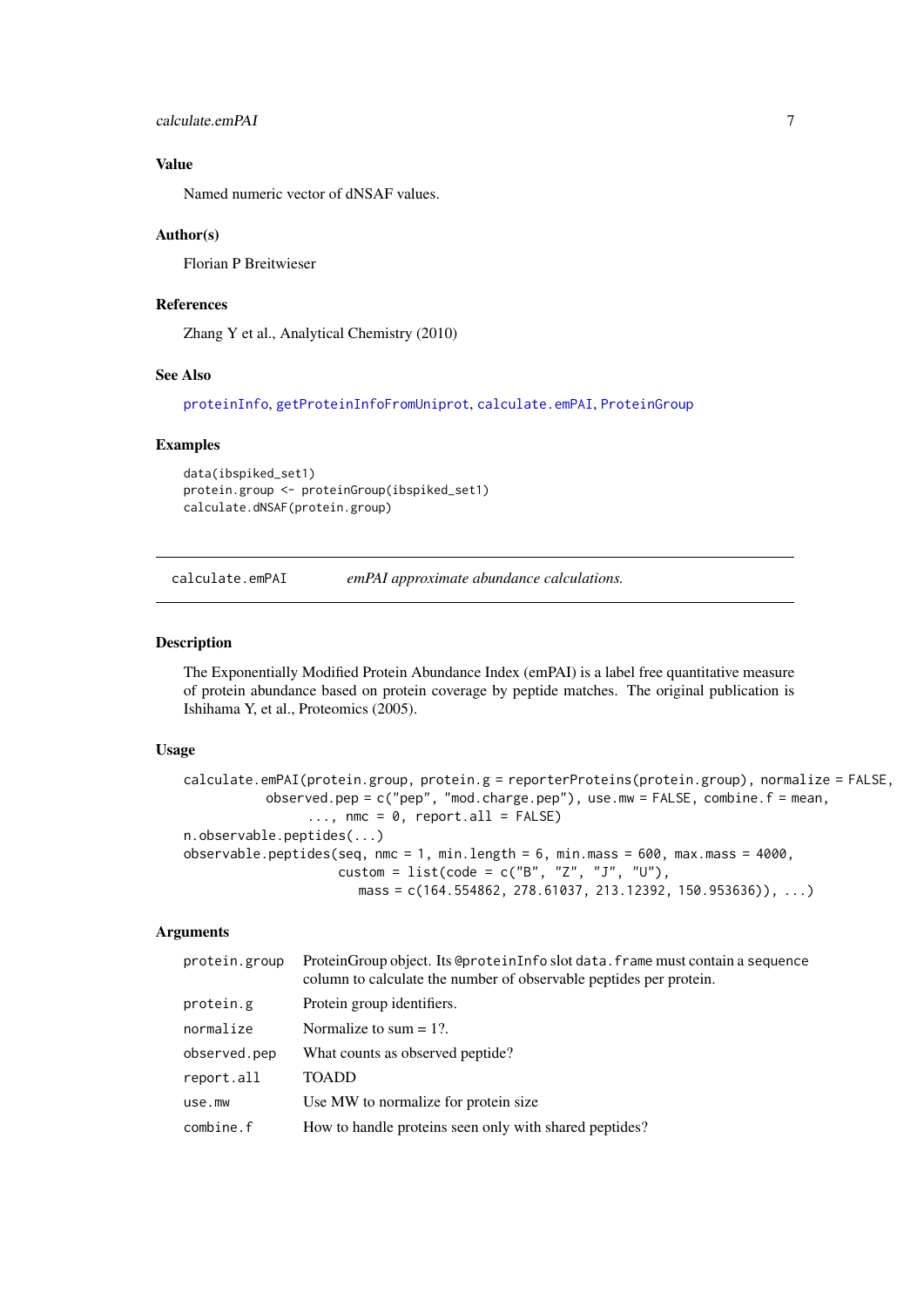<span id="page-7-0"></span>

| seq        | Protein sequence.                                |
|------------|--------------------------------------------------|
| nmc        | Number of missed cleavages.                      |
| min.length | Minimum length of peptide.                       |
| min.mass   | Minimum mass of peptide.                         |
| max.mass   | Maximum mass of peptide.                         |
| custom     | User defined residue for Digest.                 |
|            | Further arguments to observable.peptides/Digest. |

### Details

The formula is

$$
emPAI = 10^{\frac{N < -observed}{N < -observed}} - 1
$$

N\_observed is the number of observed peptides - we use the count of unique peptide without consideration of charge state. N\_observable is the number of observable peptides. Sequence cleavage is done using [Digest](#page-0-0).

# Value

Named numeric vector of emPAI values.

# Author(s)

Florian P Breitwieser

#### References

Ishihama Y, et al., Proteomics (2005)

#### See Also

[Digest](#page-0-0), [proteinInfo](#page-38-1), [getProteinInfoFromUniprot](#page-38-1), [calculate.dNSAF](#page-5-1), [ProteinGroup](#page-36-1)

# Examples

```
data(ibspiked_set1)
protein.group <- proteinGroup(ibspiked_set1)
calculate.emPAI(protein.group,protein.g=protein.g(protein.group,"CERU"))
```
correct.peptide.ratios

*Correct peptide ratios with protein ratios from a separate experiment.*

# Description

Correct peptide ratios with protein ratios from a separate experiment.

# Usage

```
correct.peptide.ratios(ibspectra, peptide.quant.tbl, protein.quant.tbl,
         protein.group.combined, adjust.variance = TRUE,
         correlation = 0, recalculate.pvalue = TRUE)
```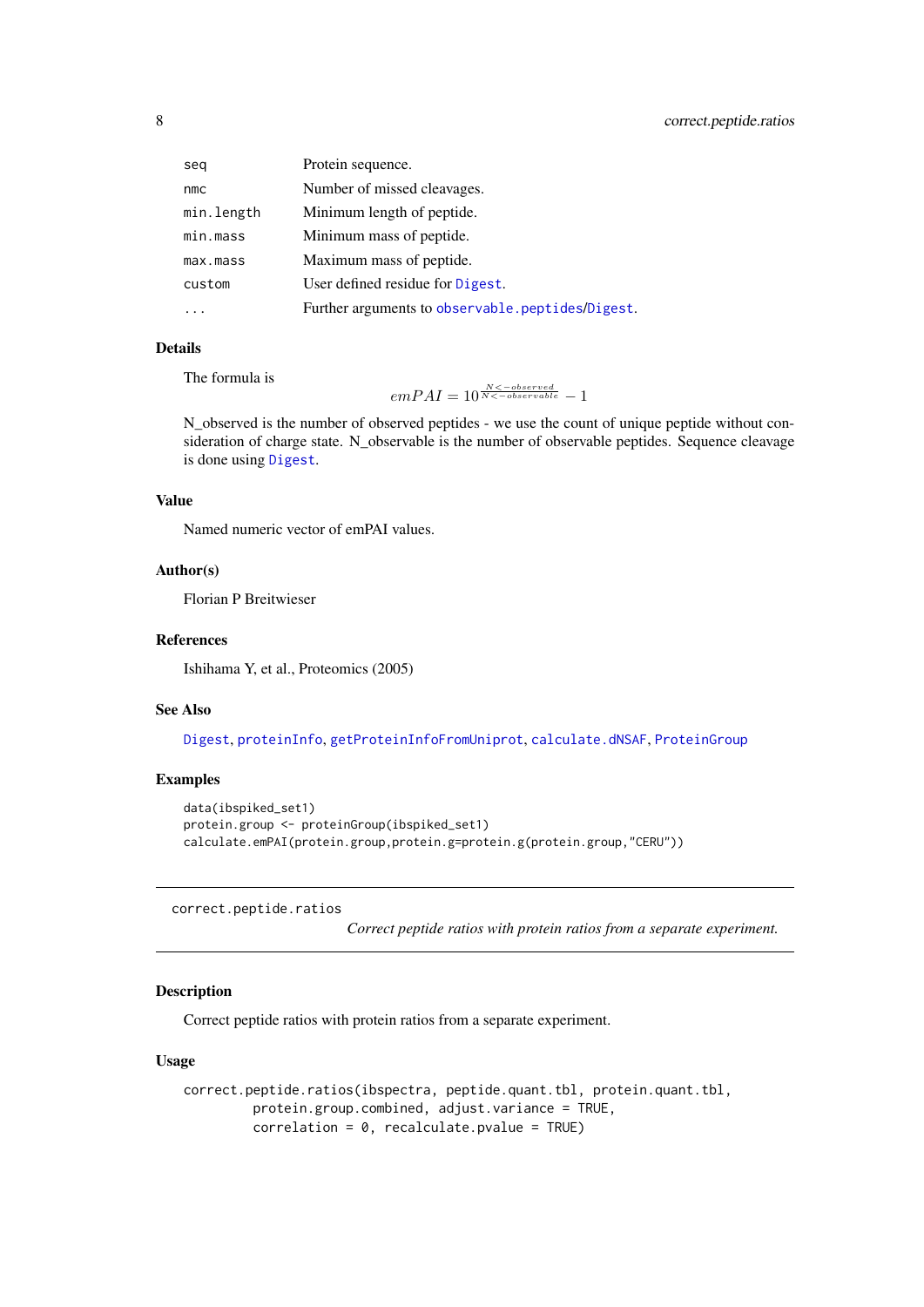### <span id="page-8-0"></span>distr-methods 9

# Arguments

| ibspectra              | IBS pectra object.                                                              |  |
|------------------------|---------------------------------------------------------------------------------|--|
| peptide.quant.tbl      |                                                                                 |  |
|                        | Calculated with peptideRatios.                                                  |  |
| protein.quant.tbl      |                                                                                 |  |
|                        | Calculated with protein Ratios.                                                 |  |
| protein.group.combined |                                                                                 |  |
|                        | Protein Group object generated on both PTM and protein data.                    |  |
| adjust.variance        |                                                                                 |  |
|                        | Adjust variance of ratios.                                                      |  |
| correlation            | Assumed correlation between peptide and protein ratios for variance adjustment. |  |
| recalculate.pvalue     |                                                                                 |  |
|                        | Recalculate p-value after variance adjustment.                                  |  |
|                        |                                                                                 |  |

#### Author(s)

Florian P. Breitwieser

distr-methods *Functions for distribution calculations*

#### <span id="page-8-1"></span>Description

calcProbXGreaterThanY calculates the probability that  $X \geq Y$ . calcProbXDiffNormals calculates the probabilities of a set of normals, defined by the vectors mu\_Y and sd\_Y are greater or less than the reference distribution Y.

# Usage

```
calcProbXGreaterThanY(X, Y, rel.tol = .Machine$double.eps^0.25, subdivisions = 100L)
calcProbability of Theorem 2.1. \text{c} = 100 and \text{c} = 100 and \text{c} = 100 and \text{c} = 100 and \text{c} = 100 and \text{c} = 100 and \text{c} = 100 and \text{c} = 100 and \text{c} = 100 and \text{c} = 100 and \text{c} = 100 and \text{c} = 100 and \text{#calcCumulativeProbXGreaterThanY(Xs, mu_Ys, sd_Ys, alternative = c("greater", "less", "two-sided'
distrprint(X, round.digits = 5)
 twodistr.plot(X, Y, n.steps = 1000, min.q = 10^x-3)
```

| X            | Object of the class Distribution.              |
|--------------|------------------------------------------------|
| Y            | Object of the class Distribution.              |
| min.q        | minimum quantile                               |
| n.steps      | Number of steps.                               |
| $mu_Y$       | Numeric vector of parameter mu of a Normal.    |
| sd_Y         | Numeric vector of parameter sd of a Normal.    |
| subdivisions | the maximum number of subintervals             |
| rel.tol      | relative accuracy requested                    |
|              | Additional arguments to calcProbXGreaterThanY. |
| alternative  | "less", "greater", or "two-sided".             |
| progress     | Show text progress bar?                        |
| round.digits | Round digits for printing.                     |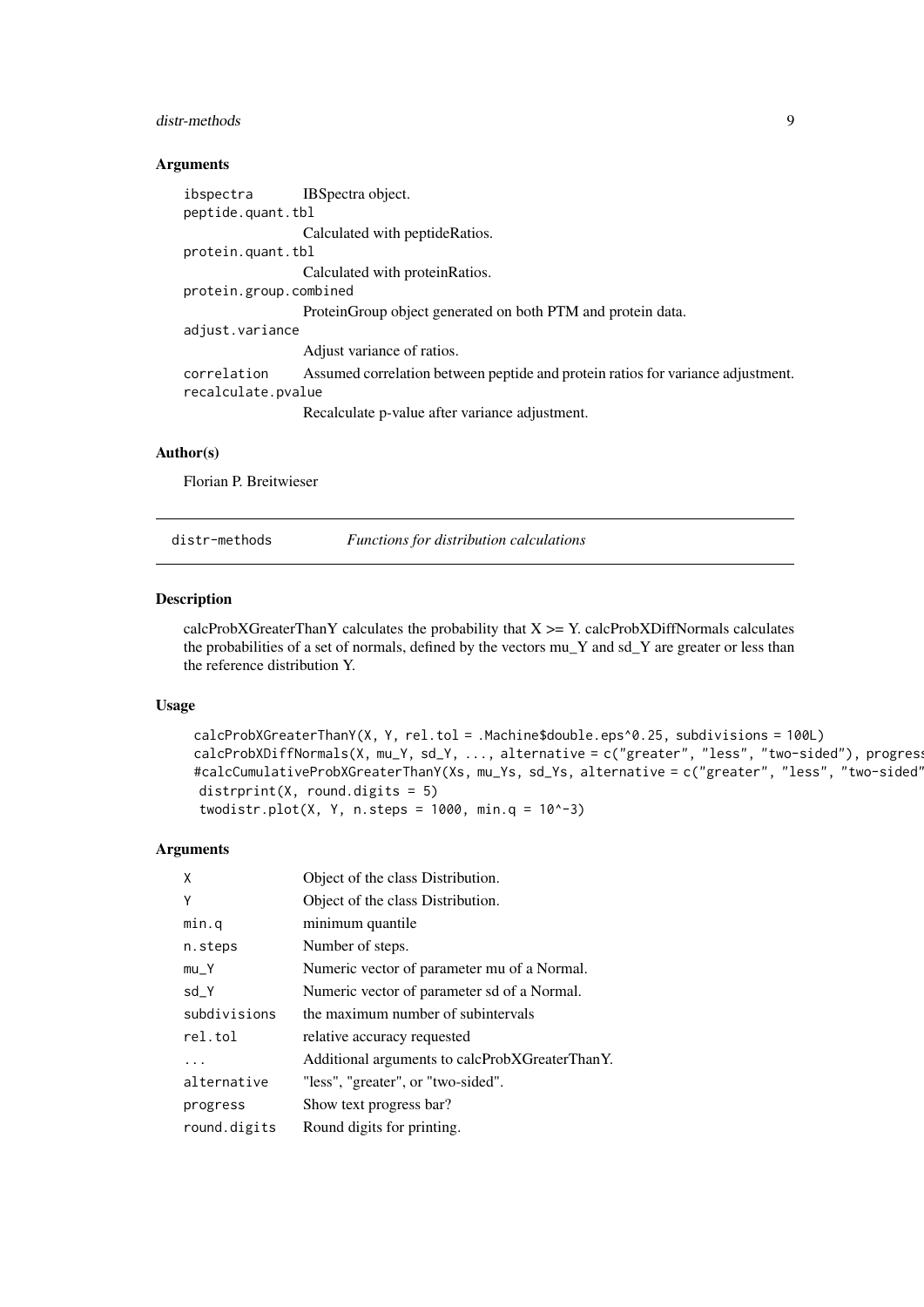# Author(s)

Florian P. Breitwieser

# Examples

```
library(distr)
calcProbXGreaterThanY(Norm(0,.25),Norm(1,.25))
```
fit distributions *Fit weighted and unweighted Cauchy and Normal distributions*

# Description

Functions to fit the probability density functions on ratio distribution.

# Usage

```
fitCauchy(x)
fitNorm(x, portion = 0.75)fitWeightedNorm(x, weights)
fitNormalCauchyMixture(x)
fitGaussianMixture(x, n = 500)
fitTlsd(x)
```
# Arguments

| X       | Ratios                                          |
|---------|-------------------------------------------------|
| weights | Weights                                         |
| portion | Central portion of data to take for computation |
| n       | number of sampling steps                        |

# Value

[Cauchy](#page-0-0),[Norm](#page-0-0)

# Author(s)

Florian P Breitwieser, Jacques Colinge.

### See Also

[proteinRatios](#page-33-1)

<span id="page-9-0"></span>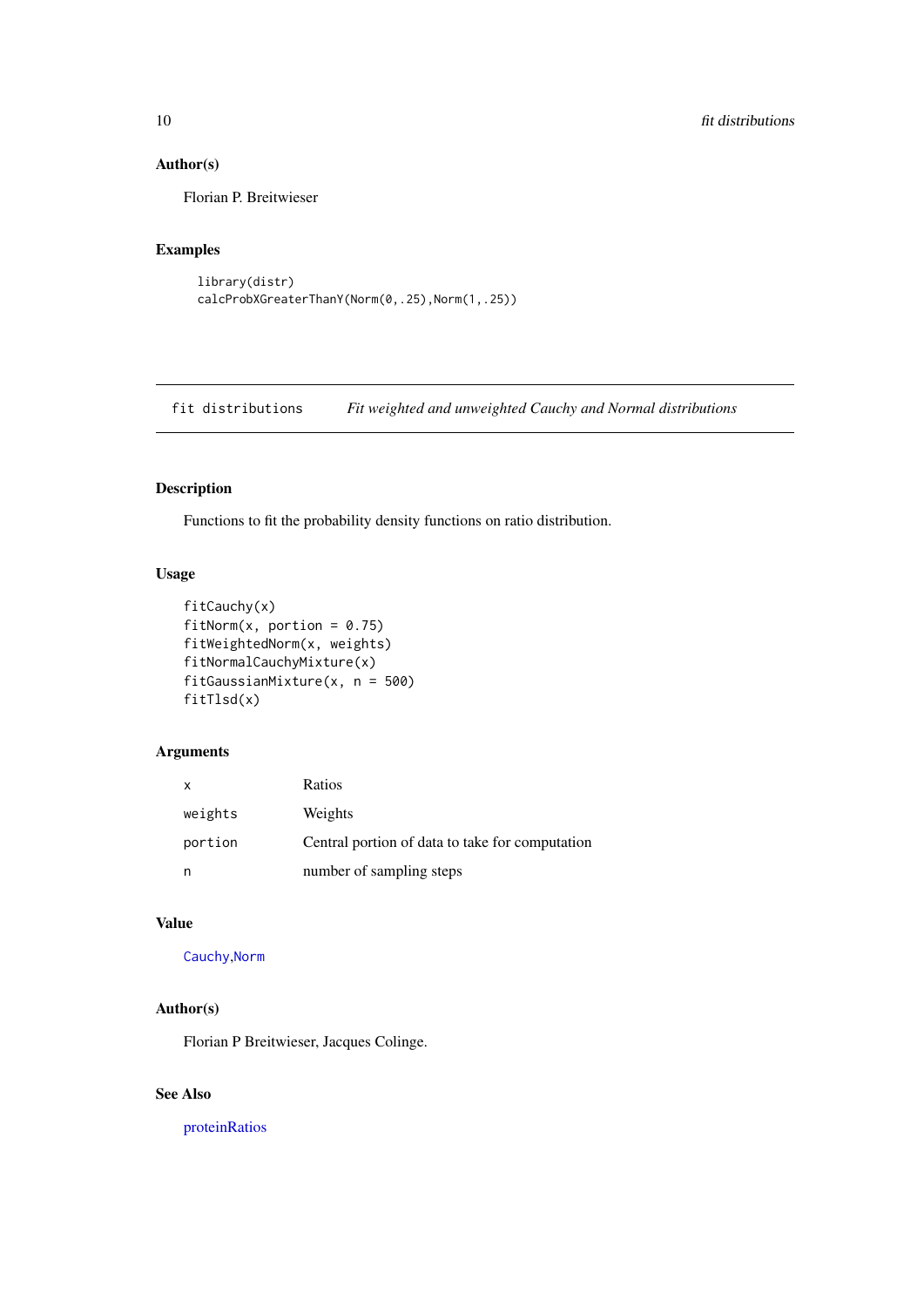#### <span id="page-10-0"></span>getPeptideModifContext 11

#### Examples

```
library(distr)
data(ibspiked_set1)
data(noise.model.hcd)
# calculate protein ratios of Trypsin and CERU_HUMAN. Note: this is only
# for illustration purposes. For estimation of sample variability, data
# from all protein should be used
pr <- proteinRatios(ibspiked_set1,noise.model=noise.model.hcd,
             cl=as.character(c(1,1,2,2)),combn.method="intraclass",protein=c("136429","P00450"))
# fit a Cauchy distribution
ratiodistr <- fitCauchy(pr$lratio)
plot(ratiodistr)
```
getPeptideModifContext

*Get context of modification*

# Description

Gets neighboring amino acids around modification which can be used to find enriched motifs.

# Usage

```
getPeptideModifContext(protein.group, modif, n.aa.up = 7, n.aa.down = 7)
```
### Arguments

| protein.group | ProteinGroup object.               |
|---------------|------------------------------------|
| modif         | Modification of interest.          |
| n.aa.up       | Number of AA downstream to report. |
| n.aa.down     | Number of AA upstream to report.   |

getPhosphoRSProbabilities

*Generate input files for PhosphoRS, call it, and get modification site probabilities*

#### Description

Get phosphorylation site localization probabilities by calling PhosphoRS and parsing its output. getPhosphoRSProbabilities generates a XML input file for PhosphoRS calling writePhosphoRSInput, then executes phosphoRS.jar with java, and parses the XML result file with readPhosphoRSOutput.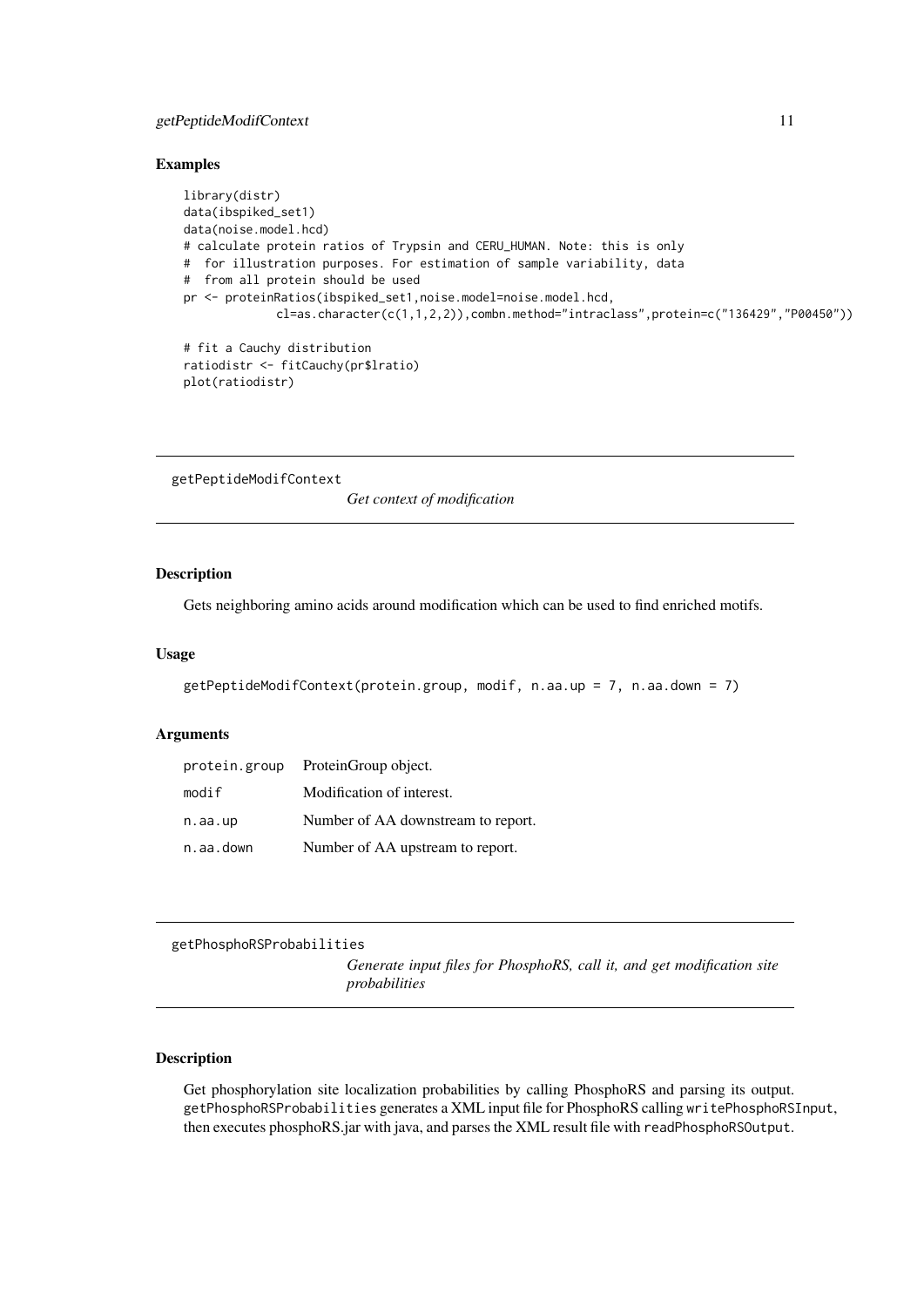```
getPhosphoRSProbabilities(id.file, mgf.file, massTolerance, activationType,
               simplify = FALSE, mapping.file = NULL, mapping =c(\text{peaklist} = "even", id = "odd"), \text{pepmodi}f.\text{sep} ="##.##", besthit.only = TRUE, phosphors.cmd =
               paste("java -jar", system.file("phosphors",
               "phosphoRS.jar", package = "isobar")), file.basename =
               tempfile("phosphors."))
writePhosphoRSInput(phosphoRS.infile, id.file, mgf.file, massTolerance,
               activationType, mapping.file = NULL, mapping =
               c(\text{peaklist} = "even", id = "odd"), \text{pepmodif}.\text{sep} ="####," modif.masses = rbind(c("PHOS", "1",
               "1:Phospho:Phospho:79.966331:PhosphoLoss:97.976896:STY"),
               c("Oxidation_M", "2",
               "2:Oxidation:Oxidation:15.994919:null:0:M"),
               c("Cys_CAM", "3",
            "3:Carbamidomethylation:Carbamidomethylation:57.021464:null:0:C"),
               c("iTRAQ4plex", "4",
               "4:iTRAQ4:iTRAQ4:144.1544:null:0:KX"), c("iTRAQ8plex",
               "5", "5:iTRAQ8:iTRAQ8:304.308:null:0:KX"),
               c("TMT6plex", "7",
               "7:TMT6:TMT6:229.162932:null:0:KX"), c("TMTsixplex",
               "6", "6:TMT6:TMT6:229.162932:null:0:KX")))
```
readPhosphoRSOutput(phosphoRS.outfile, simplify = FALSE, pepmodif.sep = "##.##", besthit.only = TI

filterSpectraPhosphoRS(id.file, mgf.file, ..., min.prob = NULL, do.remove=FALSE)

| id.file           | Database search results file in ibspectra.csv or mzIdentML format. See IBSpectra<br>and isobar vignette for information on converting Mascot dat and Phenyx pidres<br>files into ibspectra format. |
|-------------------|----------------------------------------------------------------------------------------------------------------------------------------------------------------------------------------------------|
| mgf.file          | Peaklist file                                                                                                                                                                                      |
| massTolerance     | Fragment ion mass tolerance (in Da)                                                                                                                                                                |
| activationType    | Activation types of spectra. CID, HCD, or ETD.                                                                                                                                                     |
| simplify          | If TRUE, returns a data. frame instead of a list.                                                                                                                                                  |
| mapping.file      | Mapping file. See also readIBSpectra.                                                                                                                                                              |
| mapping           | Mapping columns.                                                                                                                                                                                   |
| besthit.only      | Only show best hit, simplifies result to data frame instead of list.                                                                                                                               |
| phosphors.cmd     | PhosphoRS script.                                                                                                                                                                                  |
| file.basename     | Base name for creating phosphoRS input and output files.                                                                                                                                           |
| phosphoRS.infile  |                                                                                                                                                                                                    |
|                   | PhosphoRS input XML file name.                                                                                                                                                                     |
| phosphoRS.outfile |                                                                                                                                                                                                    |
|                   | PhosphoRS output XML file name.                                                                                                                                                                    |
|                   |                                                                                                                                                                                                    |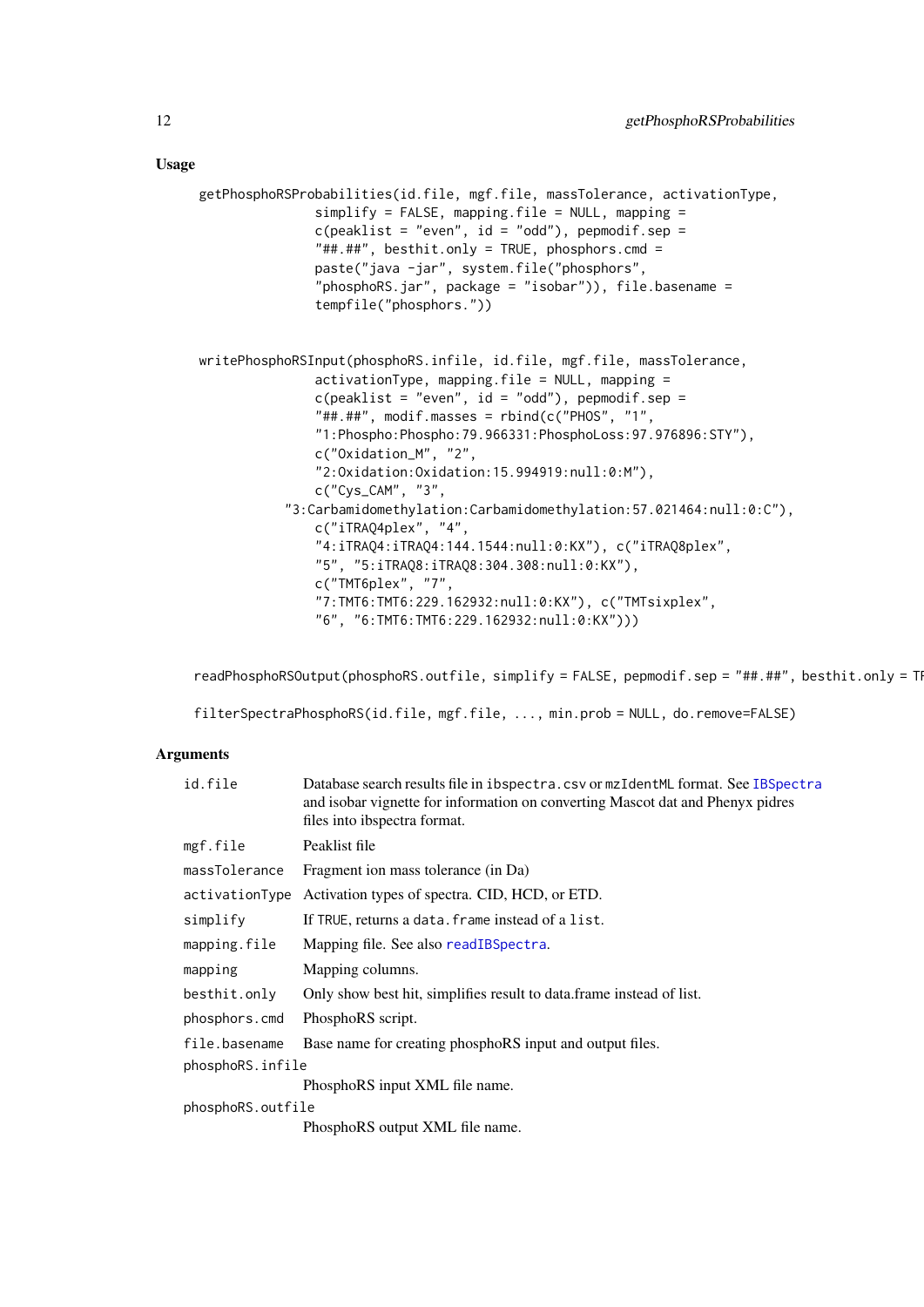#### <span id="page-12-0"></span>getPtmInfo 13

| pepmodif.sep | separator of peptide and modification in XML id                                                         |
|--------------|---------------------------------------------------------------------------------------------------------|
| modif.masses | masses and ID used for PhosphoRS                                                                        |
| min.prob     | Threshold for PhosphoRS peptide probability to consider it for quantification                           |
| $\cdots$     | Further arguments to getPhosphoRSProbabilities                                                          |
| do.remove    | If TRUE, spectra below the min.prob threshold are not just set as 'use.for.quant=FALSE'<br>but removed. |

# Details

PhosphoRS is described in Taus et al., 2011. It can be downloaded from http://cores.imp.ac.at/proteinchemistry/download/ and used as Freeware. Java is required at runtime.

### Value

If simplify=TRUE, a data.frame with the following columns: spectrum,peptide,modif,PepScore,PepProb,seqpos

If simplify=FALSE, a list (of spectra) of lists (of peptide identifications) of lists (with information about identification and localization). spectrum -> peptide 1, peptides 2, ... -> peptide. First level: - spectrum Second level: - peptide identifications for spectrum (might be more than one) Third level: - peptide: vector with peptide sequence and modification stirng - site.probs: matrix with site probabilities for each phospho site - isoforms: peptide score and probabilities for each isoform

#### Author(s)

Florian P Breitwieser

#### References

Taus et al., 2011

getPtmInfo *Get PTM site information for idenfied proteins from public databases.*

#### Description

Get PTM site information for idenfied proteins from public databases.

#### Usage

```
getPtmInfoFromPhosphoSitePlus(protein.group, file.name = NULL, modif = "PHOS",
                           psp.url = "http://www.phosphosite.org/downloads/",
                         mapping = c(PHOS = "Phosphorylation_site_dataset.gz",
                                         ACET = "Acetylation_site_dataset.gz",
                                         METH = "Methylation_site_dataset.gz",
                                         SUMO = "Sumoylation_site_dataset.gz",
                                      UBI = "Ubiquitination_site_dataset.gz"))
```
getPtmInfoFromNextprot(protein.group, nextprot.url = "http://www.nextprot.org/rest/entry/NX\_XXX url.wildcard = "XXX")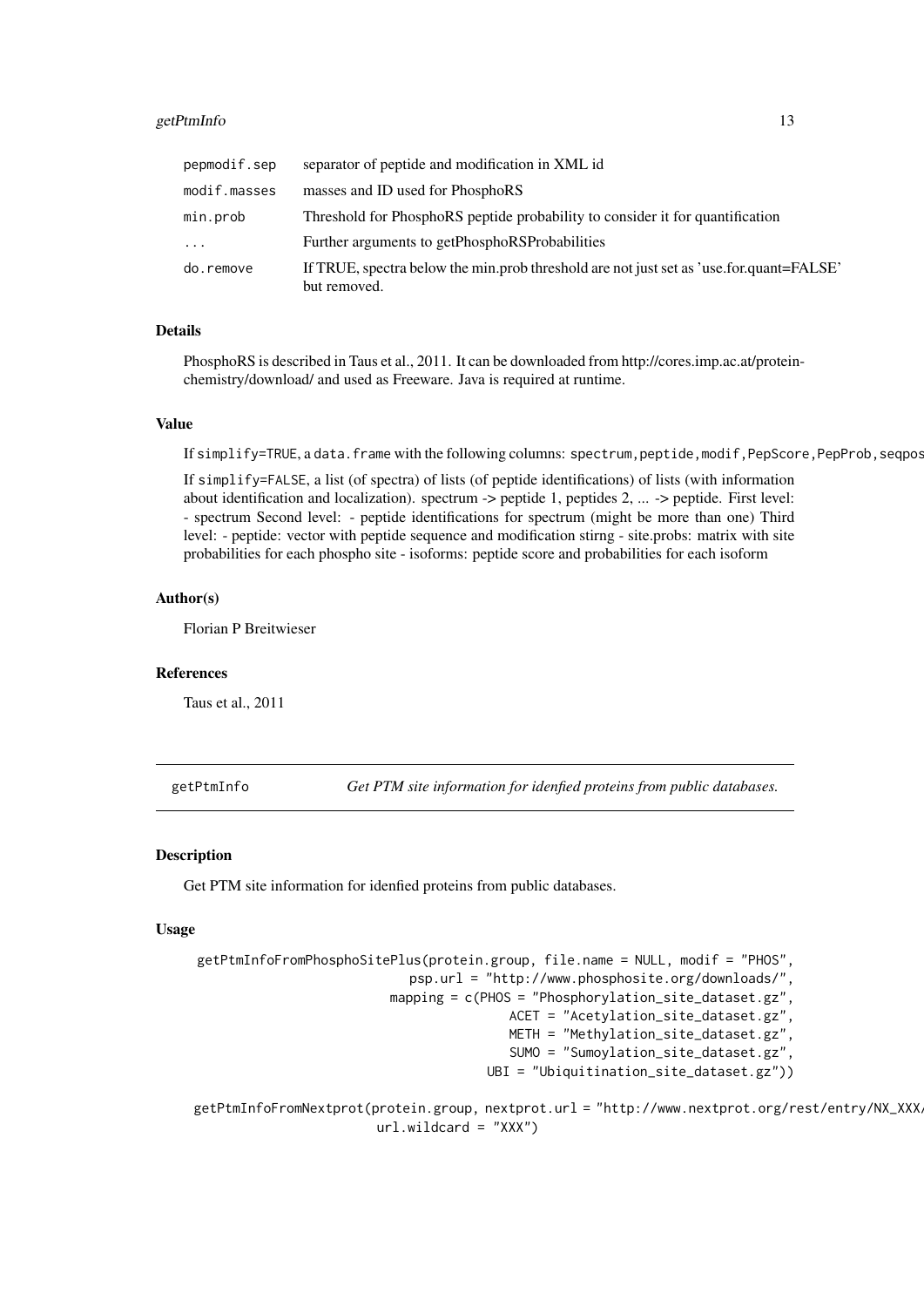#### Arguments

| protein.group | ProteinGroup object.                                                                            |
|---------------|-------------------------------------------------------------------------------------------------|
| file.name     | File name to save downloaded data, defaults to the original file name (see map-<br>ping).       |
| modif         | Selects dataset to download (see mapping).                                                      |
| psp.url       | PhosphoSitePlus main URL for datasets.                                                          |
| mapping       | Names of PhosphoSitePlus modification datasets, mapped by modif name.                           |
| nextprot.url  | URL for fetching Nextprot results. url. wildcard will be replaced by the Uniprot<br>Protein AC. |
| url.wildcard  | wildcard to replace with Uniprot protein AC in next prot.url.                                   |

#### Details

PhosphoSitePlus datasets are downloaded and written to the working directory with its original name (see mapping) unless a file with that name exists, which is then parsed into a data.frame of suitable format.

#### Value

data.frame with (at least) the columns: isoform\_ac, description, evidence, position

#### Note

PhosphoSitePlus is licensed under Creative Commons Attribution-NonCommercial-ShareAlike 3.0

Unported License and is freely available for non-commercial purpose, see http://www.phosphosite.org/staticDownloads.c neXtProt is licensed under the Creative Commons Attribution-NoDerivs License, see: http://creativecommons.org/license nd/3.0.

Please read the conditions and use the data only if you agree.

#### Author(s)

Florian P. Breitwieser

#### References

PhosphoSitePlus: a comprehensive resource for investigating the structure and function of experimentally determined post-translational modifications in man and mouse. Hornbeck PV, Kornhauser JM, Tkachev S, Zhang B, Skrzypek E, Murray B, Latham V, Sullivan M. Nucleic Acids Res. 2012 Jan;40(Database issue):D261-70. Epub 2011 Dec 1.

neXtProt: a knowledge platform for human proteins. Lane L, Argoud-Puy G, Britan A, Cusin I, Duek PD, Evalet O, Gateau A, Gaudet P, Gleizes A, Masselot A, Zwahlen C, Bairoch A. Nucleic Acids Res. 2012 Jan;40(Database issue):D76-83. Epub 2011 Dec 1.

### Examples

```
## Not run:
  data(ib_phospho)
  ptm.info.np <- getPtmInfoFromNextprot(proteinGroup(ib_phospho))
  ptm.info.np <- ptm.info.np[grep("Phospho",ptm.info.np$modification.name),]
  ptm.info.psp <- getPtmInfoFromPhosphoSitePlus(proteinGroup(ib_phospho),modif="PHOS")
```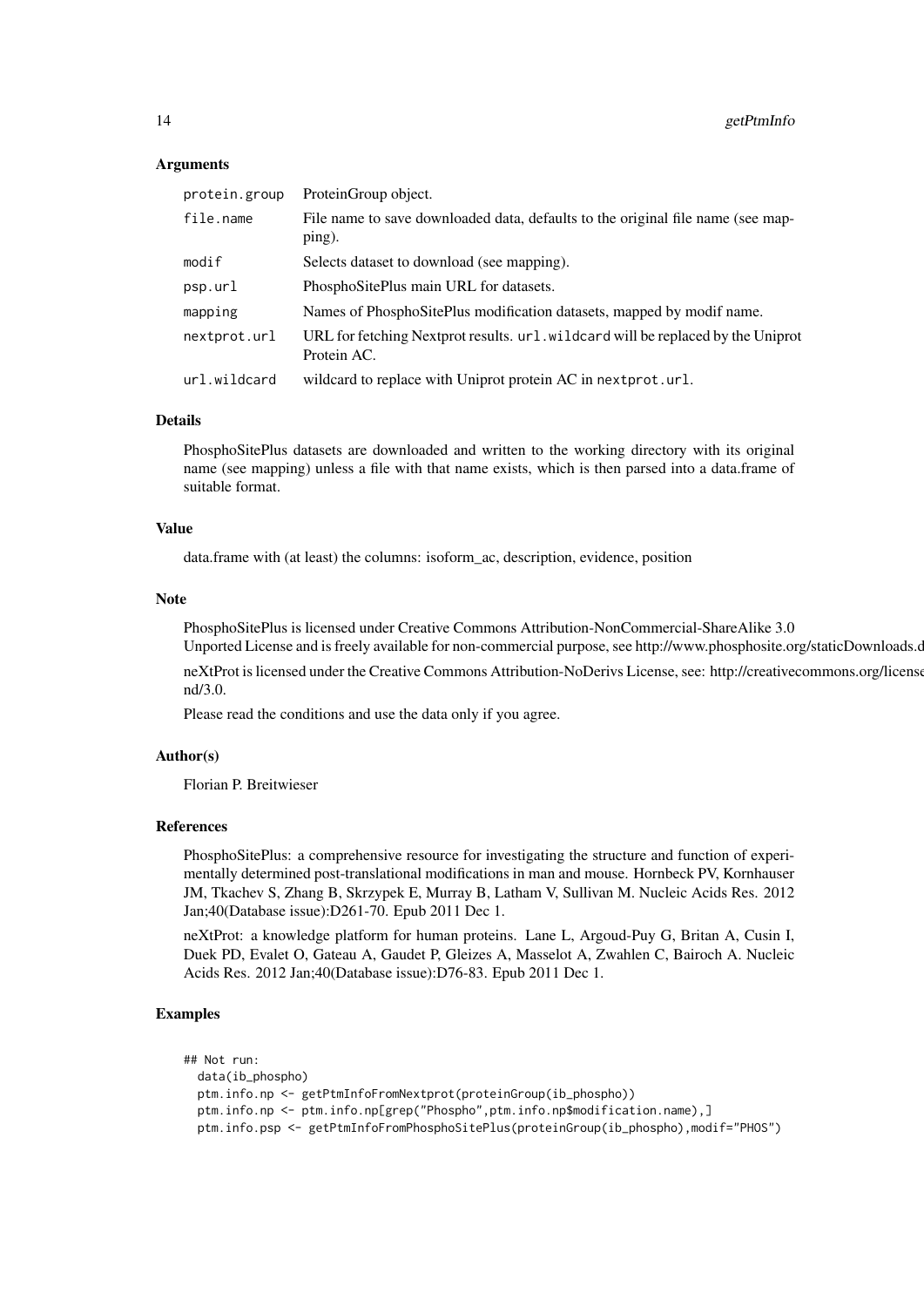```
str(ptm.info.np)
str(ptm.info.psp)
```
## End(Not run)

groupMemberPeptides *Peptide info for protein group members*

# Description

For a given reporter protein group identifier, information on its peptides is returned. It contains information on how the peptides are shared and in which member they occur.

# Usage

```
groupMemberPeptides(x, reporter.protein.g, ordered.by.pos = TRUE, only.first.pos = TRUE)
```
# Arguments

| x                  | ProteinGroup object                                                                                                  |
|--------------------|----------------------------------------------------------------------------------------------------------------------|
| reporter.protein.g |                                                                                                                      |
|                    | group reporter protein                                                                                               |
|                    | ordered by pos if TRUE, start position of peptides in proteins is exported and peptides are or-<br>dered by position |
|                    | only, first, pos if TRUE, only first occurence of peptide in protein is reported                                     |

# Value

list of two: [1] peptide.info: data.frame peptide specificity n.shared.groups n.shared.proteins start.pos [2] group.member.peptides: data.frame each column corresponds to a group member, and each row to a peptide

# Author(s)

Florian P Breitwieser

#### Examples

```
data(ibspiked_set1)
protein.group <- proteinGroup(ibspiked_set1)
ceru.rat <- protein.g(protein.group,"CERU_RAT")
groupMemberPeptides(protein.group,ceru.rat)
```

```
## find protein groups with members
   t <- table(proteinGroupTable(protein.group)$reporter.protein)
   t[t>2]
   protein.g < - names(t)[t>2][1]groupMemberPeptides(protein.group,protein.g)
```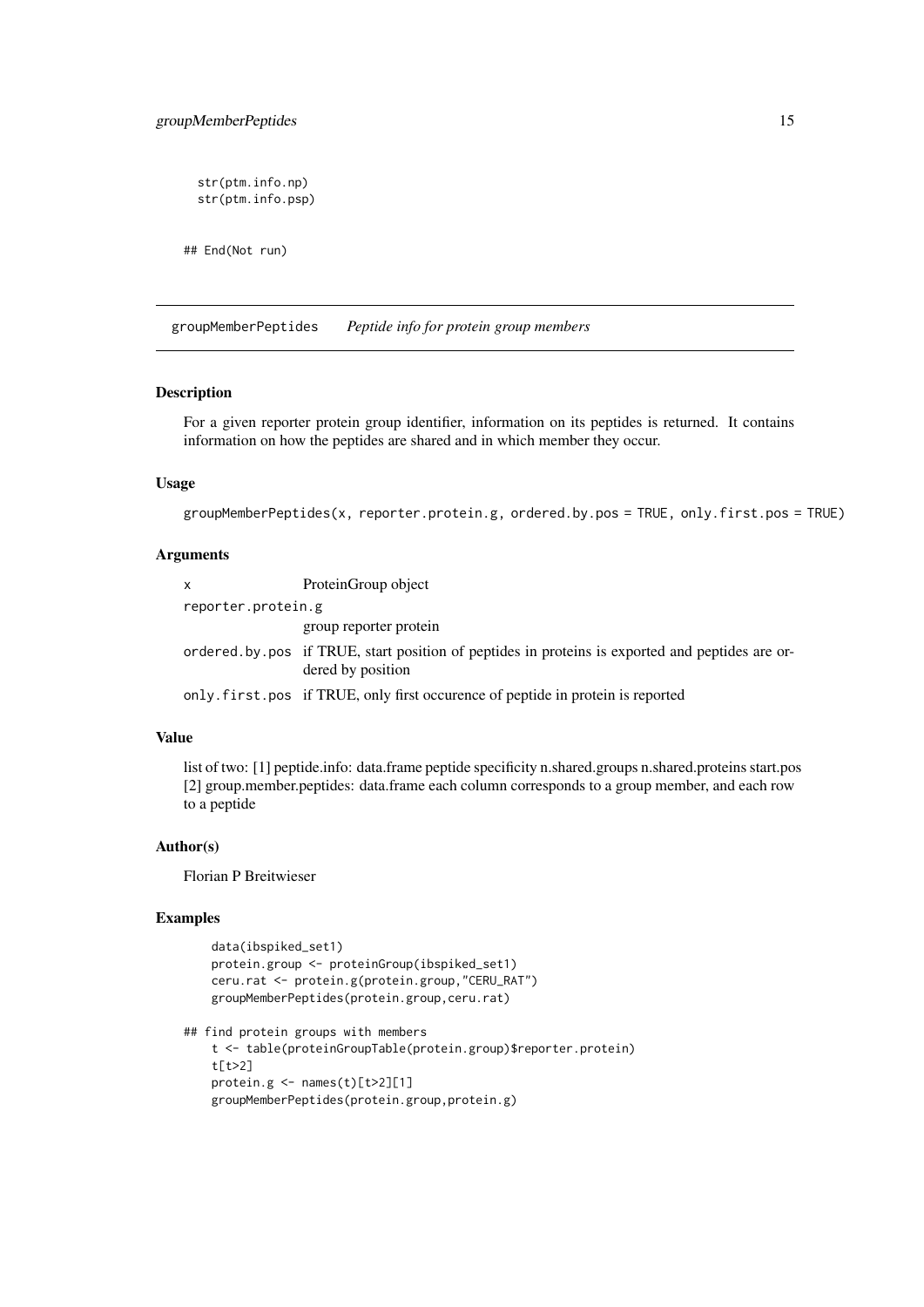<span id="page-15-0"></span>human.protein.names *Info on proteins*

# Description

Gather human readable information from protein group codes.

# Usage

```
my.protein.info(x, protein.g)
```
human.protein.names(my.protein.info)

#### Arguments

| X               | ProteinGroup object                      |
|-----------------|------------------------------------------|
| protein.g       | protein                                  |
| my.protein.info |                                          |
|                 | Return value of function my.protein.info |

#### Author(s)

Florian P Breitwieser

IBSpectra-class *IBSpectra Class for Isobarically Tagged Quantitative MS Proteomics Data*

# <span id="page-15-1"></span>Description

This class represents a quantitative MS proteomics experiment labeled using Isobaric tags (iTRAQ, TMT). IBSpectra is a abstract class which is implemented in the [IBSpectraTypes](#page-15-1) classes iTRAQ4plexSpectra, iTRAQ8plexSpectra, TMT2plexSpectra, TMT6plexSpectra and TMT10plexSpectra.

It contains per-spectrum meassurements of the reporter tag intensity and m/z in assayData, and protein grouping in proteinGroup.

# Objects from the Class

IBSpectra objects are typically created using the [readIBSpectra](#page-22-1) method or by calls of the form new("iTRAQ4plexSpectra",data=NULL,data.ions=NULL,...).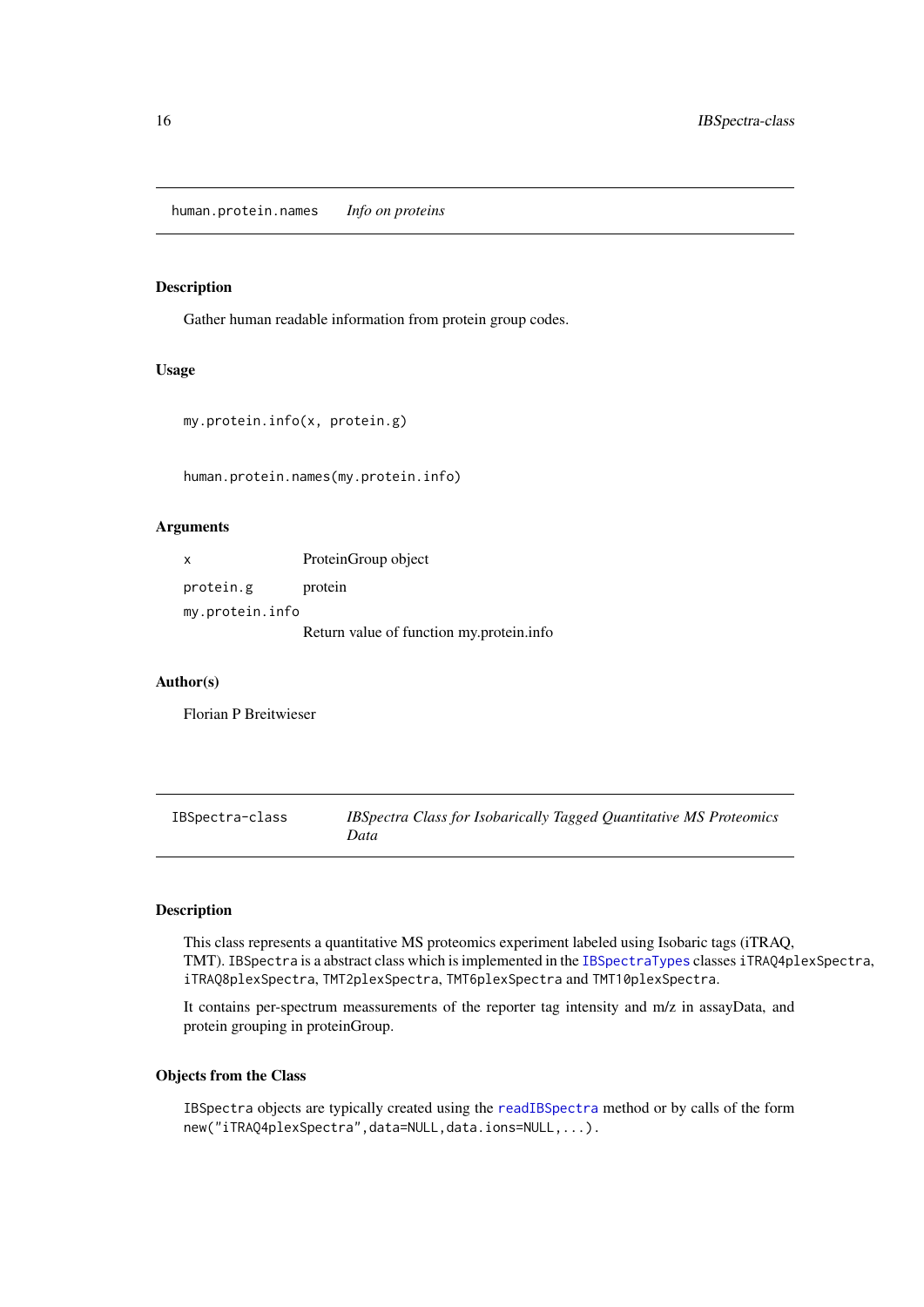#### <span id="page-16-0"></span>IBSpectra-class 17

#### Slots

IBSpectra extends [eSet](#page-0-0) which is a container for high-throughput assays and experimental metadata. Slots introduced in eSet (for more details on slots and methods refer to [eSet](#page-0-0) help):

- assayData: Contains matrices 'ions' and 'mass storing reporter tag intensities and m/z values for each tag and spectrum. Can be accessed by [reporterIntensities](#page-15-1) and [reporterMasses](#page-15-1). Class: [AssayData](#page-0-0)
- phenoData: Contains experimenter-supplied variables describing phenotypes behind reporter tags. Class: [AnnotatedDataFrame-class](#page-0-0)
- featureData: Describes the spectra's retention time, charge, peptide sequence, etc and can be accessed by [fData](#page-0-0). Class: [AnnotatedDataFrame](#page-0-0)
- experimentData: Contains details of experimental methods. Class: [MIAME](#page-0-0)
- annotation: UNUSED. Label associated with the annotation package used in the experiment. Class: character
- protocolData: UNUSED. Contains equipment-generated variables describing reporter tags. Class: [AnnotatedDataFrame](#page-0-0)
- log: character matrix logging isotope impurity correction, normalization, etc.
- Slots introduced in IBSpectra:
- proteinGroup: A [ProteinGroup](#page-36-1) object describing peptide and protein identifications grouped by shared peptides.
- reporterTagNames: A character vector denoting the reporter tag labels.
- reporterMasses: The 'true' m/z of the reporter tags in the MS/MS spectrum, used to isolate m/zintensity pairs from peaklist.
- isotopeImpurities: Manufacturer supplied isotope impurities, need to be set per batch and used for correction by [correctIsotopeImpurities](#page-25-1).

#### Constructor

See [readIBSpectra](#page-22-1) for creation based on peaklist (e.g. MGF format) and identification files (Mascot and Phenyx output).

new(type,data): Creates a IBSpectra object.

- type Denotes the type of IBSpectra, either 'iTRAQ4plexSpectra','iTRAQ8plexSpectra','TMT2plexSpectra', 'TMT6plexSpectra' or 'TMT10plexSpectra'. Call IBSpectraTypes() to see a list of the implemented types.
- data A 'data.frame' in a ibspectra-csv format.

#### Coercion

In the code snippets below, x is a IBSpectra object. IBSpectra object can be coerced to

- $aS(x, 'data.fname'')$ : Creates a data.frame containing all identification and quantitation information. Peptide matching to multiple proteins produce multiple lines.
- ibSpectra.as.concise.data.frame(x): Creates a data.frame containing all identification and quantitation information. Proteins are concatenated - so the resulting data.frame has one line per spectrum.
- as(x, "MSnSet"): Coerces to a [MSnSet](#page-0-0) object (package [MSnbase](#page-0-0)).

as(msnset,"IBSpectra"): Coerces a [MSnSet](#page-0-0) to IBSpectra object.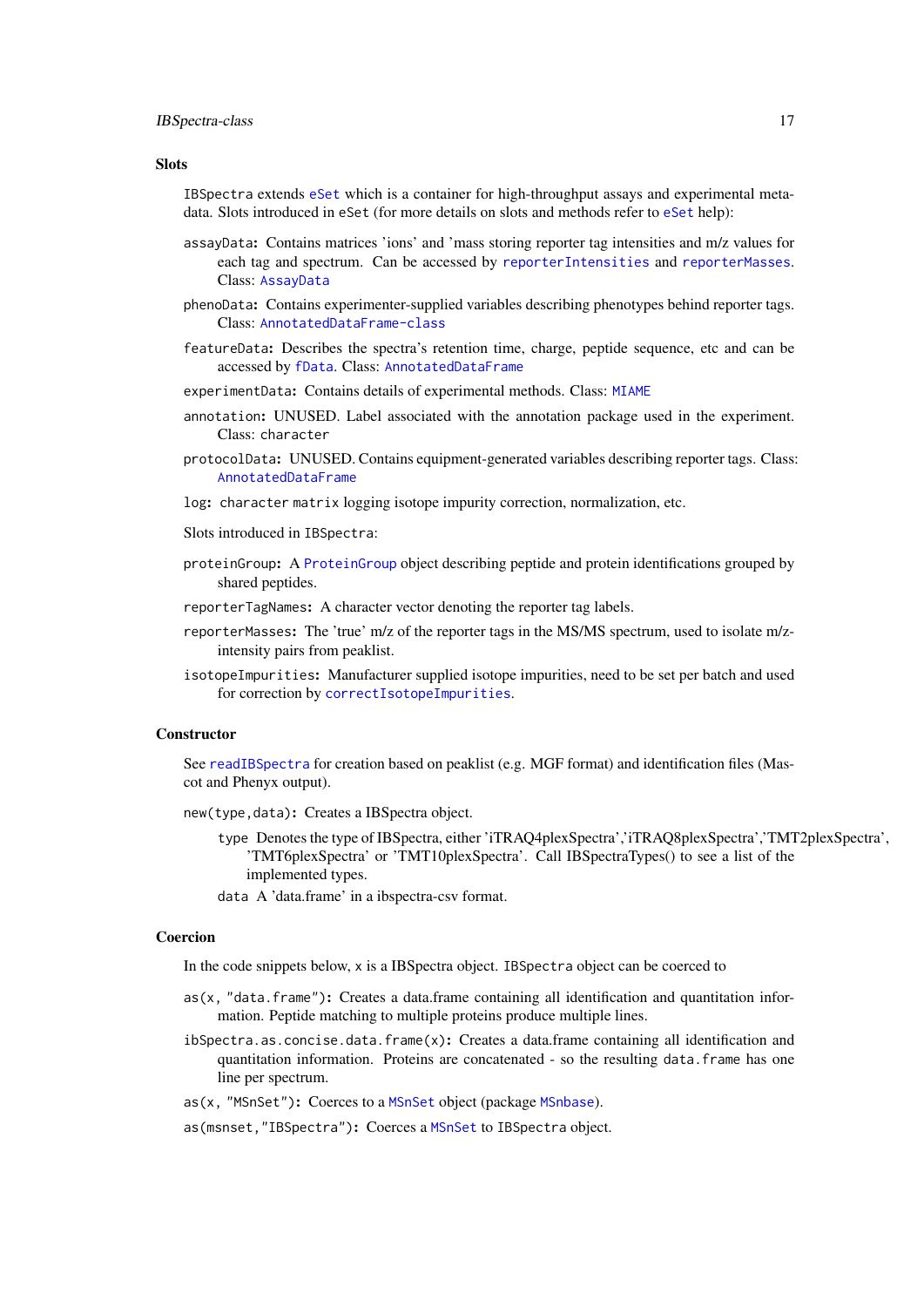#### Accessors

In the following code snippets, x is a IBSpectra object.

proteinGroup(x): Gets and sets the ProteinGroup.

- isotopeImpurities(x): Gets and sets the isotope impurities of the isobaric tags as defined by the manufacturers per batch.
- reporterData(x,element="ions",na.rm=FALSE,na.rm.f='any',...): Gets and sets the element ('ions' or 'mass') for each tag and spectrum. '...' is handed down to spectrumSel, so it is possible to select for peptides or proteins. If na.rm is TRUE, than spectra missing quantitative information in 'any' or 'all' channels (parameter na.rm.f) are removed.
- reporterIntensities(x,...): Convenience function, calls reporterData(...,element="ions")
- reporterMasses(x,...): Convenience function, calls reporterData(...,element="mass")
- spectrum Titles $(x, \ldots)$ : Gets the spectrum titles. '...' is passed down to spectrum Sel.
- $classLabels(x)$ : Gets and sets the class labels in phenoData. Used for summarization, see also [estimateRatio](#page-19-1) and [phenoData](#page-0-0).

#### Methods

In the following code snippets, x is a IBSpectra object.

- subsetIBSpectra(x, protein=NULL, peptide=NULL, direction="exclude", specificity): Get a 'subset' of IBSpectra: include or exclude proteins or peptides. When selection is based on proteins, it can be defined to exclude only peptides which are specific to the protein ('reporter-specific'), specific to the group ('group-specific') or which are shared with other proteins ('unspecific'). See [subsetIBSpectra](#page-45-1).
- spectrumSel(x,peptide,protein,specificity="reporter-specific"): Gets a boolean vector selecting the corresponding spectra: If peptide is given, all spectra assigned to this peptide. If protein is given, all spectra assigned to peptides of this protein with specificity 'specificity'. See also [ProteinGroup](#page-36-1).

# Author(s)

Florian P. Breitwieser

# See Also

[ProteinGroup,](#page-36-1) [isobar-preprocessing,](#page-25-2) [isobar-analysis,](#page-19-2) [isobar-plots](#page-24-1)

# Examples

```
data(ibspiked_set1)
ibspiked_set1
head(reporterIntensities(ibspiked_set1))
head(reporterMasses(ibspiked_set1))
proteinGroup(ibspiked_set1)
isotopeImpurities(ibspiked_set1)
# create new object
set.seed(123)
```

```
data <- data.frame(spectrum=letters,
```
<span id="page-17-0"></span>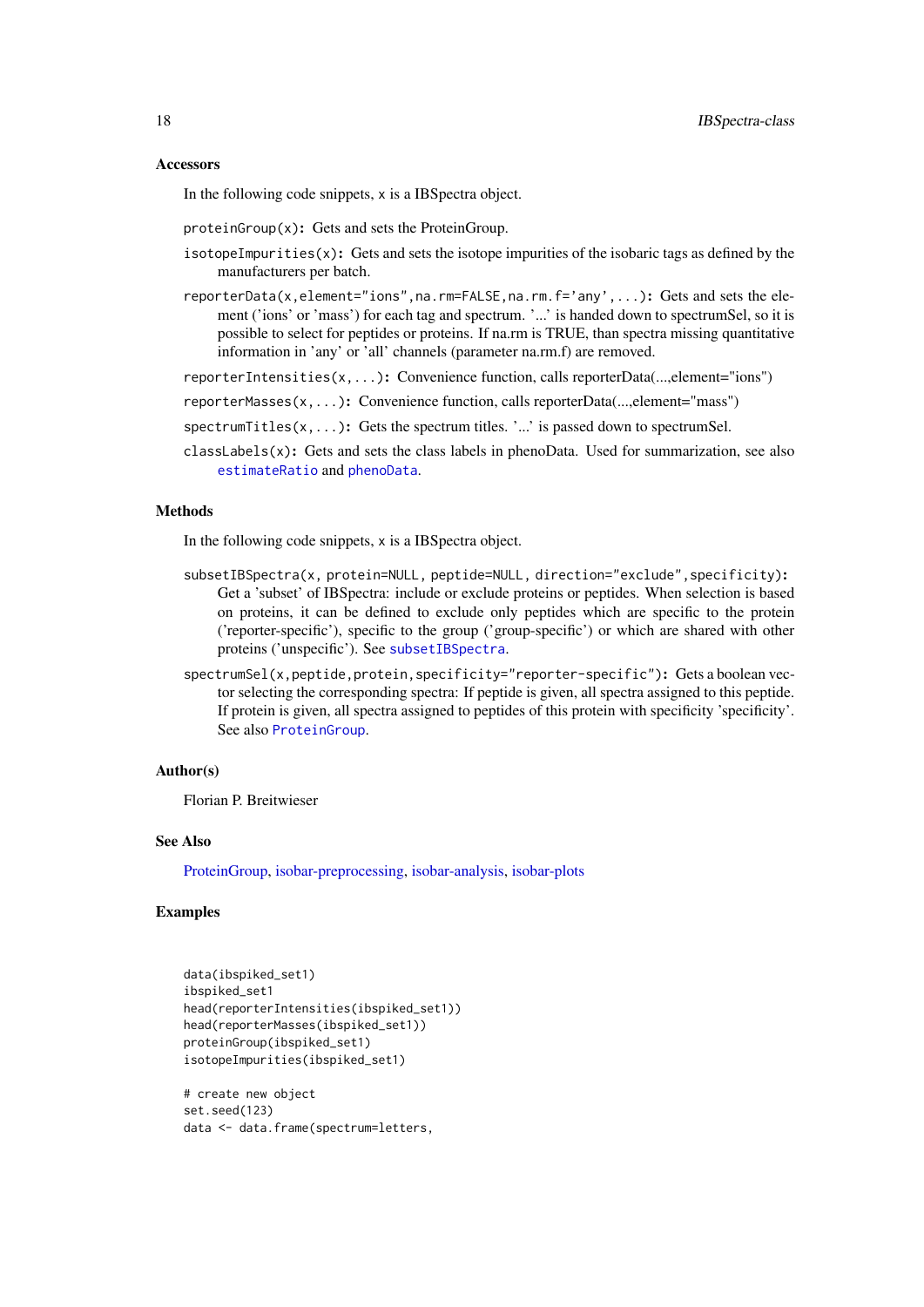# <span id="page-18-0"></span>IBSpectra.log 19

```
peptide=sample(c("pepA","pepB","pepC"),26,TRUE),
                   start.pos=1,
                   modif=sample(c("::X:::",":Y::::","::Z:::"),26,TRUE),
                   accession=c("protein1","protein2"))
data.ions <- matrix(rnorm(26*2,1000,50),
                    ncol=2,dimnames=list(letters,NULL))
data.mass <- matrix(rep(c(126.1,127.1),26),
                    ncol=2,byrow=TRUE,dimnames=list(letters,NULL))
ib <- new("TMT2plexSpectra",data,data.ions,data.mass)
ib
reporterIntensities(ib)
isotopeImpurities(ib) < - matrix(c(0.8, 0.1, 0.2, 0.9), nrow=2)reporterIntensities(correctIsotopeImpurities(ib))
```
IBSpectra.log *Log functions for IBSpectra objects*

#### Description

The slot log of IBSpectra objects contains a matrix with two columns which contain a timestamp and message. Rownames relate to the item logged.

Used by [correctIsotopeImpurities](#page-25-1) and [normalize](#page-25-1).

#### Usage

do.log(x, name, msg) get.log(x, name) is.logged(x, name)

# Arguments

| X    | IBS pectra object                                       |
|------|---------------------------------------------------------|
| name | Name of property to be logged (translates to row name). |
| msg  | Message to be logged for name.                          |

#### Details

A warning message will be displayed if a already logged property is logged again.

# Value

do.log: IBSpectra object with updated log. get.log:

### Author(s)

Florian P Breitwieser

# See Also

IBSpectra-class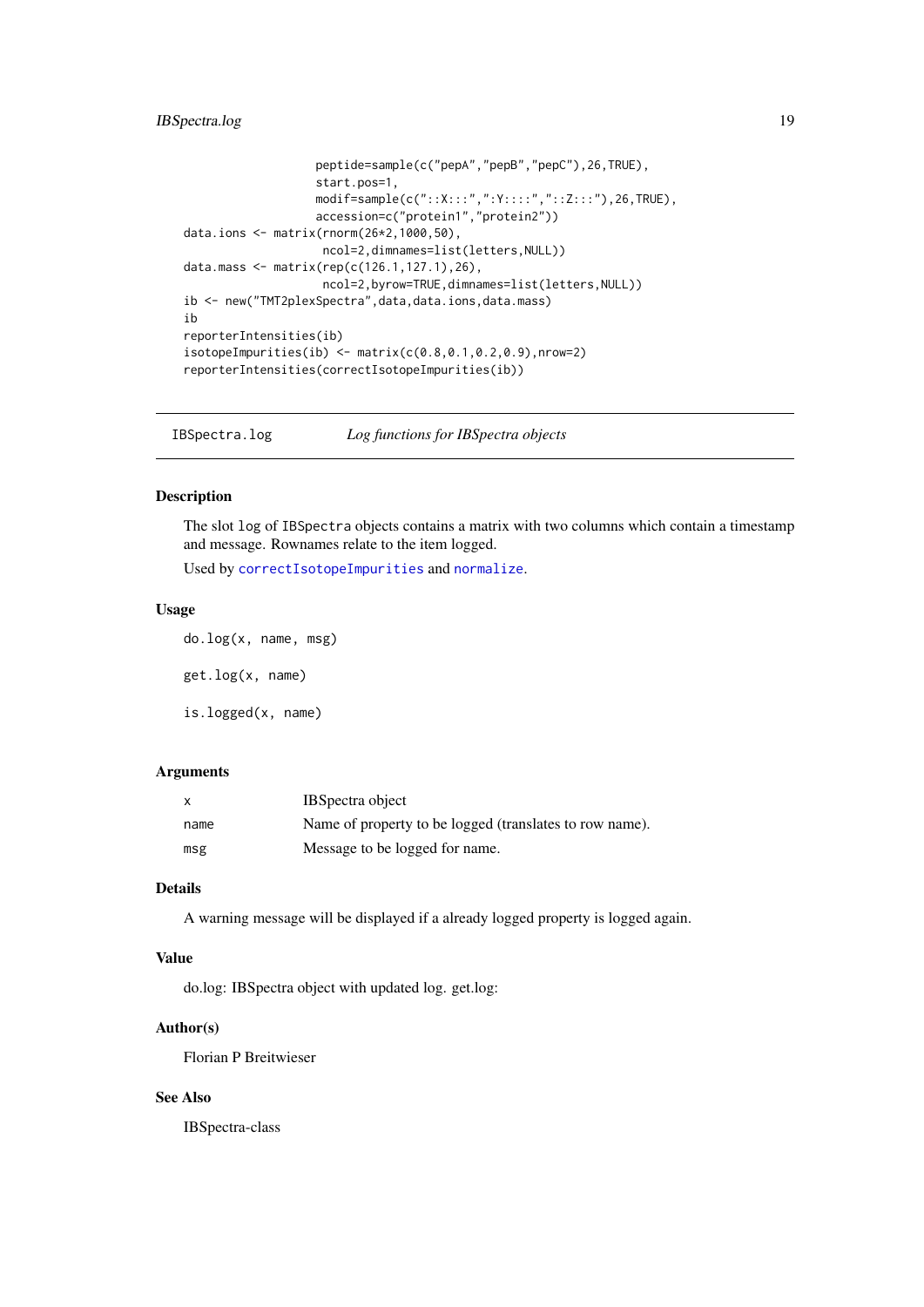# Examples

```
data(ibspiked_set1)
ib <- normalize(correctIsotopeImpurities(ibspiked_set1))
ib@log
```
Isobar util functions *Isobar util functions*

# Description

Utility functions. paste0 as a shorthand to paste(...,sep="") in versions of R pre 2.14.

# Usage

 $past<sup>0</sup>(..., sep = "")$ a %inrange% b

# Arguments

|     | Arguments to paste. |
|-----|---------------------|
| sep | Separator.          |
| a   | values.             |
| h   | range.              |
|     |                     |

# Author(s)

Florian P Breitwieser

# Examples

1:10

<span id="page-19-2"></span>isobar-analysis *IBSpectra analysis: Protein and peptide ratio calculation*

# <span id="page-19-1"></span>Description

Calculates the relative abundance of a peptide or protein in one tag compared to another.

<span id="page-19-0"></span>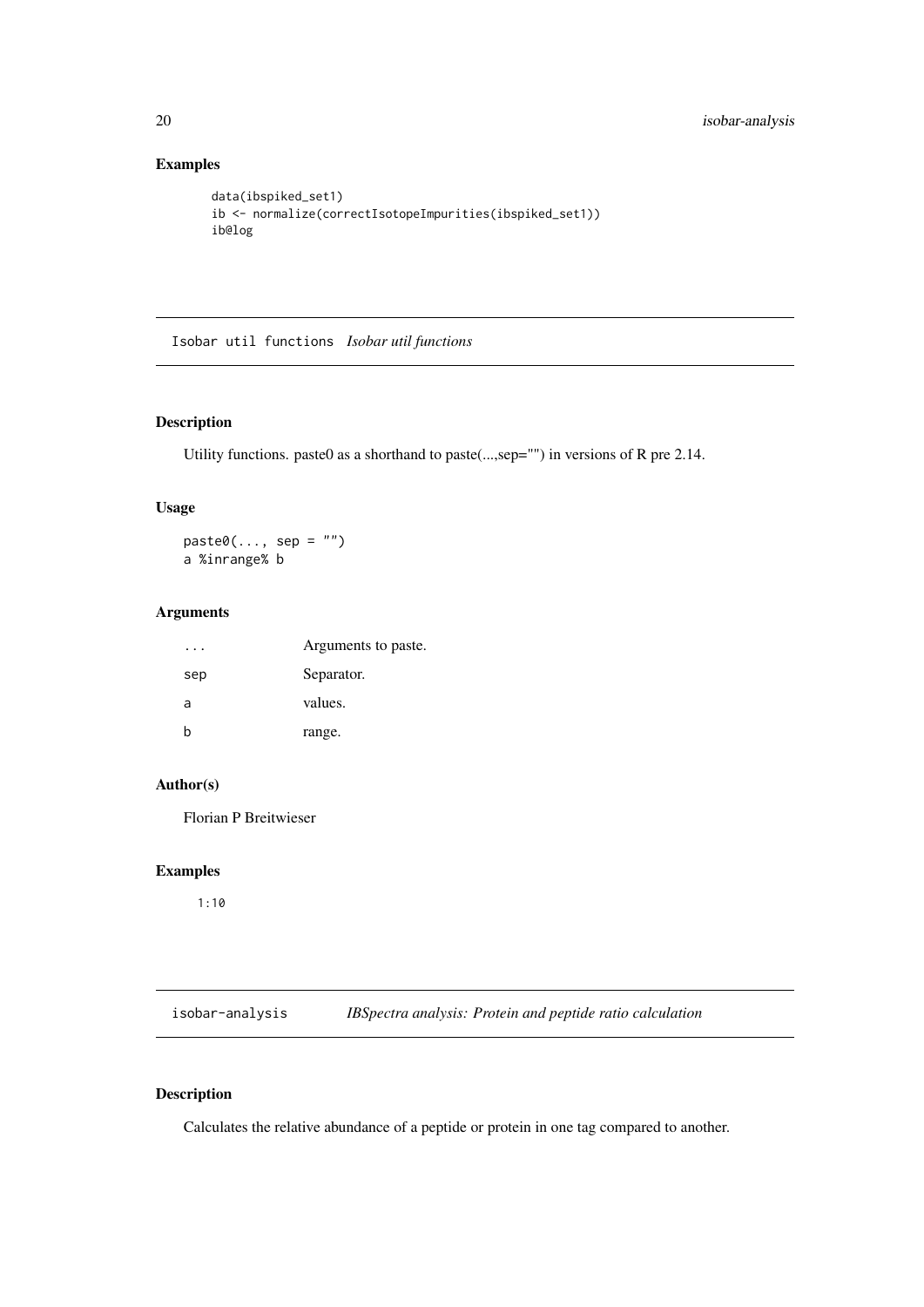#### <span id="page-20-0"></span>isobar-analysis 21

#### Usage

```
estimateRatio(ibspectra, noise.model = NULL, channel1, channel2, protein, peptide, ...)
estimateRatioForPeptide(peptide, ibspectra, noise.model, channel1, channel2, combine = TRUE, ...)
estimateRatioForProtein(protein, ibspectra, noise.model, channel1, channel2, combine = TRUE, metho
## S4 method for signature 'numeric,numeric,missing'
estimateRatioNumeric(channel1,channel2,summarize.f=median, ...)
## S4 method for signature 'numeric,numeric,NoiseModel'
estimateRatioNumeric(channel1,channel2,noise.model,ratiodistr=NULL,variance.function="maxi",
                                         sign.level=0.05,sign.level.rat=sign.level,sign.level.sam
                                         remove.outliers=TRUE, outliers.args=list(method = "iqr", outliers=
                                               method="isobar",fc.threshold=1.3,
                                         channel1.raw=NULL,channel2.raw=NULL,use.na=FALSE,preweig
## S4 method for signature
## 'IBSpectra, ANY, character, character, character, missing'
estimateRatio(ibspectra,noise.model,channel1,channel2,
                                                             protein,peptide,...)
## S4 method for signature 'IBSpectra, ANY, character, character, character, NULL'
estimateRatio(ibspectra,noise.model,channel1,channel2,
                                                        protein,peptide=NULL,...)
## S4 method for signature
## 'IBSpectra,ANY,character,character,missing,character'
estimateRatio(ibspectra,noise.model,channel1,channel2,protein,peptide,...)
## S4 method for signature 'IBSpectra, ANY, character, character, NULL, character'
estimateRatio(ibspectra,noise.model,channel1,channel2,protein=NULL,peptide,...)
```
#### Arguments

| ibspectra             | IBSpectra object.                                                                                                                                                                |
|-----------------------|----------------------------------------------------------------------------------------------------------------------------------------------------------------------------------|
| noise.model           | NoiseModel object.                                                                                                                                                               |
| channel1              | Tag channel 1. Can either be a character denoting a 'reporter name' or a nu-<br>meric vector whose value should be summarized. Ratio is calculated as chan-<br>$nel2/channel1$ . |
| channel <sub>2</sub>  | Tag channel 2. Can either be a character denoting a 'reporter name' or a nu-<br>meric vector whose value should be summarized. Ratio is calculated as chan-<br>nel2/channel1.    |
| protein               | Protein(s) of interest. If present, channell and channel2 must be reporter names.<br>Provide either proteins or peptides.                                                        |
| peptide               | Peptide(s) of interest. If present, channell and channell must be reporter names.<br>Provide either proteins or peptides.                                                        |
| combine               | If true, a single ratio is returned even for multiple peptides/spectra. If false, a<br>data. frame with a row for each peptide/protein is returned.                              |
| specificity           | See specificities.                                                                                                                                                               |
| quant.w.grouppeptides |                                                                                                                                                                                  |
|                       | Dependence which should be quantified with over specific negation. More ally                                                                                                     |

Proteins which should be quantified with group specific peptides. Normally, only reporter specific peptides are used.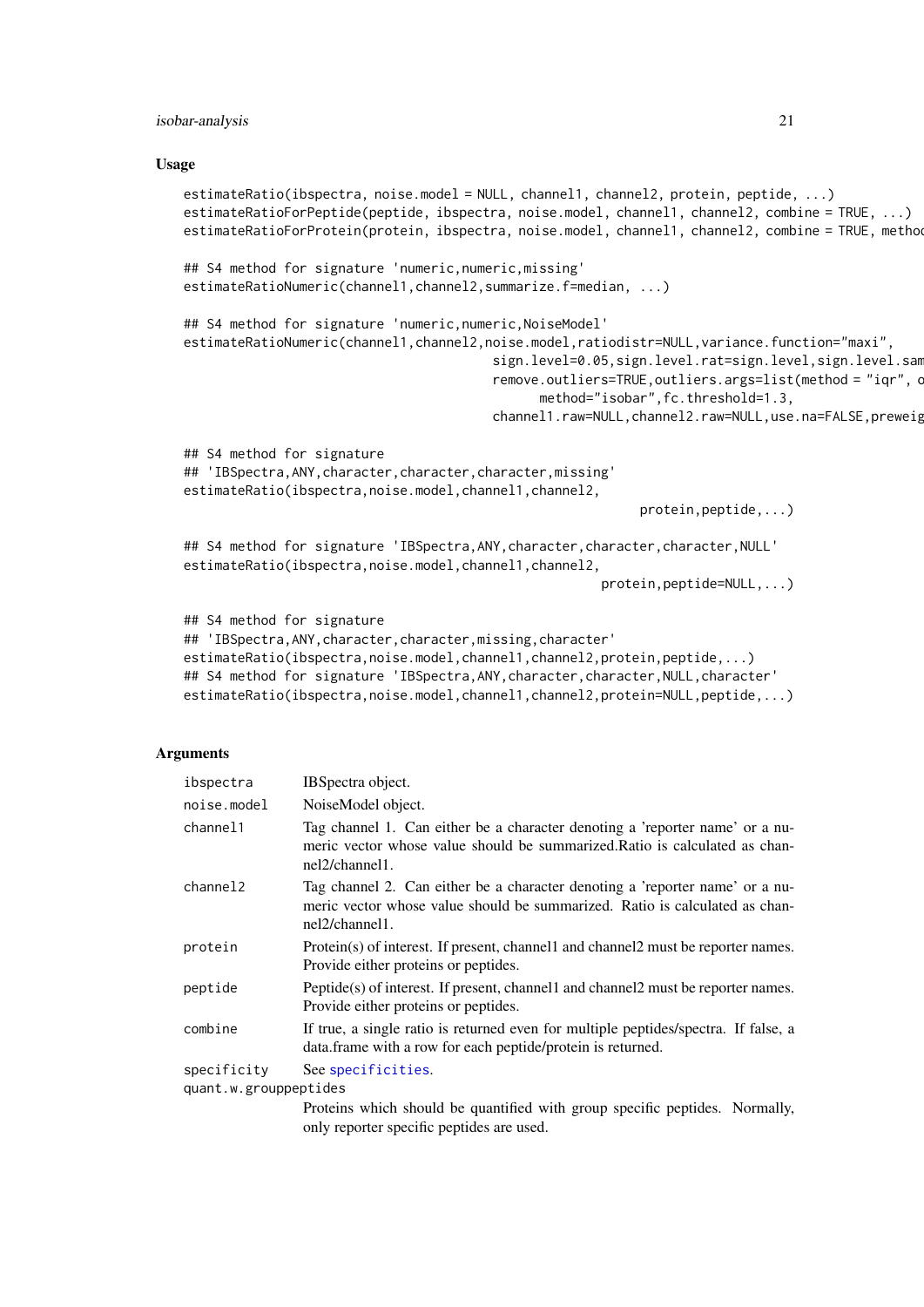| distr object of ratio distribution.                                                                                                                                                                                     |
|-------------------------------------------------------------------------------------------------------------------------------------------------------------------------------------------------------------------------|
| variance.function                                                                                                                                                                                                       |
| Defines how the variance for ratio is calculated. 'ev' is the estimator variance<br>and thus 1/sum(1/variances). 'wsv' is the weighted sample variance. 'maxi'<br>method takes the maximum of the former two variances. |
| Significiance level.                                                                                                                                                                                                    |
| sign.level.rat Signal p-value significiance level.                                                                                                                                                                      |
| sign.level.sample                                                                                                                                                                                                       |
| Sample p-value significiance level.                                                                                                                                                                                     |
| remove.outliers                                                                                                                                                                                                         |
| Should outliers be removed?                                                                                                                                                                                             |
| Arguments for outlier removal, see OUTLIERS function (TODO).                                                                                                                                                            |
| method taken for ratio computation and selection: one of 'isobar','libra','multiq','pep','ttest'<br>and 'compare.all'.                                                                                                  |
| When method equals fc, takes this as fold change threshold.                                                                                                                                                             |
| A method for summarizing spectrum ratios when no other information is avail-<br>able. For example median or mean.                                                                                                       |
| When given, noise estimation is based on channel1.raw and channel2.raw. These<br>are the intensities of the channels before normalization.                                                                              |
| See channel1.raw.                                                                                                                                                                                                       |
| Use NA values to calculate ratio. Experimental feature - use with caution.                                                                                                                                              |
| Specifies weigths for each spectrum. Experimental feature - use with caution.                                                                                                                                           |
| Passed down to estimate RatioNumeric methods.                                                                                                                                                                           |
|                                                                                                                                                                                                                         |

# Value

In general, a named character vector with the following elements: - lratio: log ratio - variance n.spectra: number of spectra available in the ratio calculation - p.value.rat: Signal p-value. NA if called w/o ratiodistr - p.value.sample: Sample p-value. NA if called w/o ratiodistr - is.significant: NA if called w/o ratiodistr

If combine=FALSE, estimateRatio returns a data.frame, with columns as described above.

# Author(s)

Florian P. Breitwieser, Jacques Colinge

# See Also

[ProteinGroup,](#page-36-1) [IBSpectra,](#page-15-1) [isobar-preprocessing,](#page-25-2) [isobar-plots](#page-24-1) [proteinRatios](#page-33-1)

# Examples

```
data(ibspiked_set1)
data(noise.model.hcd)
ceru.human <- protein.g(proteinGroup(ibspiked_set1),"CERU_HUMAN")
ceru.rat <- protein.g(proteinGroup(ibspiked_set1),"CERU_RAT")
ceru.mouse <- protein.g(proteinGroup(ibspiked_set1),"CERU_MOUSE")
ceru.proteins <- c(ceru.human,ceru.rat,ceru.mouse)
```
<span id="page-21-0"></span>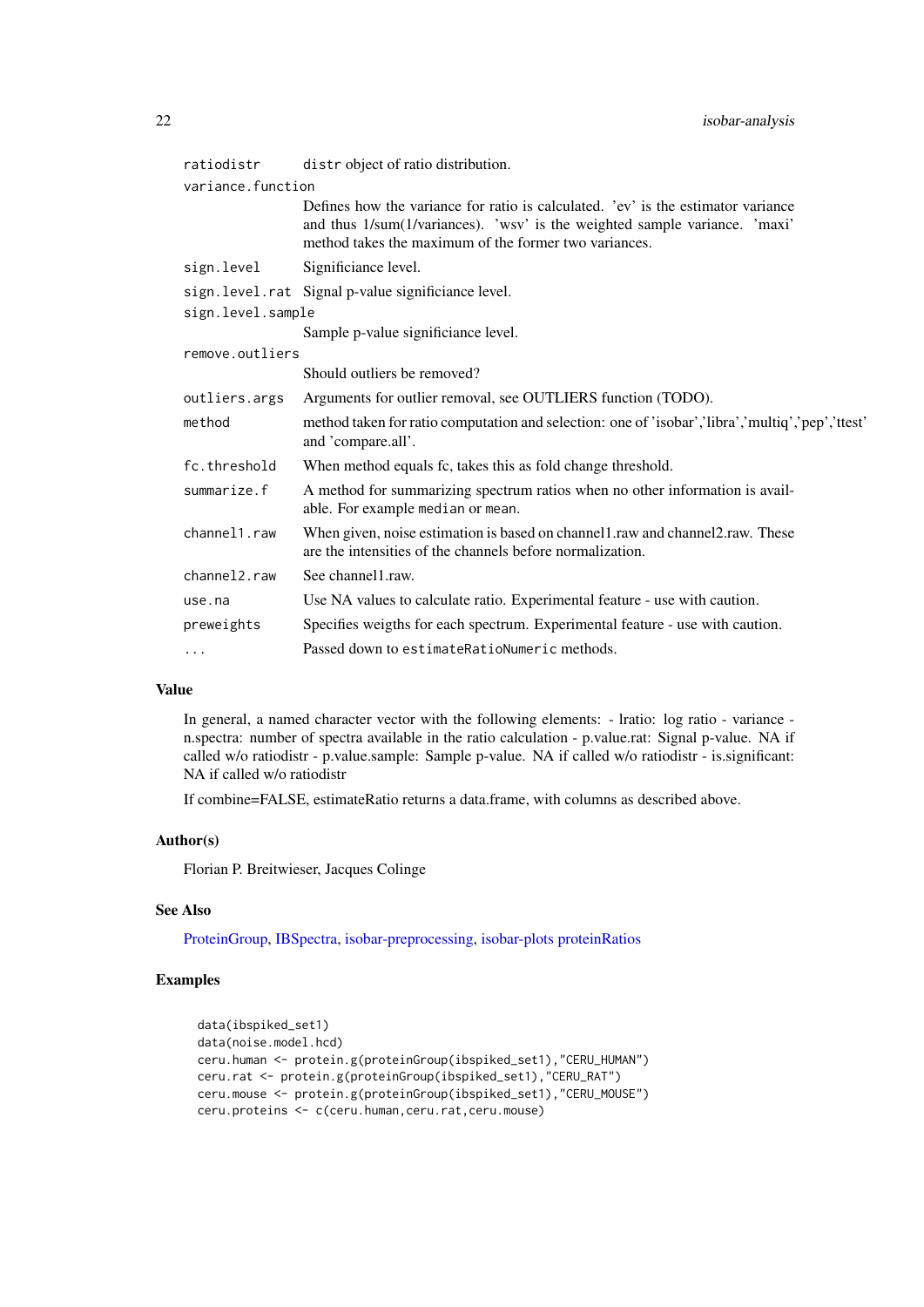#### <span id="page-22-0"></span>isobar-import 23

```
## Calculate ratio based on all spectra of peptides specific
## to CERU_HUMAN, CERU_RAT or CERU_MOUSE. Returns a named
## numeric vector.
10^estimateRatio(ibspiked_set1,noise.model.hcd,
               channel1="114",channel2="115",
               protein=ceru.proteins)['lratio']
## If argument 'combine=FALSE', estimateRatio returns a data.frame
## with one row per protein
10^estimateRatio(ibspiked_set1,noise.model.hcd,
               channel1="114",channel2="115",
               protein=ceru.proteins,combine=FALSE)[,'lratio']
## spiked material channel 115 vs 114:
## CERU_HUMAN (P00450): 1
## CERU_RAT (P13635): 2
## CERU_MOUSE (Q61147): 0.5
```
isobar-import *Loading data into IBSpectra objects using readIBSpectra*

#### <span id="page-22-1"></span>Description

Read ibspectra-csv files and peaklist files as an IBSpectra object of type 'type' (see [IBSpectra](#page-15-1), e.g. iTRAQ4plexSpectra or TMT6plexSpectra). If peaklist.file is missing, it is assumed that id.file contains intensity and m/z columns for the reporter tags.

# Usage

```
## S4 method for signature 'character, character'
readIBSpectra(type,id.file)
# reads id file
## S4 method for signature 'character, character, character'
readIBSpectra(
                 type, id.file, peaklist.file, sep = "\t", mapping.file
                 = NULL, mapping = c(quantification.spectrum = "hcd",
                 identification.spectrum = "cid"), id.file.domap =
                 NULL, identifications.format = NULL, decode.titles =
                 FALSE, ...)
# reads peaklist file
## S4 method for signature 'character, data.frame, character'
readIBSpectra(
                 type, id.file, peaklist.file, annotate.spectra.f =
                 NULL, peaklist.format = NULL, scan.lines = 0,
                 fragment.precision = NULL, fragment.outlier.prob =
                 NULL, \ldots)
```
#### Arguments

type Name of class of new IBSpectra object: [iTRAQ4plexSpectra](#page-15-1), [iTRAQ8plexSpectra](#page-15-1), [TMT2plexSpectra](#page-15-1), [TMT6plexSpectra](#page-15-1), or [TMT10plexSpectra](#page-15-1)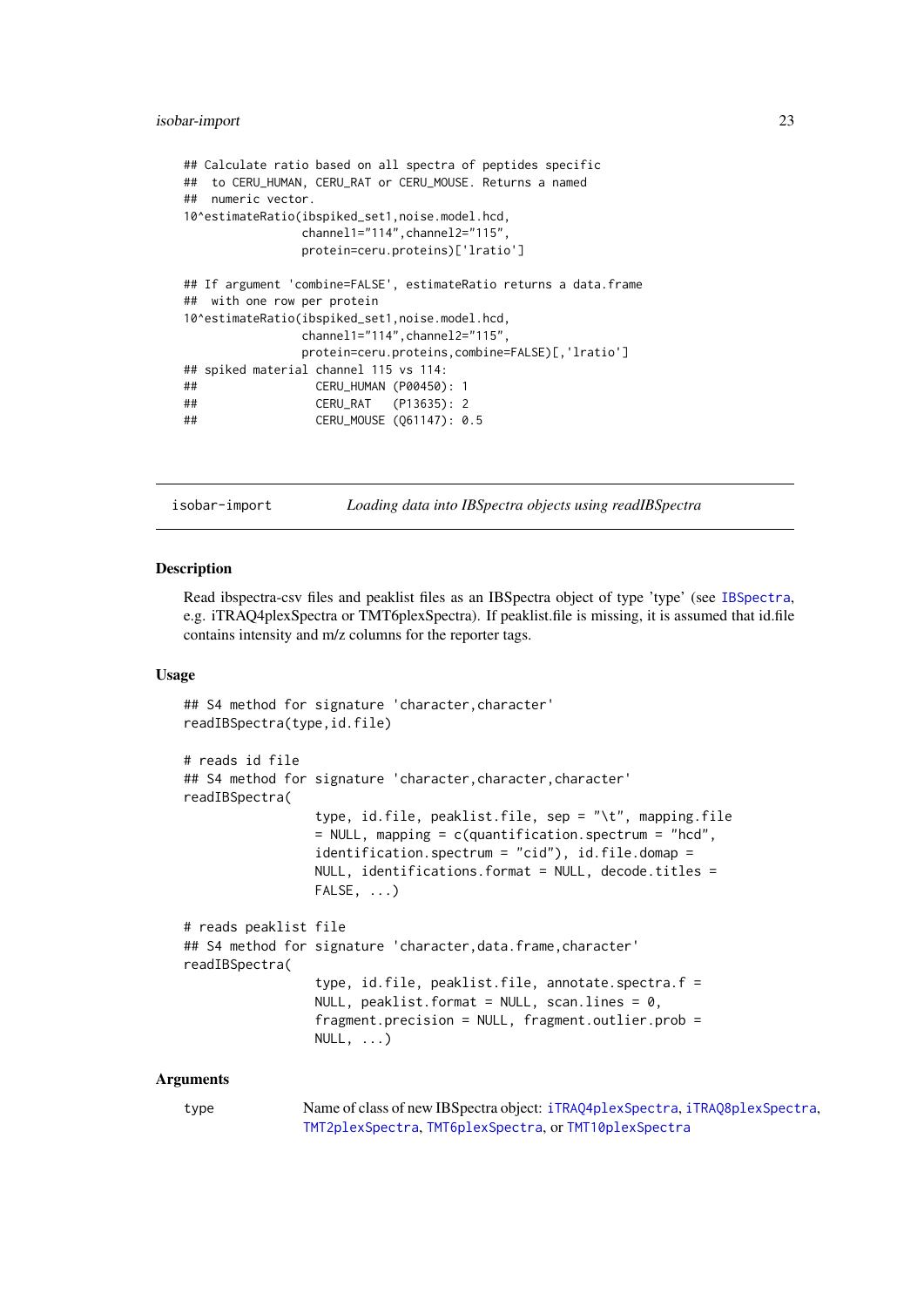<span id="page-23-0"></span>

| id.file                | Database search results file in ibspectra.csv or mzIdentML format. See identifications.format<br>See the vignette for information on converting Mascot dat and Phenyx pidres<br>files into ibspectra format.                                                                                                                                                                    |
|------------------------|---------------------------------------------------------------------------------------------------------------------------------------------------------------------------------------------------------------------------------------------------------------------------------------------------------------------------------------------------------------------------------|
| peaklist.file          | Peaklist file, typically in MGF format, see peaklist. format. MGF must be<br>centroid!                                                                                                                                                                                                                                                                                          |
| mapping.file           | If defined, spectum titles from the peaklist file are linked to the identifications<br>via this file. This can be used when running HCD runs for quantification and<br>CID runs for identification. See Koecher et al., 2009 for details.                                                                                                                                       |
| mapping                | Named character vector defining the names of columns in mapping.file. The<br>names must be 'peaklist' and 'id', and the values must correspond to colnames<br>of the mapping files.                                                                                                                                                                                             |
| id.file.domap          | When using HCD-CID or a method akin and every spectrum is used for identi-<br>fication, the ID result files of the HCD run can be specfied in id. file. domap.<br>Then, the results are merged after mapping the identification results.                                                                                                                                        |
| annotate.spectra.f     |                                                                                                                                                                                                                                                                                                                                                                                 |
|                        | Function which changes or annotates the spectra feature data before it is writ-<br>ten to IBpectra object. This can be used to calculate and threshold additional<br>scores, for example localization scores of post-translational modifications such<br>as Delta Score (filterSpectraDeltaScore) or PhosphoRS site localization proba-<br>bilities (annotateSpectraPhosphoRS). |
| peaklist.format        |                                                                                                                                                                                                                                                                                                                                                                                 |
|                        | "mgf" (Mascot Generic format) or "mcn" (iTracker Machine Readable output).<br>When NULL, it detects the format on file name extension.                                                                                                                                                                                                                                          |
| identifications.format |                                                                                                                                                                                                                                                                                                                                                                                 |
|                        | "ibspectra.csv" or "mzid" (PSI MzIdentML format). When NULL, file format<br>is guessed based on extension.                                                                                                                                                                                                                                                                      |
| fragment.precision     |                                                                                                                                                                                                                                                                                                                                                                                 |
|                        | Fragment precision for extraction of reporter tags: for each tag and spectrum<br>the m/z-intensity pair with it's mass closest to the known reporter tag mass is<br>extracted within the window true_mass +/- fragment.precision/2.                                                                                                                                             |
| fragment.outlier.prob  |                                                                                                                                                                                                                                                                                                                                                                                 |
|                        | Fragment outlier probability filter: After all m/z-intensity pairs have been ex-<br>tracted, those pairs with the fragment.outlier.prob/2 most unprecise m/z values<br>are filtered out.                                                                                                                                                                                        |
| decode.titles          | Boolean. Decode spectrum titles in identification file using URL decode. When<br>extracting the DAT file from Mascot web interface, the spectrum titles are en-<br>coded - %20 instead of space, etc. Set decode titles to TRUE to map these titles<br>to the unescaped MGF titles.                                                                                             |
| scan.lines             | Read files sequentially scan.lines lines at a time. Can help in case of memory<br>issues, set to 10000 or higher, for example.                                                                                                                                                                                                                                                  |
| sep                    | sep argument of read.table                                                                                                                                                                                                                                                                                                                                                      |
| .                      | Further arguments handed down to initialize.                                                                                                                                                                                                                                                                                                                                    |
|                        |                                                                                                                                                                                                                                                                                                                                                                                 |

# Author(s)

Florian P. Breitwieser, Jacques Colinge

# See Also

[ProteinGroup,](#page-36-1) [IBSpectra,](#page-15-1) [isobar-preprocessing,](#page-25-2) [isobar-analysis,](#page-19-2) [isobar-plots](#page-24-1)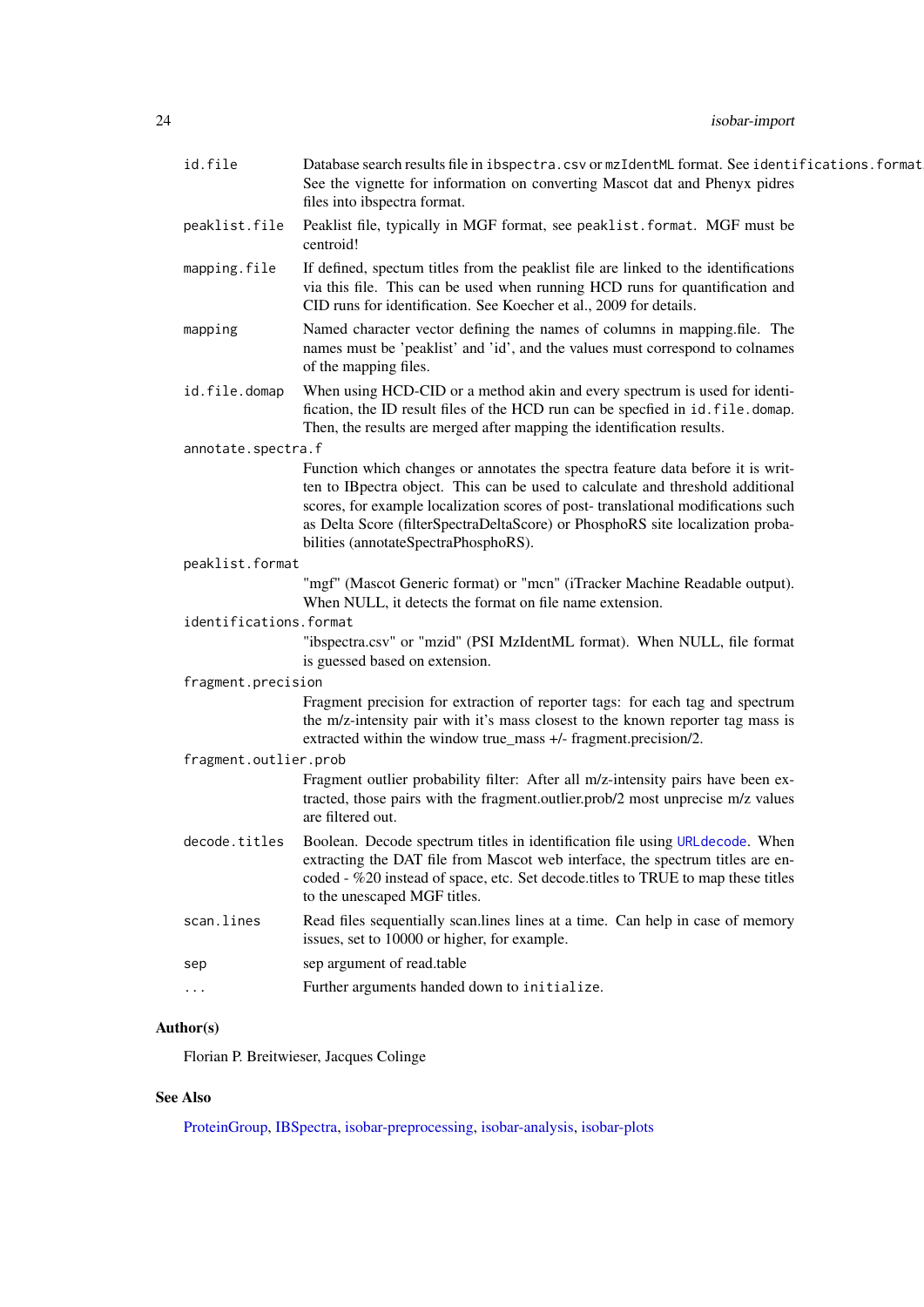#### <span id="page-24-0"></span>isobar-plots 25

#### Examples

data(ibspiked\_set1)

```
# get identifier for Ceruplasmin proteins
ceru.acs <- protein.g(proteinGroup(ibspiked_set1),"CERU")
# create a smaller ibspectra w/ only Ceruplasmins
ib.ceru <- subsetIBSpectra(ibspiked_set1,protein=ceru.acs,direction="include")
# write it to a file
tf <- tempfile("isobar")
write.table(as.data.frame(ib.ceru),sep="\t",file=tf,quote=FALSE)
# read it again into an IBSpectra object
ib.ceru2 <- readIBSpectra("iTRAQ4plexSpectra",tf,identifications.format="ibspectra")
ib.ceru2
unlink(tf)
```
<span id="page-24-1"></span>isobar-plots *IBSpectra plots*

#### Description

Various plots are implement to assure data quality, and accompany preprocessing and analysis.

#### reporterMassPrecision

reporterMassPrecision(x): Calculates and displays the deviation from the 'true' tag mass - as specified in the IBSpectra object - of each channel.

#### reporterIntensityPlot

reporterIntensityPlot(x): Displays boxplots of intensity of channels before and after normalization - useful to check the result of normalization.

# raplot

raplot(x,...): Ratio-Absolute intensity plot - will be deprecated by maplot

- x IBSpectra object
- ... Parameters to plot function.

# plotRatio

plotRatio(x,channel1,channel2,protein,...): Plots abundances of one protein

x IBSpectra object channel1 channel2 protein ... Parameters to plot function.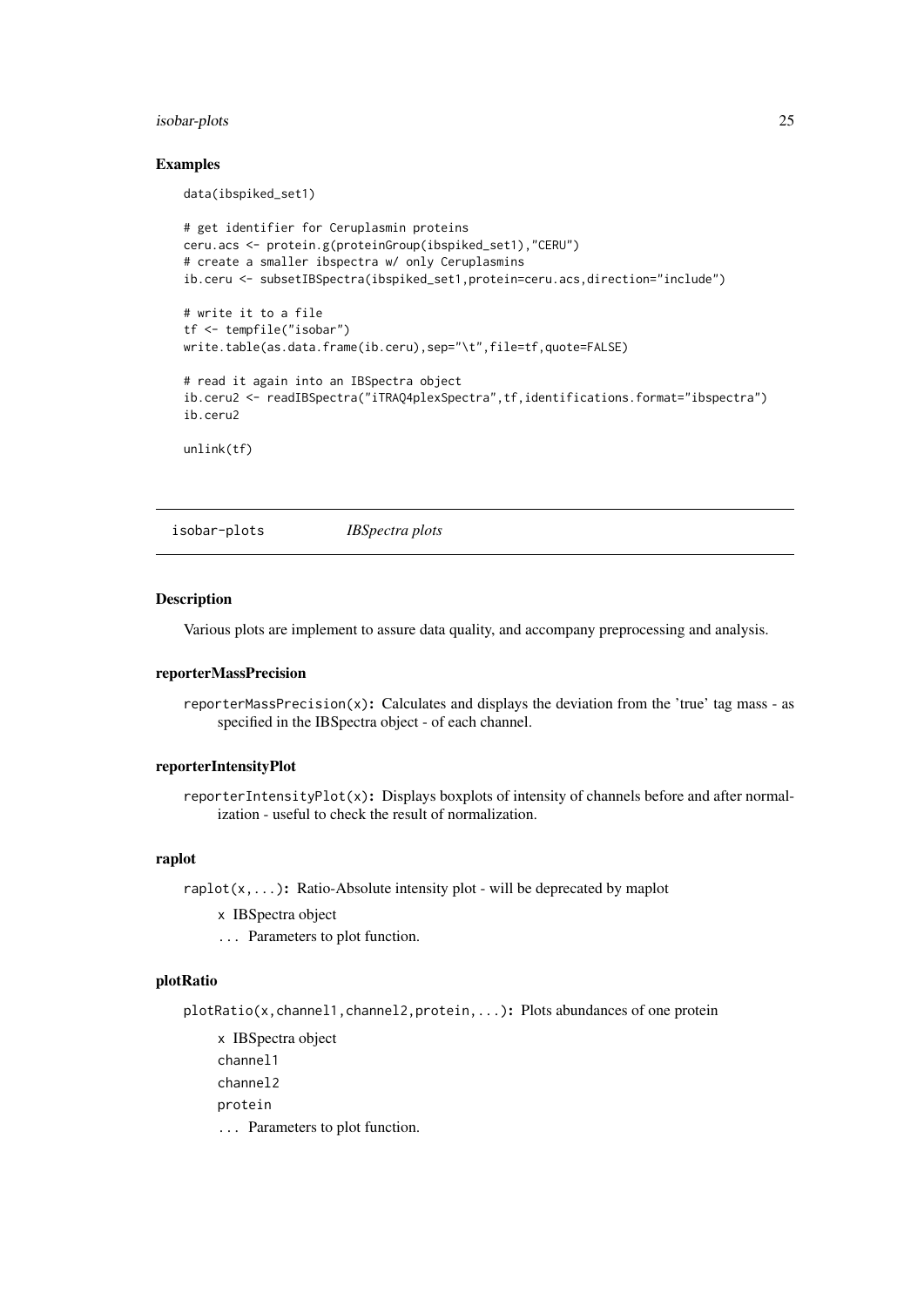### maplot

```
maplot(x, channel1, channel2, ...): Creates a ratio-versus-intensity plot.
     x IBSpectra object.
```
#### maplot2

maplot2():

# Author(s)

Florian P. Breitwieser, Jacques Colinge

# See Also

[IBSpectra,](#page-15-1) [isobar-preprocessing](#page-25-2) [isobar-analysis](#page-19-2)

# Examples

```
data(ibspiked_set1)
maplot(ibspiked_set1,main="IBSpiked, not normalized")
maplot(normalize(ibspiked_set1),main="IBSpiked, normalized")
```
<span id="page-25-2"></span>isobar-preprocessing *IBSpectra preprocessing*

#### <span id="page-25-1"></span>Description

Preprocessing is a necessary step prior to analysis of data. In a sequential order, it is often neccassary to correct isotope impurities, to normalize, and subtract additive noise.

### Isotope impurity correction

correctIsotopeImpurities(x): Returns impurity corrected IBSpectra object by solving a linear system of equations. See also [isotopeImpurities.](#page-15-1)

#### Normalization

- normalize(x,f=median,target="intensity",exclude.protein=NULL, use.protein=NULL,f.doapply=TRUE,lo Normalizes the intensities for multiplicative errors. Those changes are most likely produced by pipetting errors, and different hybridization efficencies, but can also be due to biological reasons. By default, tag intensities are multiplied by a factor so that the median intensity is equal across tags.
	- f: f is applied to each column, unless f.doapply is FALSE. Then f is supposed to compute column-wise statistics of the matrix of intensities. E.g. colSums and colMeans.
	- target: One of "intensity" and "ratio".
	- exclude.proteins Spectra of peptides which might come from these proteins are excluded. Use for example for contaminants and proteins depleted in the experiment.
	- use.protein: If specified, only spectra coming from this protein are used. Use when a protein is spiked-in as normalization control.

<span id="page-25-0"></span>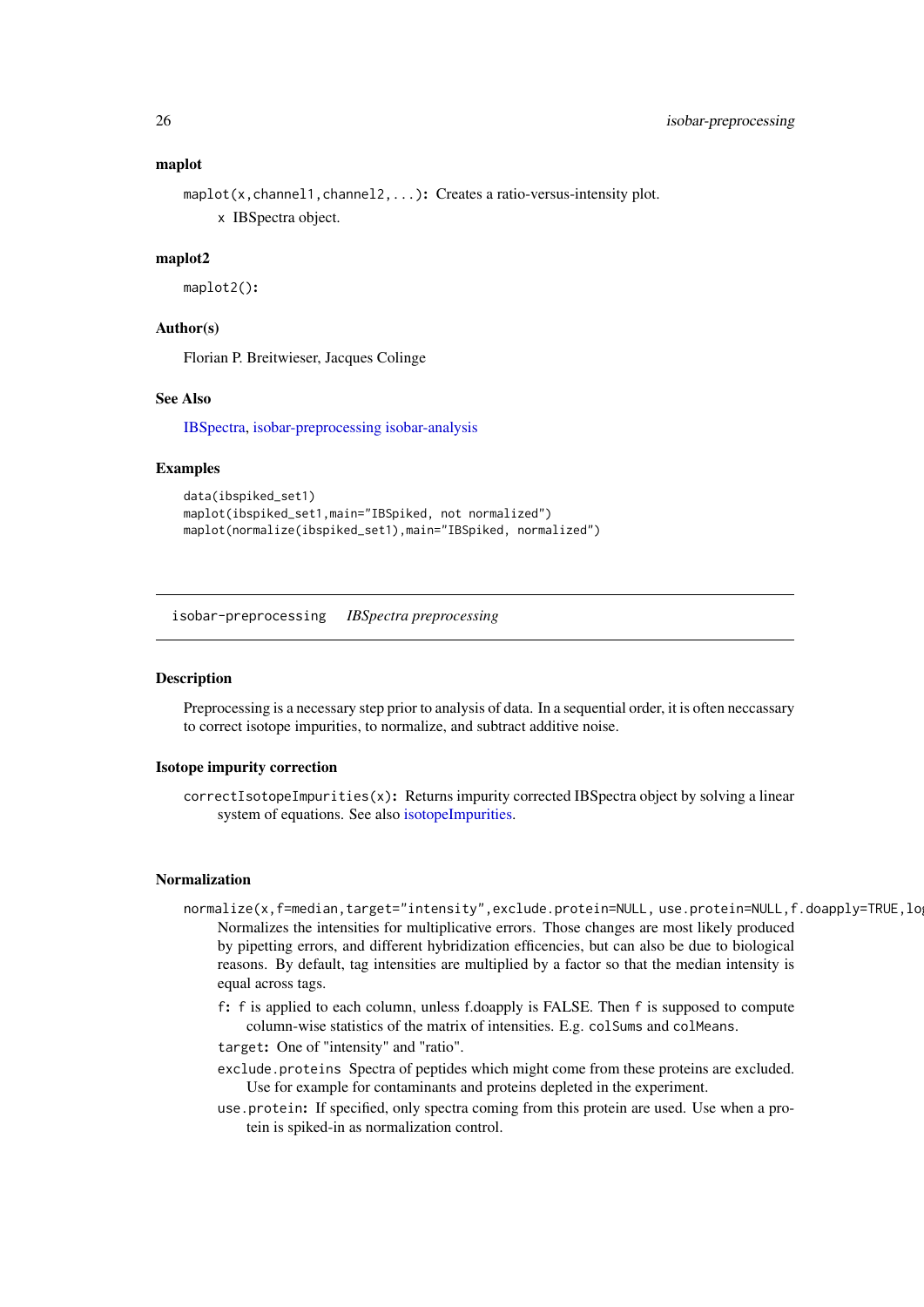#### <span id="page-26-0"></span>isobar-reports 27

f.isglobal: If true, f is applied on each column. If false, f is supposed to compute columnwise statistics of the matrix of intensities. E.g. colSums and colMeans.

log: Used when target=ratio.

### Substract additive noise

subtractAdditiveNoise(x,method="quantile",shared=TRUE,prob=0.01): method 'quantile' method is supported for now. It take's the prob (0.01) quantile to estimate the noise level. This value is subtracted from all intensities, and all remaining intensities have to be at least that value.

prob See 'method'.

shared If channels are assumed similar in intensity and hence a shared noise level is reasonable. If not, then one level per channel is necessary.

#### Exclusion of proteins

exclude(x,proteins.to.exclude): Removes spectra which are assigned to proteins in protein.to.exclude from the object. This can be useful to remove contaminants. It create a new grouping based on the data which is left.

proteins.to.exclude Proteins to exclude.

#### Author(s)

Florian P. Breitwieser, Jacques Colinge

# See Also

[ProteinGroup,](#page-36-1) [IBSpectra,](#page-15-1) [isobar-analysis,](#page-19-2) [isobar-plots](#page-24-1)

# Examples

```
data(ibspiked_set1)
maplot(ibspiked_set1,main="IBSpiked, not normalized")
maplot(normalize(ibspiked_set1),main="IBSpiked, normalized")
```
isobar-reports *Isobar reports*

### <span id="page-26-1"></span>Description

Generation of LaTeX and XLS reports is helped with functions which facilitate the gathering of relevant information and creation of tikz plots. create.reports parses properties (by calling load.properties) and initialize environments and computations (by calling initialize.env) required by the reports, calls Sweave and pdflatex.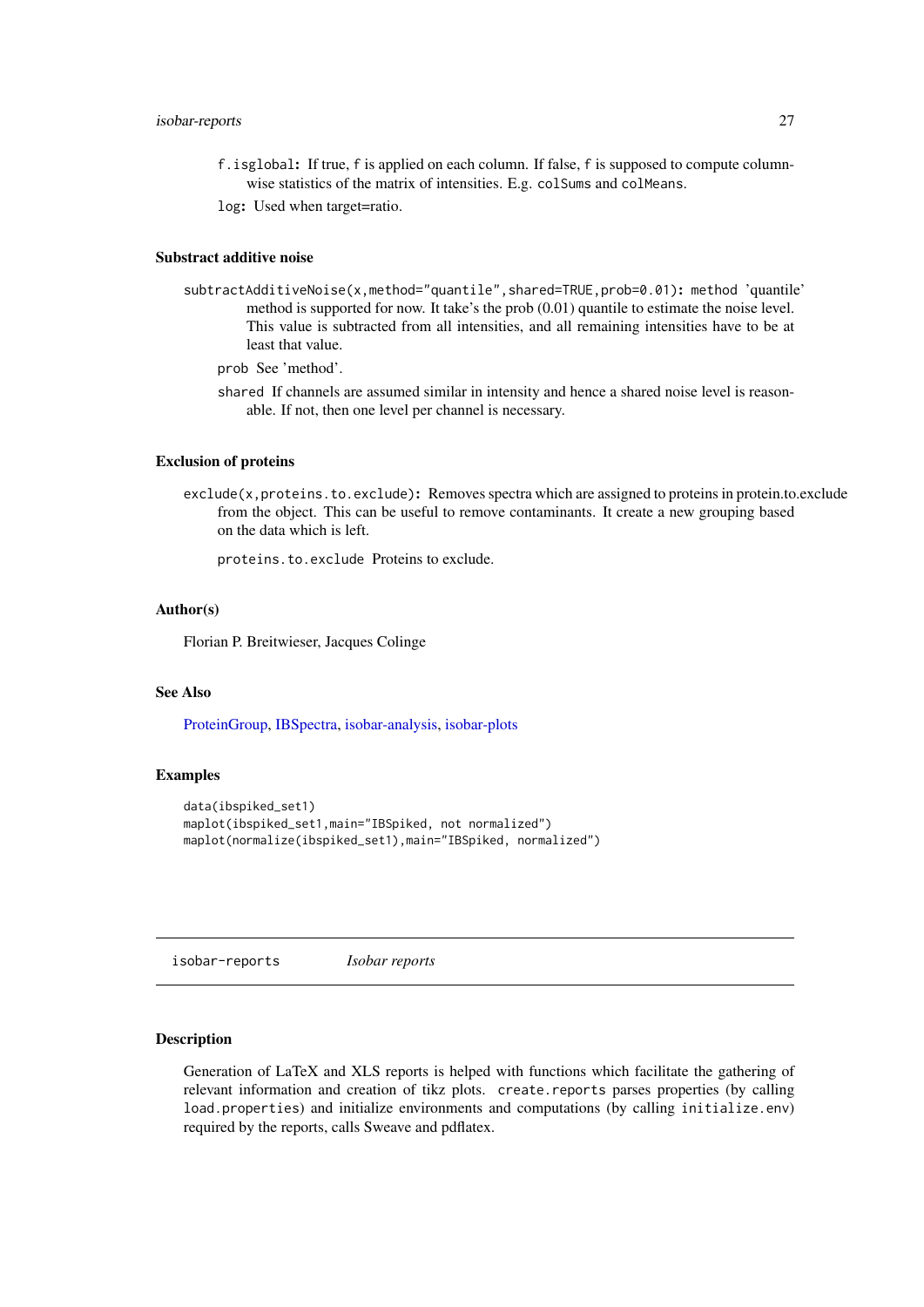# <span id="page-27-0"></span>Usage

```
create.reports(properties.file = "properties.R",
          global.properties.file = system.file("report","properties.R", package = "isobar"),
               args = NULL, ...,recreate.properties.env = TRUE, recreate.report.env = TRUE)
load.properties(properties.file = "properties.R",
          global.properties.file = system.file("report","properties.R",package="isobar"),
                args = NULL, ...)initialize.env(env, properties.env)
```
#### Arguments

| properties.file         |                                                                                                                                                                                                                                                                                                                          |
|-------------------------|--------------------------------------------------------------------------------------------------------------------------------------------------------------------------------------------------------------------------------------------------------------------------------------------------------------------------|
|                         | File which holds the parameters for data analysis and report generation. It is<br>parsed as R code after the global report configuration file global. properties. file<br>and defines peaklists, identification files, significance levels, etc. See the global<br>properties file for the available options and values. |
| global.properties.file  |                                                                                                                                                                                                                                                                                                                          |
|                         | system.file("report","properties.R",package="isobar")                                                                                                                                                                                                                                                                    |
| args                    | Additional (command line) arguments which overrids those in properties. file.                                                                                                                                                                                                                                            |
| $\cdots$                | Additional properties.                                                                                                                                                                                                                                                                                                   |
| recreate.properties.env |                                                                                                                                                                                                                                                                                                                          |
|                         | Whether a properties env existing in the global environment should be used, or<br>it should be recreated.                                                                                                                                                                                                                |
| recreate.report.env     |                                                                                                                                                                                                                                                                                                                          |
|                         | Whether a report env existing in the global environment should be used, or it<br>should be recreated.                                                                                                                                                                                                                    |
| env                     | Item to be initialized.                                                                                                                                                                                                                                                                                                  |
|                         | properties.env Environment into which properties are read.                                                                                                                                                                                                                                                               |

#### Details

The directory inst in the isobar installation directory system.file("inst", package="isobar") contains R, Sweave, and LaTeX files as examples of how to create XLS and PDF reports using isobar.

create\_reports.R Call with Rscript. It is the main file which

- 1. parses command line options. --compile and --zip are parsed directly and given as arguments to create.reports. Other arguments are given [load.properties](#page-26-1).
- 2. calls a perl script to generate a XLS report
- 3. generates a LaTeX quality control and analysis report

for the XLS report the script pl/tab2xls.pl is used, which concetenates CSV files to a XLS. See Perl requirements. Sweave is called on report/isobar-qc.Rnw and report/isobar-analysis.Rnw. All files are written the working directory.

isobar-qc.Rnw Quality control Sweave file.

isobar-analysis.Rnw Data analysis Sweave file.

properties.R Default configuration for data analysis.

report-utils.tex LaTeX functions for plotting tikz graphics, etc.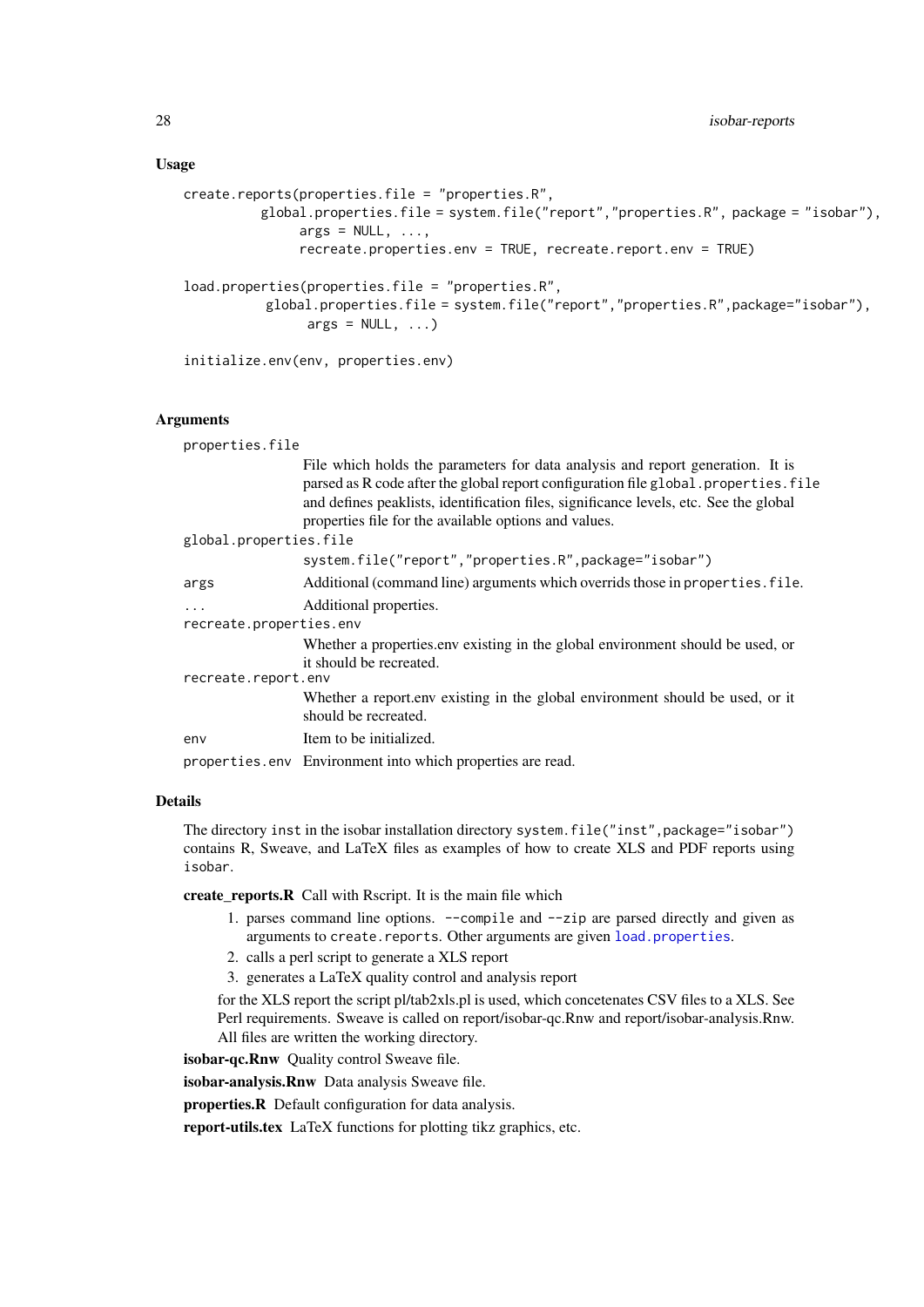#### <span id="page-28-0"></span>isobar.data 29

#### Author(s)

Florian P Breitwieser

#### See Also

[IBSpectra,](#page-15-1) [isobar-preprocessing](#page-25-2) [isobar-analysis](#page-19-2)

isobar.data *Isobar Data packages*

# Description

ibspiked\_set1 and ibspiked\_set2 are objects of class iTRAQ4plexSpectra. It contains over 160 protein groups, over 1600 peptides from about 15,000 spectra each, mainly from background proteins and three spiked-in Ceruplasmins (CERU\_HUMAN, CERU\_MOUSE, CERU\_RAT).

# Usage

```
data(ibspiked_set1)
data(ibspiked_set2)
data(ib_phospho)
```
#### Format

iTRAQ4plexSpectra objects.

#### Source

isobar publication. Acquired on Orbitrap instrument w/ 20 offline-fractions and HCD fragmentation.

### Examples

```
data(ibspiked_set1)
print(ibspiked_set1)
```
maplot.protein *Ratio intensity plot for individual proteins*

#### Description

Plots ratio-versus-intensity for a selected protein against a reference channel.

#### Usage

```
maplot.protein(x, relative.to, protein, noise.model = NULL, channels = NULL,
               xlim = NULL, ylim = NULL, identify = FALSE, add = FALSE,
               pchs = NULL, log="xy", legend.pos = "topright", names = NULL,
               legend.cex = 0.8, cols = pchs, ltys = 1, main = protein,
               xlab = NULL, ylab = NULL, type="ma", show.lm = FALSE, ...)
```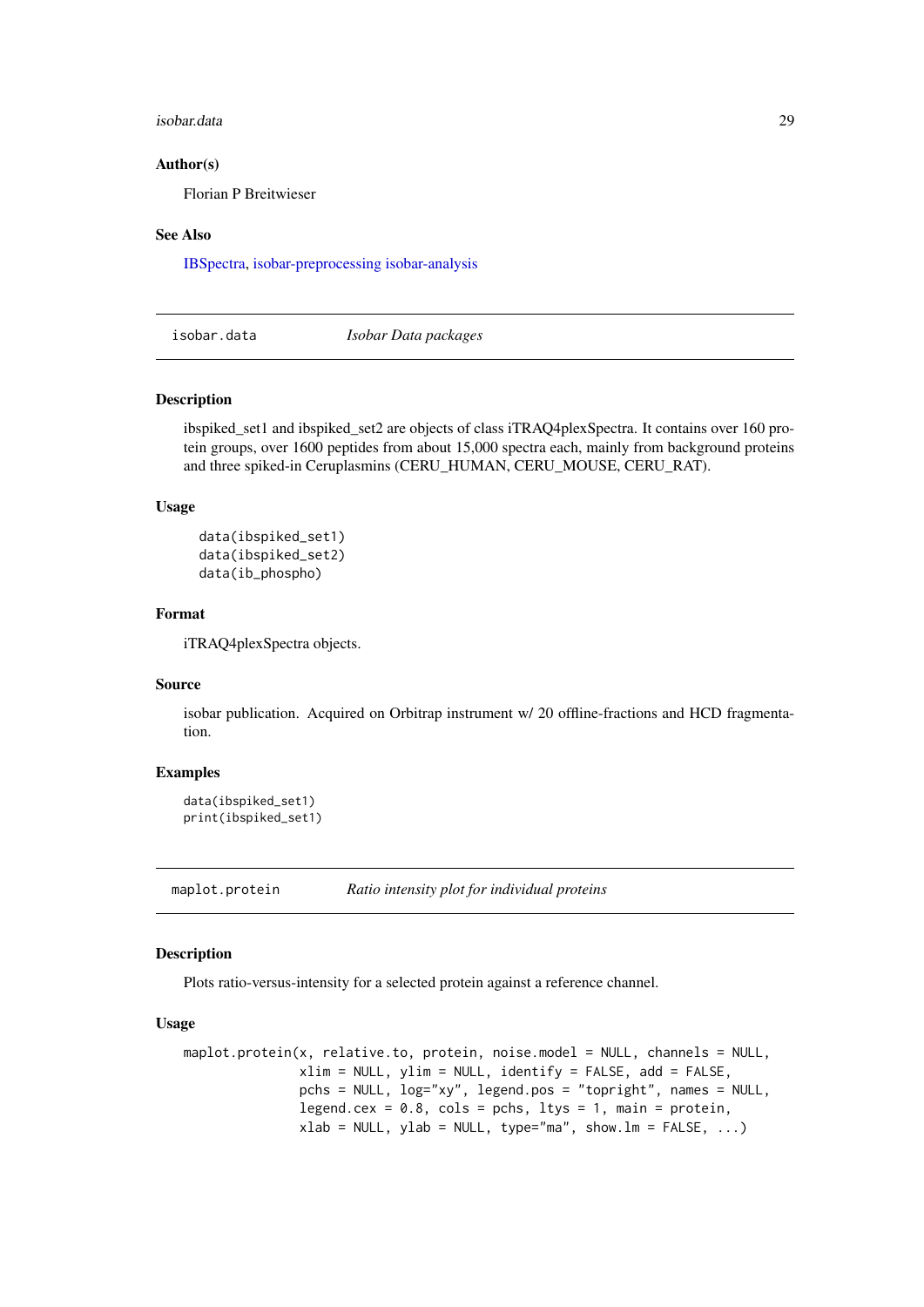# <span id="page-29-0"></span>Arguments

| Χ           | IBSpectra object                                                                                                                                                 |
|-------------|------------------------------------------------------------------------------------------------------------------------------------------------------------------|
| relative.to | a character vector specifying reporter tag names. Either of length 1 or same<br>length as channels.                                                              |
| protein     | Protein group identifier.                                                                                                                                        |
| noise.model | NoiseModel object.                                                                                                                                               |
| channels    | Reporter tag names.                                                                                                                                              |
| xlim        | See par.                                                                                                                                                         |
| ylim        | See par.                                                                                                                                                         |
| identify    | boolean. If true, identify is called with peptide labels.                                                                                                        |
| add         |                                                                                                                                                                  |
| pchs        | a vector of the same length as channels. See pch in plot. default.                                                                                               |
| log         | a character string which contains x if the x axis is to be logarithmic, y if the y<br>axis is to be logarithmic and xy or yx if both axes are to be logarithmic. |
| legend.pos  | see pos in legend.                                                                                                                                               |
| names       | a character string of the same length as channels, legend text.                                                                                                  |
| legend.cex  | see cex in legend.                                                                                                                                               |
| cols        | a vector of the same length as channels. See col in plot. default.                                                                                               |
| ltys        | a vector of the same length as channels. See lty in plot. default.                                                                                               |
| main        | a main title for the plot                                                                                                                                        |
| xlab        | a label for the x axis, defaults to a description of x.                                                                                                          |
| ylab        | a label for the y axis, defaults to a description of y.                                                                                                          |
| type        | type of plot                                                                                                                                                     |
| $\cdots$    | passed to plot.                                                                                                                                                  |
| show.lm     | show LM                                                                                                                                                          |

# Author(s)

Florian P. Breitwieser

NoiseModel-class *NoiseModel objects*

# Description

A NoiseModel represent the technical variation which is dependent on signal intensity.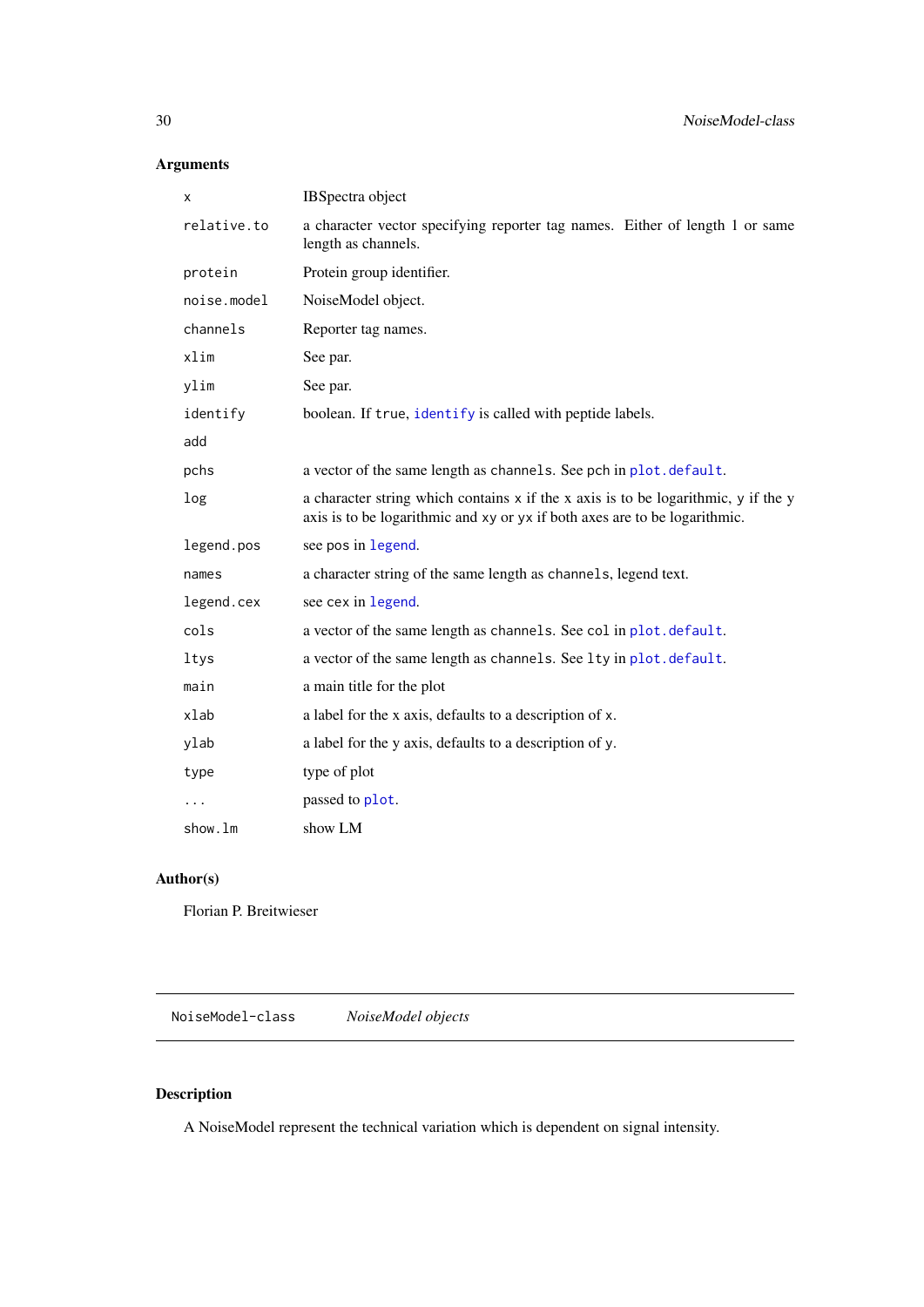#### NoiseModel-class 31

#### **Constructor**

- new(type,ibspectra,reporterTagNames=NULL,one.to.one=TRUE,min.spectra=10,plot=FALSE, pool=FALSE): Creates a new NoiseModel object based on ibspectra object.
	- type: A non-virtual class deriving from NoiseModel: ExponentialNoiseModel, ExponentialNoANoiseModel, InverseNoiseModel, InverseNoANoiseModel
	- reporterTagNames: When NULL, all channels from ibspectra are taken (i.e. sampleNames(ibspectra)). Otherwise, specify subset of names, or a matrix which defines the desireed combination of channels (nrow=2).
	- one.to.one: Set to false to learn noise model one a non one-to-one dataset
	- min.spectra: When one.to.one=FALSE, only take proteins with min.spectra to learn noise model.
	- plot: Set to true to plot data the noise model is learnt on.
	- pool: If false, a NoiseModel is estimated on each combination of channels indivdually, and then the parameters are averaged. If true, the ratios of all channels are pooled and then a NoiseModel is estimated.

# Accessor methods

noiseFunction: Gets the noise function.

parameter: Gets and sets the parameters for the noise function.

variance: Gets the variance for data points based on the noise function and parameters.

stddev: Convenience function, sqrt(variance(...)).

lowIntensity: Gets and sets the low intensity slot, denoting the noise region.

naRegion: Gets and sets the na.region slot.

#### Examples

```
data(ibspiked_set1)
```

```
ceru.proteins <- protein.g(proteinGroup(ibspiked_set1),"CERU")
```

```
# normalize
ibspiked_set1 <- normalize(correctIsotopeImpurities(ibspiked_set1))
```

```
# remove spiked proteins
ibspiked_set1.noceru <- exclude(ibspiked_set1,ceru.proteins)
ibspiked_set1.justceru <- subsetIBSpectra(ibspiked_set1,protein=ceru.proteins,direction="include")
```

```
# learn noise models
nm.i <- new("InverseNoiseModel",ibspiked_set1.noceru)
nm.e <- new("ExponentialNoiseModel",ibspiked_set1.noceru)
```

```
#learn on non-one.to.one data: not normalized, with spiked proteins
nm.n <- new("ExponentialNoiseModel",ibspiked_set1.justceru,one.to.one=FALSE)
```

```
maplot(ibspiked_set1,noise.model=c(nm.e,nm.i,nm.n),ylim=c(0.1,10))
```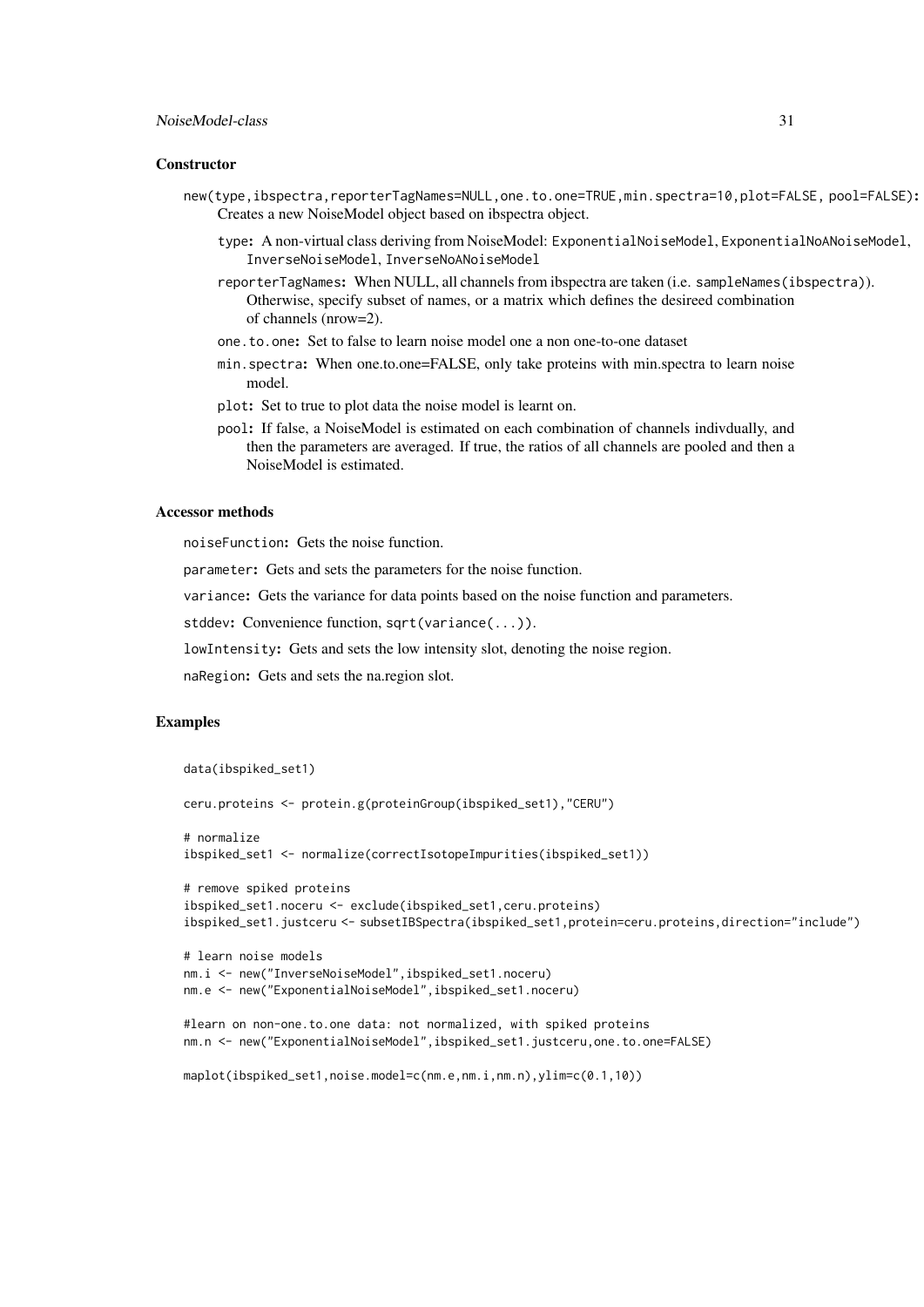<span id="page-31-0"></span>

# Description

 $1,2,3,4,5,8,9,10 \rightarrow 1-5,8-10$ 

# Usage

number.ranges(numbers)

#### Arguments

numbers numeric

### Value

character

# Author(s)

Florian P Breitwieser

# Examples

number.ranges(c(1,2,3,9,3,10,8,11))

observedKnownSites *Observed modification sites.*

# Description

Functions to display the modification sites observed for each protein isoform and count the number of modified residues per protein.

#### Usage

observedKnownSites(protein.group, protein.g, ptm.info, modif, modification.name = NULL)

modif.site.count(protein.group, protein.g = reporterProteins(protein.group), modif, take = max)

modif.sites(protein.group, protein.g = reporterProteins(protein.group), modif)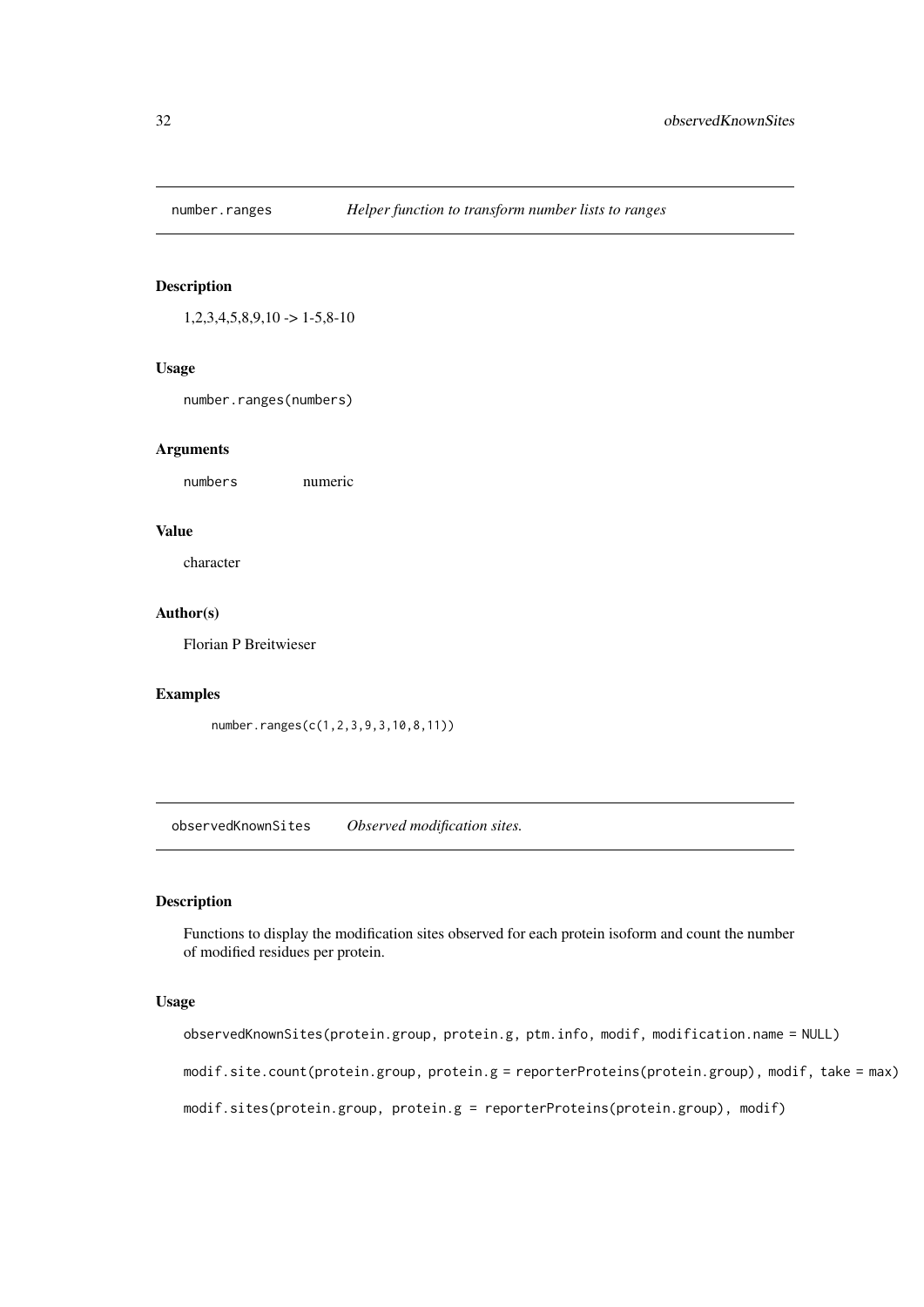#### <span id="page-32-0"></span>peptide.count 33

#### Arguments

| protein.group     | ProteinGroupb object.                                                                                          |
|-------------------|----------------------------------------------------------------------------------------------------------------|
| protein.g         | protein group identifier.                                                                                      |
| ptm.info          | ptm information data.frame, see ?getPtmInfo.                                                                   |
| modif             | Modification to track, e.g. 'PHOS'.                                                                            |
| modification.name |                                                                                                                |
|                   | Value to filter 'modification.name' column in ptm.info.                                                        |
| take              | should be either max or min: When multiple isoforms are present, which value<br>should be taken for the count? |

#### Author(s)

Florian P. Breitwieser

#### Examples

```
data(ib_phospho)
data(ptm.info)
# Modification sites of reporter proteins:
# a list of protein groups,
# containing sub-lists of identified sites for each isoform
protein.modif.sites <- sort(modif.site.count(proteinGroup(ib_phospho),modif="PHOS"))
# Details on modification sites of proteins
# detected with most modifications
modif.sites(proteinGroup(ib_phospho),modif="PHOS",protein.g=names(tail(protein.modif.sites)))
# How many sites are known, and how many known sites have been observed?
observedKnownSites(proteinGroup(ib_phospho),modif="PHOS",protein.g=names(tail(protein.modif.sites)),ptm.in
```

| peptide.count | Peptide counts, spectral counts and sequence coverage for Protein- |  |  |  |
|---------------|--------------------------------------------------------------------|--|--|--|
|               | Group objects.                                                     |  |  |  |

#### <span id="page-32-1"></span>Description

Report the peptide count, spectral count and sequence coverage for supplied proteins.

#### Usage

```
peptide.count(protein.group, protein.g = reporterProteins(protein.group),
         specificity = c("reporter-specific", "group-specific", "unspecific"), ...)
spectra.count(protein.group, protein.g = reporterProteins(protein.group),
           specificity = c("reporter-specific", "group-specific", "unspecific"),
              modelf = NULL, ...)sequence.coverage(protein.group, protein.g = reporterProteins(protein.group),
            specificity = c("reporter-specific", "group-specific", "unspecific"),
                  simplify = TRUE, ...
```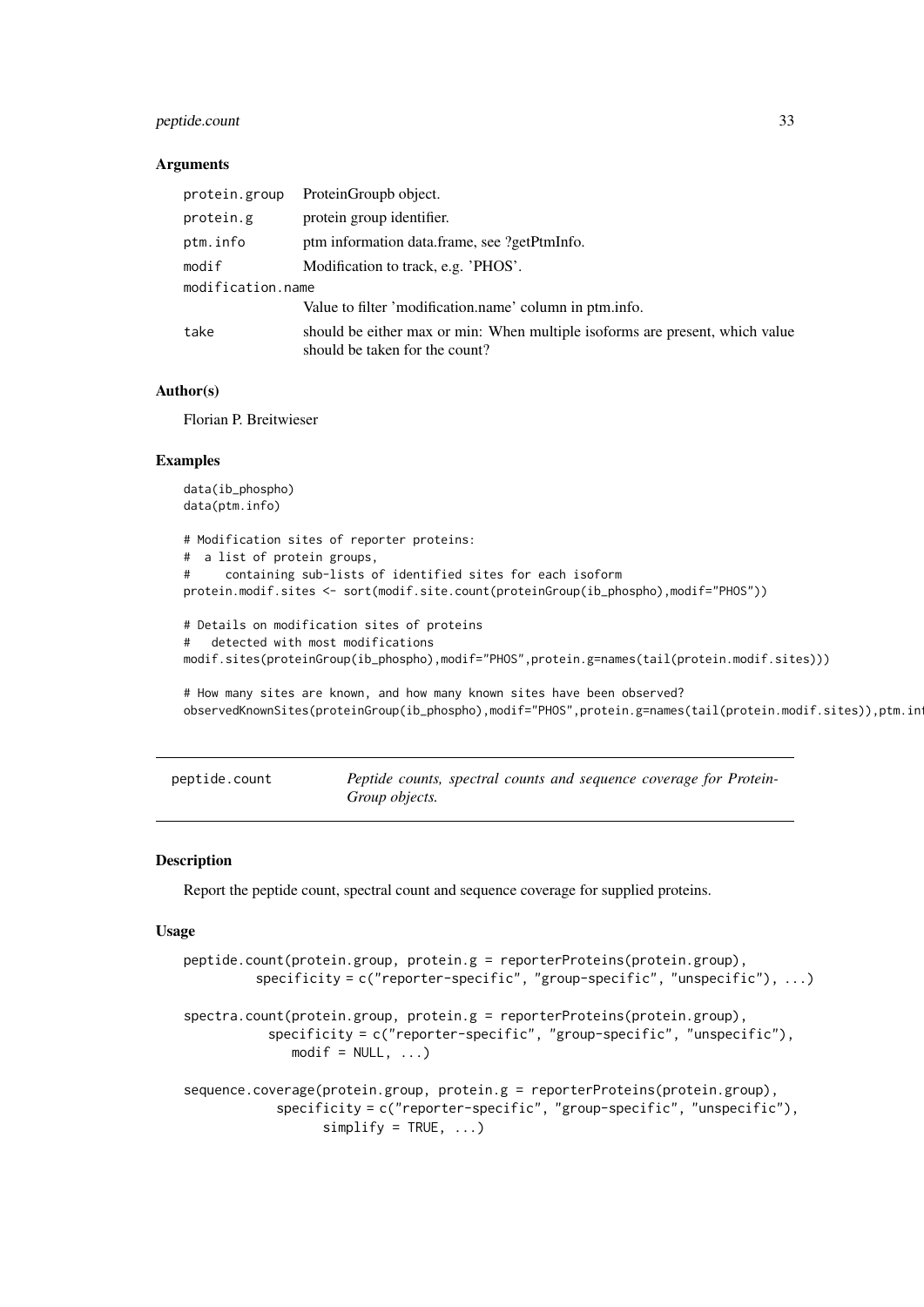### Arguments

| protein.group | ProteinGroup object.                                                                                                                                                                                                                       |
|---------------|--------------------------------------------------------------------------------------------------------------------------------------------------------------------------------------------------------------------------------------------|
| protein.g     | Protein group identifier.                                                                                                                                                                                                                  |
| specificity   | Specificity of peptides.                                                                                                                                                                                                                   |
| modif         | Only count peptides having a certain modification.                                                                                                                                                                                         |
| simplify      | If simplify=TRUE, a named numeric vector is returned, with the mean sequence<br>coverage of the ACs of each protein.g supplied. Else, a list with the length of<br>protein.g is returned having the sequence coverage for each protein AC. |
| $\cdot$       | Further arguments to peptides                                                                                                                                                                                                              |

#### Author(s)

Florian P Breitwieser

# See Also

[calculate.emPAI](#page-6-1), [calculate.dNSAF](#page-5-1), [ProteinGroup](#page-36-1)

# Examples

```
data(ibspiked_set1)
sc <- spectra.count(proteinGroup(ibspiked_set1))
pc <- peptide.count(proteinGroup(ibspiked_set1))
plot(jitter(sc),jitter(pc),log="xy")
```
Protein and peptide ratio calculation and summarization *Calculating and Summarizing Protein and Peptide Ratios*

### <span id="page-33-1"></span>Description

A set of functions to create ratios within groups and summarize them. proteinRatios serves as hub and calls combn.matrix, combn.protein.tbl and summarize.ratios successively. It can be used to calculate intra-class and inter-class ratios, to assess ratios and variability within and over cases.

# Usage

```
proteinRatios(ibspectra, noise.model, reporterTagNames = NULL,
                 proteins = reporterProteins(proteinGroup(ibspectra)),
                 peptide = NULL, cl = classLabels(ibspectra),
                 combn.method = "global", combn.vs = NULL,
                 symmetry = FALSE, summarize =
                 FALSE, summarize.method = "mult.pval", min.detect =
                 NULL, strict.sample.pval = TRUE, strict.ratio.pval =
                 TRUE, orient.div = 0, sign.level = 0.05,
                 sign.level.rat = sign.level, sign.level.sample =
                 sign.level, ratiodistr = NULL, zscore.threshold =
                 NULL, variance.function = "maxi", combine = FALSE,
                 p.adjust = NULL, reverse = FALSE, cmbn = NULL,
```
<span id="page-33-0"></span>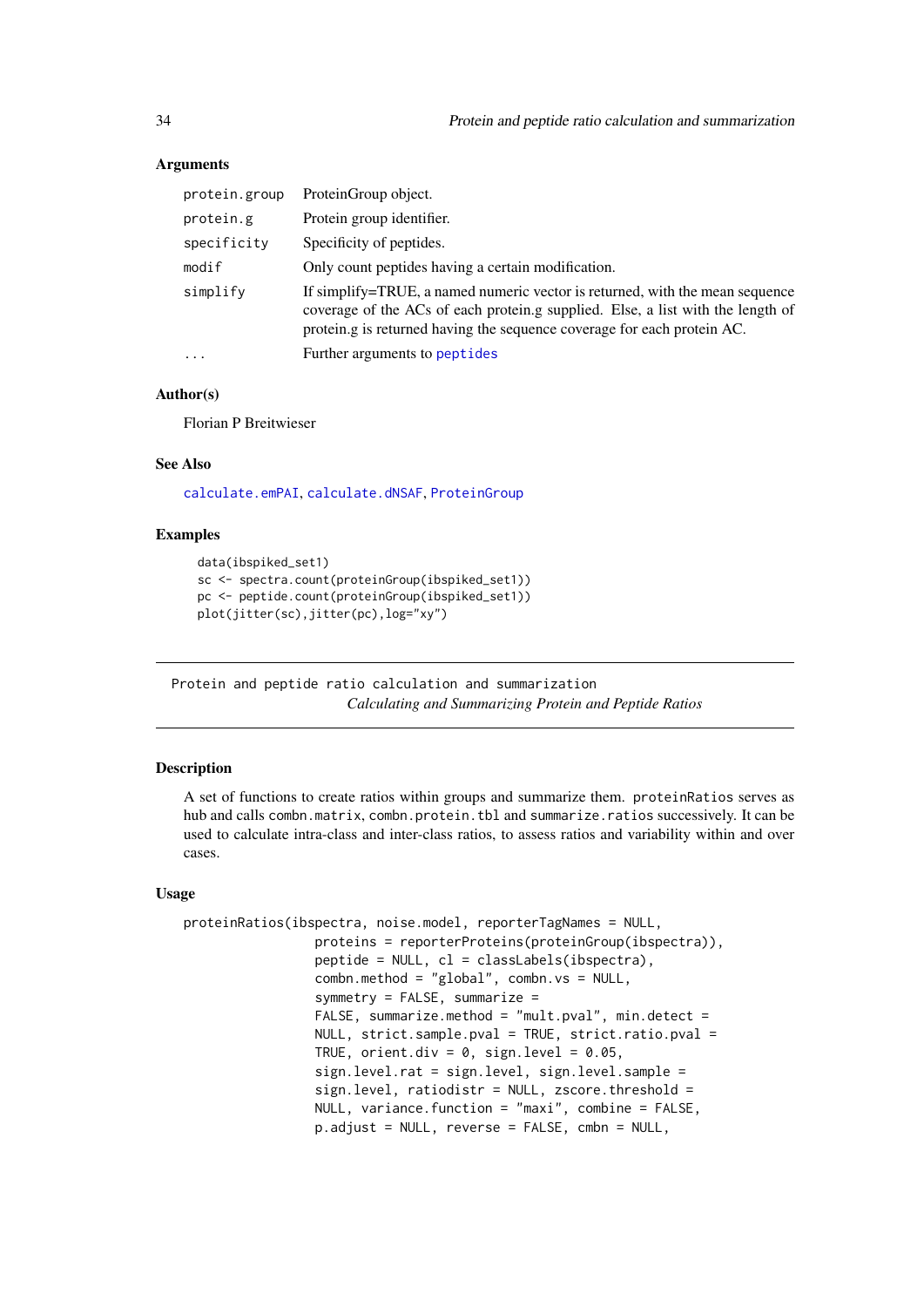Protein and peptide ratio calculation and summarization 35

before.summarize.f =  $NULL, ...)$ 

peptideRatiosNotQuant(ibspectra, ..., peptide = unique(fData(ibspectra)[!fData(ibspectra)[["use.f peptideRatios(ibspectra, ..., peptide = peptides(proteinGroup(ibspectra), columns = c("peptide", "  $combn_matrix(x, method = "global", cl = NULL, vs = NULL)$ combn.protein.tbl(cmbn, reverse = FALSE, ...) summarize.ratios(ratios, by.column = "ac", summarize.method = "mult.pval", min.detect = NULL, n.combination = NULL, strict.sample.pval = TRUE, strict.ratio.pval = TRUE, orient.div =  $0$ , sign.level =  $0.05$ , sign.level.rat = sign.level, sign.level.sample = sign.level, variance.function = "maxi", ratiodistr = NULL)

| ibspectra                  | IBSpectra object                                                                                                                                                                                         |
|----------------------------|----------------------------------------------------------------------------------------------------------------------------------------------------------------------------------------------------------|
| Χ                          | for combn.matrix: reporter names. See reporterTagNames. argument of pro-<br>teinRatios.                                                                                                                  |
| ratios                     | result of combn.protein.tbl                                                                                                                                                                              |
| by.column                  | Column(s) which are the identifiers. Usually 'ac', 'peptide' or c('peptide','modif')                                                                                                                     |
| cmbn<br>before.summarize.f | result of combn.matrix                                                                                                                                                                                   |
|                            | Function which is called after calculating ratios before summarizing them.                                                                                                                               |
| noise.model                | NoiseModel for spectra variances                                                                                                                                                                         |
| reporterTagNames           |                                                                                                                                                                                                          |
|                            | Reporter tags to use. By default all reporterTagNames of ibspectra object.                                                                                                                               |
| proteins                   | proteins for which ratios are calculated - defaults to all proteins with peptides<br>specific to them.                                                                                                   |
| peptide                    | peptides for which ratios are calculated.                                                                                                                                                                |
| cl                         | Class labels. See also ?classLabels.                                                                                                                                                                     |
| <b>VS</b>                  | Class label or reporter tag name. When combn.method is "versus.class", all<br>combinations against class vs are computed, when combn. method is "verus.channel",<br>all combinations against channel vs. |
| combn.method               | "global", "interclass", "intra-class", "versus.class" or "versus.channel". Defines<br>which ratios are computed, based on class labels cl                                                                |
| method                     | See combn.method                                                                                                                                                                                         |
| combn.vs                   | vs argument for combn, if combn.method is "versus.class" or "versus.channel".                                                                                                                            |
| symmetry                   | If true, reports also the inverse ratio                                                                                                                                                                  |
| summarize                  | If true, ratios for each protein are summarized.                                                                                                                                                         |
| summarize.method           |                                                                                                                                                                                                          |
|                            | "isobar", for now.                                                                                                                                                                                       |
| min.detect                 | How many times must a ratio for a protein be present when summarizing? When<br>NULL, defaults to the maximum number of combinations.                                                                     |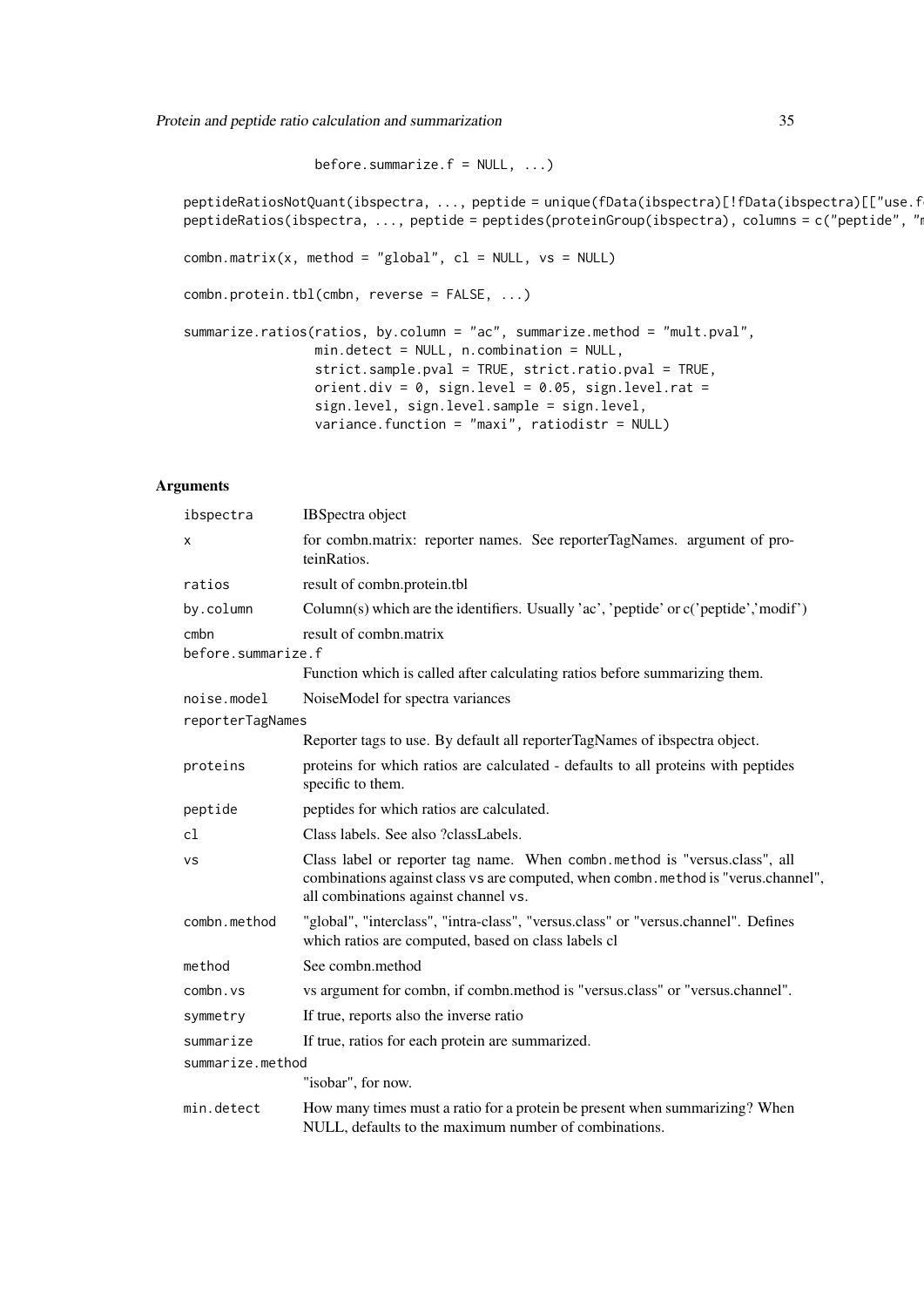| strict.sample.pval |                                                                                                                                             |  |  |
|--------------------|---------------------------------------------------------------------------------------------------------------------------------------------|--|--|
|                    | If true, missing ratios are penalized by giving them a sample pval of 0.5.                                                                  |  |  |
| strict.ratio.pval  |                                                                                                                                             |  |  |
|                    | If true, take all ratios into account. If false, only take ratios into account which<br>are in the same direction as the majority of ratios |  |  |
| orient.div         | Number of ratios which might go in the wrong direction.                                                                                     |  |  |
| sign.level         | Significance level                                                                                                                          |  |  |
|                    | sign. level.rat Significance level on ratio p-value                                                                                         |  |  |
| sign.level.sample  |                                                                                                                                             |  |  |
|                    | Significance level on sample p-value                                                                                                        |  |  |
| ratiodistr         | Protein ratio distribution                                                                                                                  |  |  |
| variance.function  |                                                                                                                                             |  |  |
|                    | Variance function                                                                                                                           |  |  |
| zscore.threshold   |                                                                                                                                             |  |  |
|                    | z-score threshold to apply                                                                                                                  |  |  |
| $\cdots$           | Passed to estimateRatio()                                                                                                                   |  |  |
| combine            | If true, a single ratio for all proteins and peptides, resp., is calculated. See<br>estimateRatio.                                          |  |  |
| p.adjust           | Set to one of p.adjust.methods to adjust ratio p-values for multiple comparisions.<br>See p. adjust.                                        |  |  |
| reverse            | reverse                                                                                                                                     |  |  |
| n.combination      | number of combinations possible                                                                                                             |  |  |

# Value

'data.frame': 11 variables:

| lratio         | log ratio                                               |
|----------------|---------------------------------------------------------|
| variance       | variance                                                |
| n.spectra      | Number of spectra used for quantification               |
| p.value.rat    | Signal p-value (NA if ratiodistr is missing)            |
| p.value.sample |                                                         |
|                | Sample p-value (NA if ratiodistr is missing)            |
| is.significant |                                                         |
|                | Is the ratio significant? (NA if ratiodistr is missing) |
| protein        | Protein quantified                                      |
| r1             | r1                                                      |
| r2             | r2                                                      |

# Author(s)

Florian P Breitwieser, Jacques Colinge

# See Also

[IBSpectra,](#page-15-1) [isobar-preprocessing](#page-25-2) [isobar-analysis](#page-19-2)

<span id="page-35-0"></span>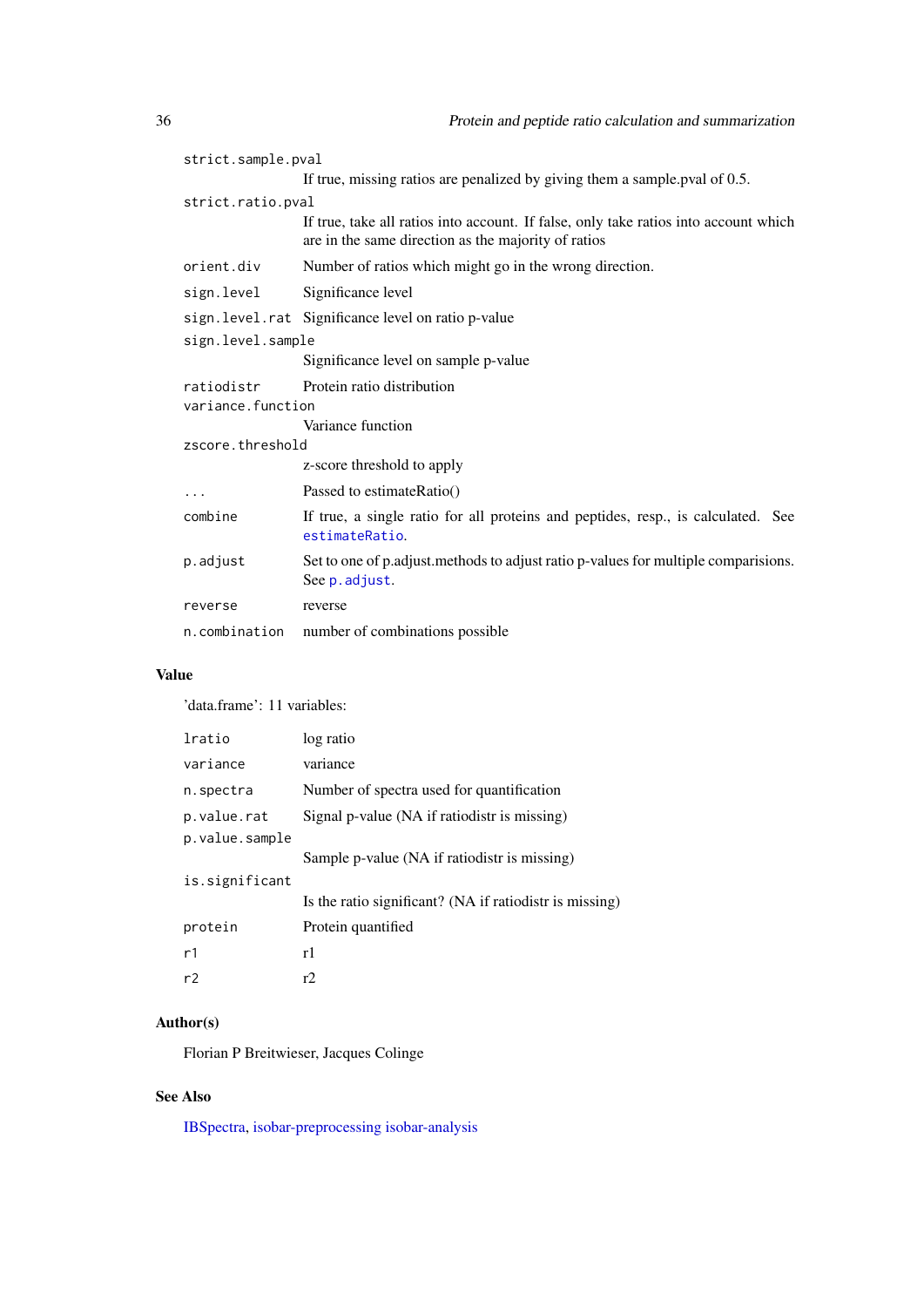#### <span id="page-36-0"></span>ProteinGroup-class 37

# Examples

```
combn.matrix(114:117,method="interclass",cl=as.character(c(1,1,2,2)))
combn.matrix(114:117,method="interclass",cl=as.character(c(1,1,2,2)))
combn.matrix(114:117,method="global")
data(ibspiked_set1)
data(noise.model.hcd)
ceru.proteins <- c("P13635","Q61147")
proteinRatios(ibspiked_set1,noise.model=noise.model.hcd,proteins=ceru.proteins,cl=c("T","T","C","C"),combn
```
ProteinGroup-class *ProteinGroup objects*

# <span id="page-36-1"></span>Description

The ProteinGroup class is a container for identified peptides and proteins, and groups them to distinguish proteins with specific peptides.

# Usage

```
ProteinGroup(from,template=NULL,proteinInfo=data.frame())
```

```
protein.ac(x, protein.g)
protein.g(x, pattern, variables=c("AC","name"), ...)
```
#### Arguments

| from         | data. frame object to create a ProteinGroup from. See Details from column<br>specifications                   |
|--------------|---------------------------------------------------------------------------------------------------------------|
| template     | 'template' ProteinGroup object for grouping.                                                                  |
| $\mathsf{x}$ | ProteinGroup object                                                                                           |
| protein      | character string                                                                                              |
| proteinInfo  | data.frame for proteinInfo slot                                                                               |
| protein.g    | character string, denoting a 'protein group'.                                                                 |
| pattern      | character string, see grep for details.                                                                       |
| variables    | AC maps a protein accession code to a protein group. name maps using protein<br>information from proteinInfo. |
| $\cdots$     | Passed on to grep.                                                                                            |

#### Details

The ProteinGroup class stores spectrum to peptide to protein mapping.

The proteins are grouped by their evidence, i. e. peptides:

• Peptides with changes only from Leucin to Isoleucin are considered the same, as they cannot be distinguished by MS.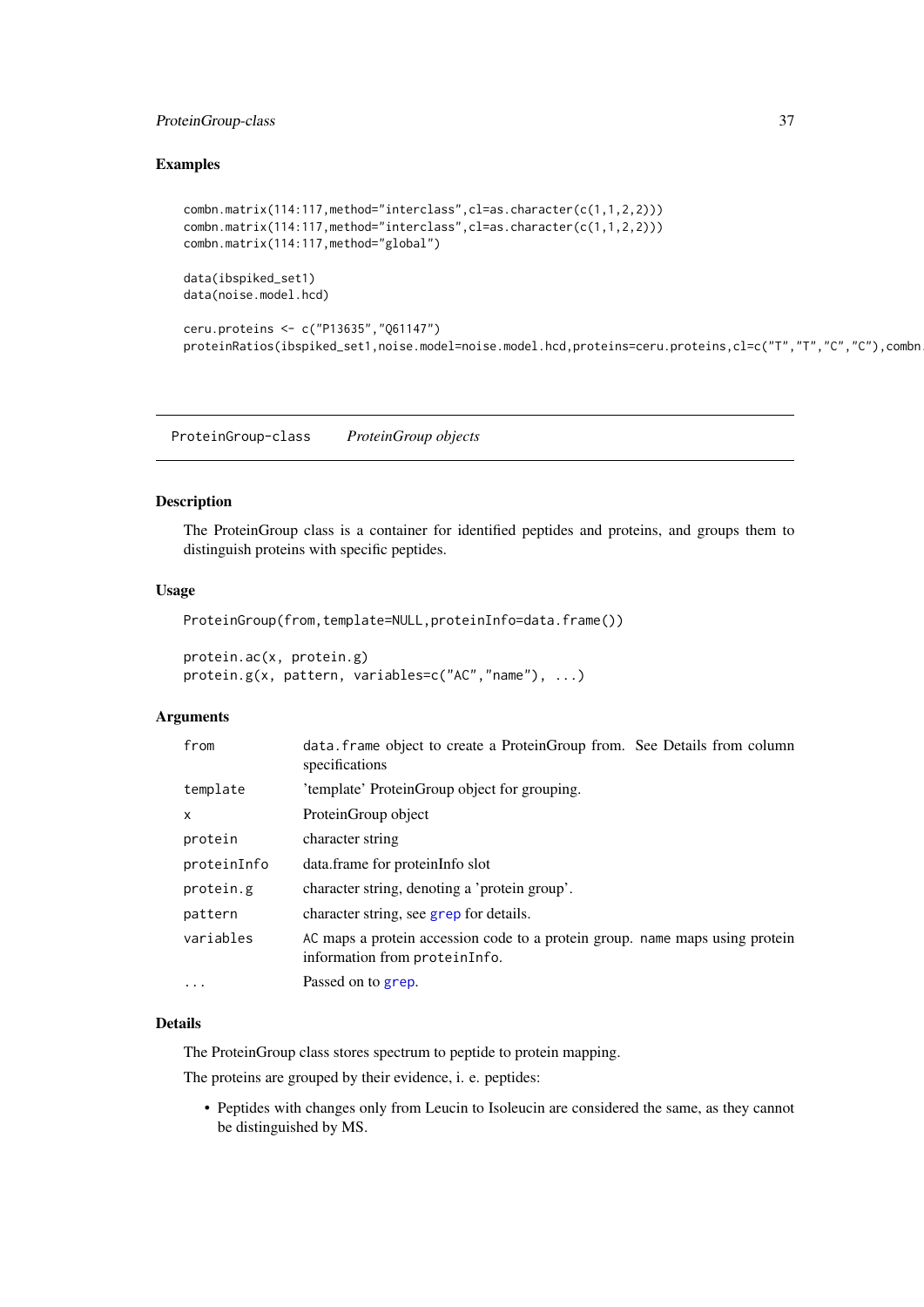- Proteins which are detected with the same peptides are grouped together to a 'indistinguishable protein'- normally these are splice variants.
- Proteins with specific peptides are 'reporters'.
- Proteins with no specific peptides are grouped under these 'reporters.

This information is stored in six slots:

- spectra.n.peptides a named 'character' vector, names being spectrum identifier and values are peptides.
- peptide.n.proteins a 'data.frame' containing the number of proteins the peptides could derive from.

peptide.n.protein a character 'matrix' linking peptides to proteins.

indistinguishable.proteins a 'matrix' contain.

#### **Constructor**

ProteinGroup(tbl.prot.pep,template=NULL): Creates a ProteinGroup object.

tbl.prot.pep A 'data.frame' with three columns: 1. Protein, 2. Peptide, 3. Spectrum. template Optional ProteinGroup object the grouping is based upon.

### Coercion

In the code snippets below, x is a ProteinGroup object.

- as(from, "ProteinGroup"): Creates a ProteinGroup object from a data.frame.
- as.data.frame(x, row.names = NULL, optional = FALSE): Creates a data.frame with columns protein (character), peptide (character), spectrum.
- as.concise.data.frame(from): Creates a 'concise' data.frame with one spectrum per row, and protein ACs combined

#### Accessors

In the following code snippets, x is a ProteinGroup object.

- spectrumToPeptide(x): Gets spectrum to peptide assignment.
- peptideInfo(x): Peptide information such as protein start position.
- $\text{peptideSpecificity}(x)$ : Gets a 'data.frame' containing the peptide specificity: they can be reporterspecific, group-specific, or non-specific.
- peptideNProtein(x): Gets peptide to protein assignment.
- indistinguishableProteins $(x)$ : Gets the proteins which cannot be distinguished based on peptide evidence.
- proteinGroupTable: Gets the protein grouping, listing reporters and group members.
- peptides(x,protein=NULL,specificity=c("reporter-specific", "group-specific","unspecific"),column Gets all peptides detected, or just those for a protein with the defined specificity. columns might define multiple columns of peptideSpecificity(x). set=union returns the union of peptides of all proteins defined, set=intersect returns the intersection.

# Author(s)

Florian P. Breitwieser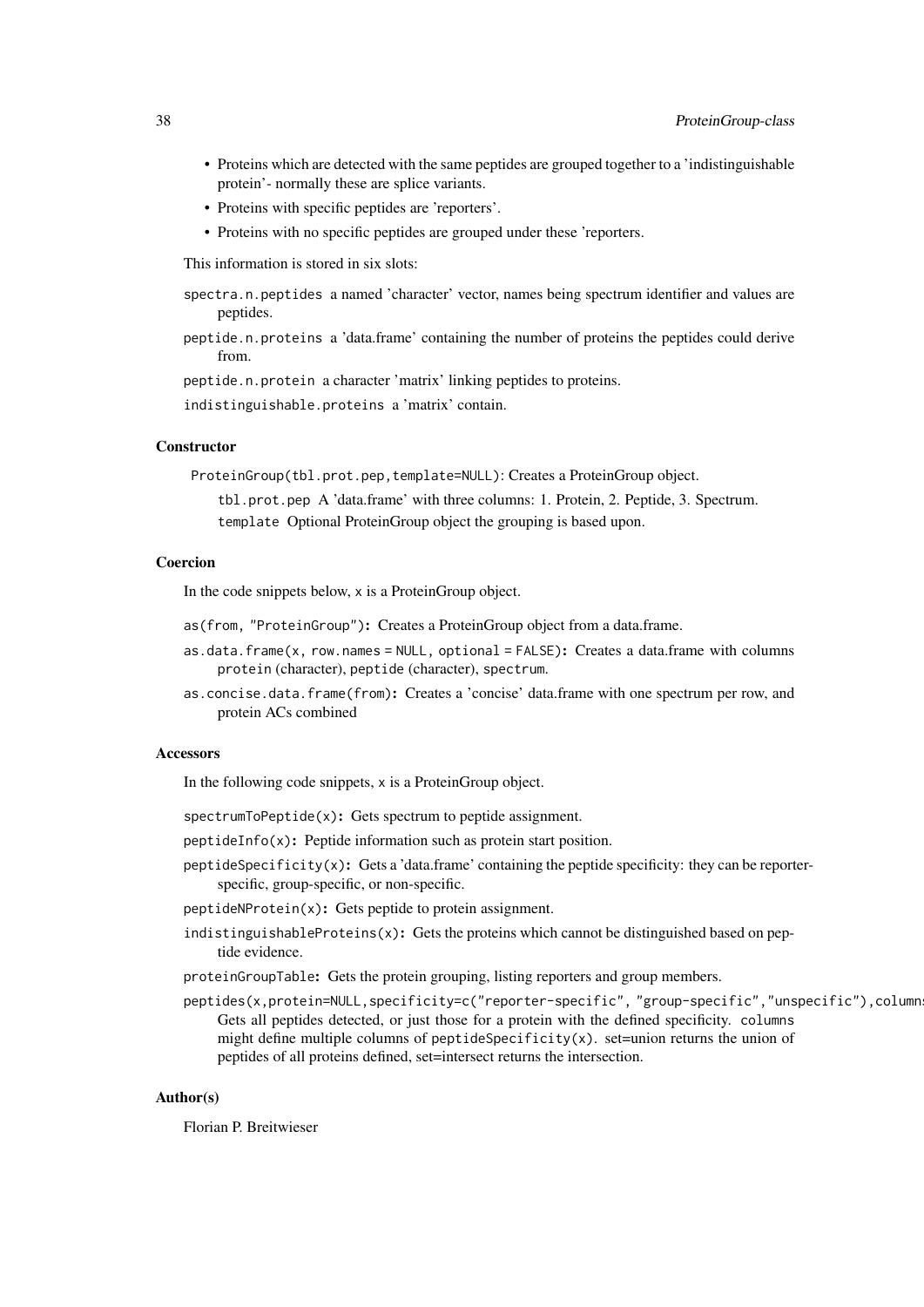#### <span id="page-38-0"></span>proteinInfo-methods 39

#### See Also

**[IBSpectra](#page-15-1)** 

### Examples

```
tbl \leq data.frame(spectrum=1:14,peptide=c(rep(letters[1:3],4),"a","x"),
                  modif=":",start.pos=1,
                  protein=c(rep(c("A","B"),each=6),"C","D"))
pg <- ProteinGroup(tbl)
pg
proteinGroupTable(pg)
data(ibspiked_set1)
pg <- proteinGroup(ibspiked_set1)
ceru.proteins <- protein.g(pg,"CERU")
## all ceru peptides
peptides(pg,ceru.proteins)
## peptides shared by all ceru proteins
peptides(pg,ceru.proteins, set=intersect)
```
proteinInfo-methods *Methods for Function proteinInfo*

### <span id="page-38-1"></span>Description

proteinInfo slot in Proteingroup objects contains information about proteins. proteinInfo method allows to get and set it.

getProteinInfoFromUniprot downloads information of contained proteins from Uniprot, getProteinInfoFromBioma from Biomart.

### Usage

```
## S4 method for signature 'ProteinGroup'
proteinInfo(x)
  ## S4 method for signature 'ProteinGroup, character, missing'
proteinInfo(x, protein.g, select="name", collapse=", ",
                                                simplify = TRUE, do.warn = TRUE)
  ## S4 method for signature 'ProteinGroup, missing, character'
proteinInfo(x, protein.ac, select="name", collapse=", ",
                                                simplify = TRUE, do.warn = TRUE)
```
proteinInfoIsOnSpliceVariants(protein.info)

# getProteinInfoFromUniprot(x, splice.by = 200, fields = c(accession = "id", name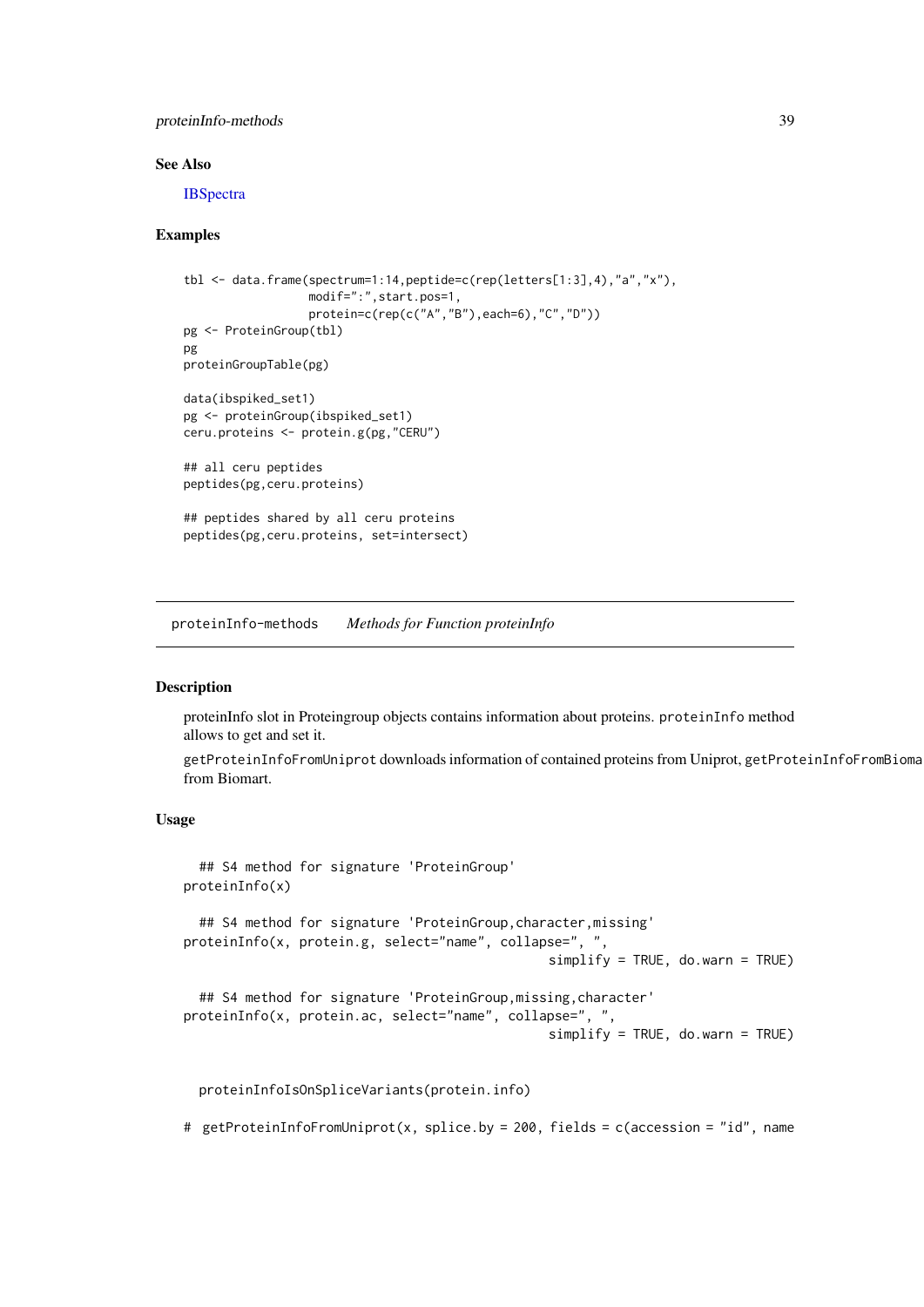```
# = "entry%20name", protein_name = "protein%20names",
# gene_name = "genes", organism = "organism", length =
# "length", sequence = "sequence"))
```

```
getProteinInfoFromTheInternet(x)
getProteinInfoFromNextProt(x)
getProteinInfoFromBiomart(x, database = "Uniprot")
getProteinInfoFromBioDb(x, ..., con = NULL)
getProteinInfoFromEntrez(x, splice.by = 200)
```
### Arguments

| X            | ProteinGroup object                                                                                            |
|--------------|----------------------------------------------------------------------------------------------------------------|
| protein.g    | Protein group identifier. If supplied, only information for these proteins is re-<br>turned.                   |
| protein.ac   | Protein ACs. If supplied, only information for these proteins is returned.                                     |
| select       | indicating columns to select. See Details.                                                                     |
| collapse     | passed to paste to concatenate information of multiple protein in one protein<br>group.                        |
| simplify     | If true, a vector or matrix is returned, with the pasted protein information. If<br>false, a list is returned. |
| do.warn      | If true, report diagnostic warning messages.                                                                   |
| splice.by    | Chunk size for query of Uniprot database.                                                                      |
| database     | database from which the ACs stem from. Only Uniprot is supported for now.                                      |
| con          | database connection                                                                                            |
| fields       | mapping of CSV field names to protein Info field names                                                         |
| .            | arguments to build database connection.                                                                        |
| protein.info | protein info data.frame                                                                                        |

# Details

proteinInfo contains columns accession, name, gene\_name, protein\_name, and possibly length and sequence. accession is mapped with the entry AC is mapped to the entry AC in the database. getProteinInfoFromUniprot is the preferred methods to get the information. getProteinInfoFromBioDb is an example how to implement the query on a local database. Depending on the database, protein information might be available on protein ACs or also on the specific splice variants. This can be queried with the proteinInfoIsOnSpliceVariants function.

# See Also

[protein.g](#page-36-1)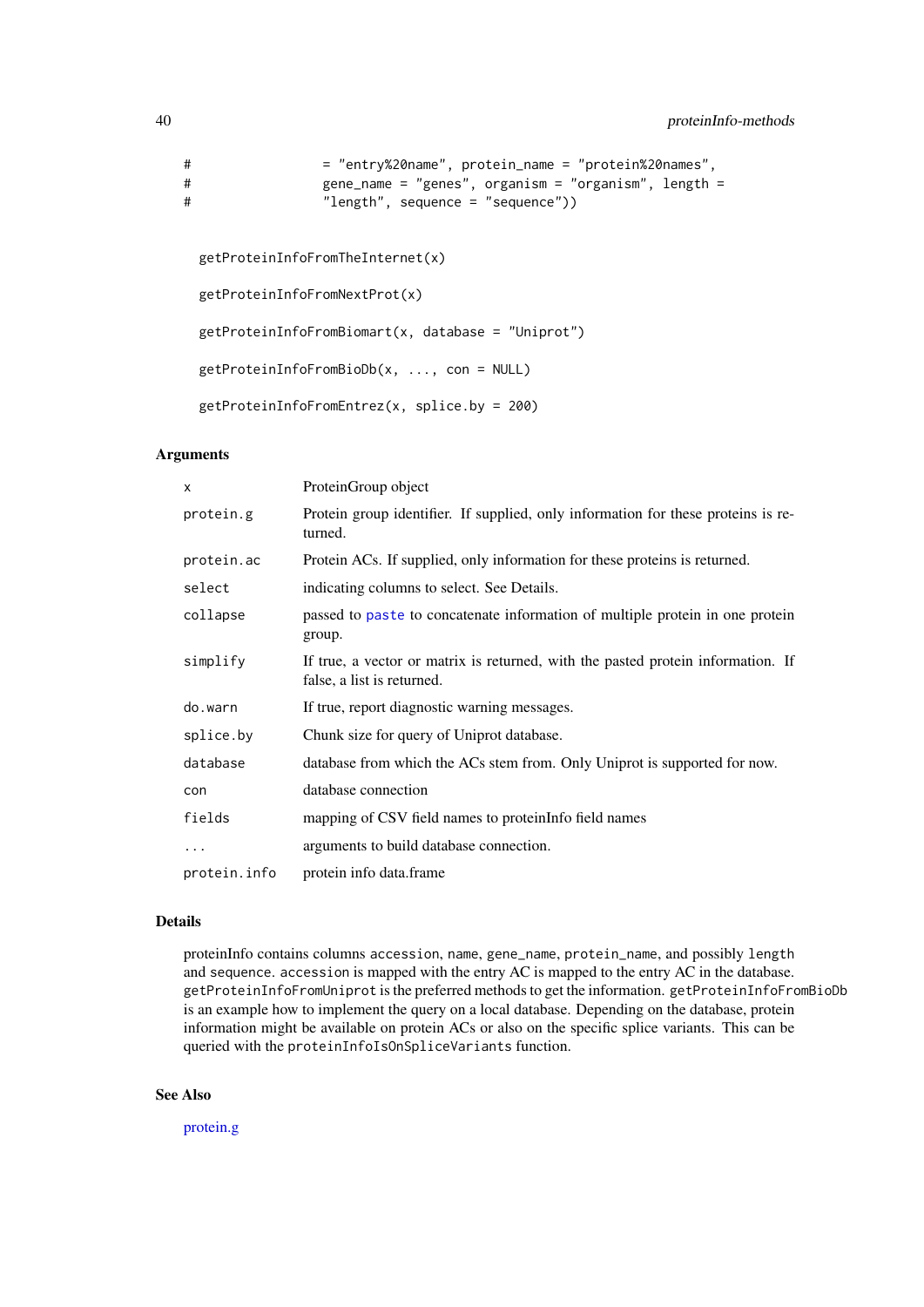#### <span id="page-40-0"></span>proteinNameAndDescription 41

#### Examples

```
data(ibspiked_set1)
pg <- proteinGroup(ibspiked_set1)
## Not run:
  proteinInfo(pg) <- getProteinInfoFromUniprot(pg)
  proteinInfo(pg) <- getProteinInfoFromBiomart(pg)
## End(Not run)
proteinInfo(pg,protein.g="P13635")
protein.g(pg,"CERU")
```

```
proteinNameAndDescription
```
*Get protein gene names and description from protein info of protein group.*

# Description

Convenience functions to retrieve protein gene names and description for a list of protein group identifiers.

# Usage

```
proteinNameAndDescription(protein.group, protein.g = reporterProteins(protein.group), collapse = F
proteinGeneName(protein.group, protein.g = reporterProteins(protein.group))
proteinDescription(protein.group, protein.g = reporterProteins(protein.group))
proteinID(protein.group, protein.g = reporterProteins(protein.group))
```
### Arguments

|           | protein.group ProteinGroup object.                       |
|-----------|----------------------------------------------------------|
| protein.g | protein group identifier.                                |
| collapse  | If TRUE, the information for all protein.gs is combined. |

#### Author(s)

Florian P Breitwieser

#### Examples

```
data(ibspiked_set1)
pg <- proteinGroup(ibspiked_set1)
protein.gs <- protein.g(pg,"CERU")
protein.gs
proteinNameAndDescription(pg,protein.gs)
proteinNameAndDescription(pg,protein.gs,collapse=TRUE)
proteinGeneName(pg,protein.gs)
proteinDescription(pg,protein.gs)
proteinID(pg,protein.gs)
```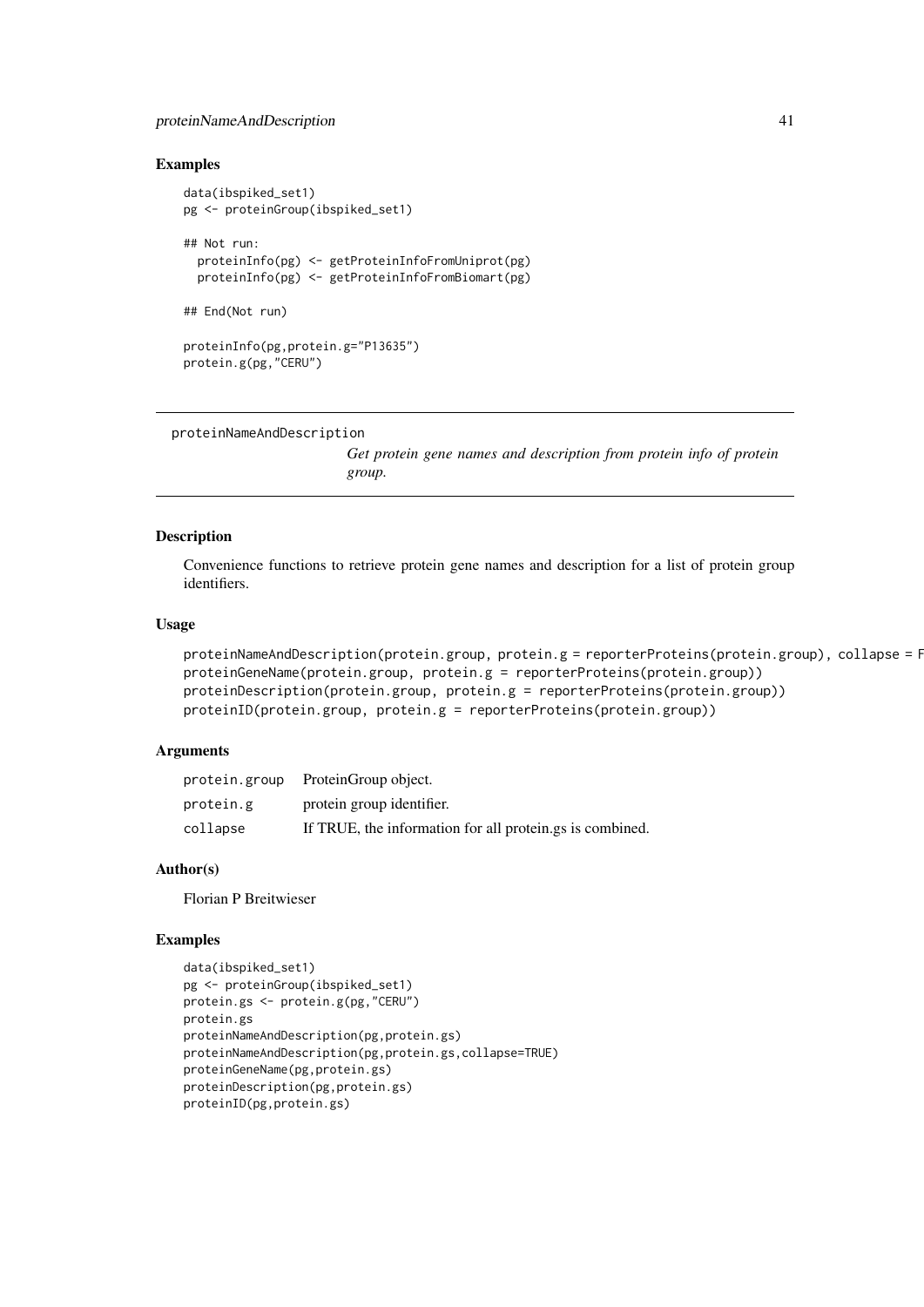<span id="page-41-0"></span>

# Description

Reshape output of proteinRatios into wide format

# Usage

```
ratiosReshapeWide(quant.tbl, vs.class = NULL, sep = ".", cmbn = NULL,
                  short.names = FALSE)
```
# Arguments

| quant.tbl   | Output of protein Ratios or peptide Ratios.                                                                             |
|-------------|-------------------------------------------------------------------------------------------------------------------------|
| vs.class    | Only return ratios where class1 is vs.class                                                                             |
| sep         | Separator for column names in the reshape.                                                                              |
| cmbn        | Not functional.                                                                                                         |
| short.names | If vs. class is set and short names=TRUE, then the comparison name will be i.e.<br>'class2' instead of 'class2/class1'. |

# Author(s)

Florian P. Breitwieser

reporter.protein-methods

*Get reporter protein group identifier for protein group identifier*

# Description

Methods for function reporter.protein in package isobar

# Methods:

```
signature(x = "ProteinGroup", protein.g = "character") Get reporter protein for protein group
     identifier.
```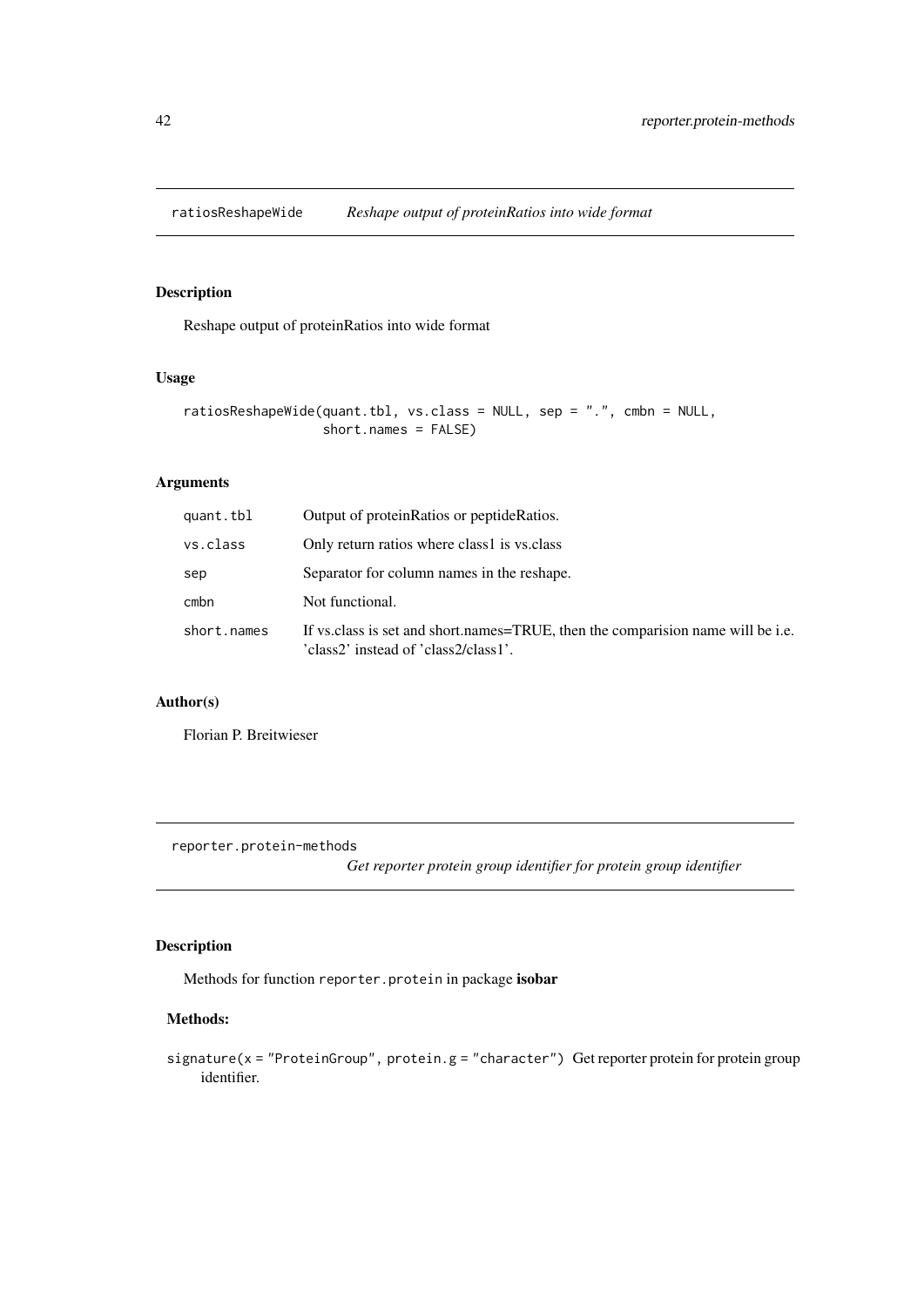<span id="page-42-0"></span>

# Description

Sanitizes strings for LaTeX

# Usage

sanitize(str, dash = TRUE)

# Arguments

| str  | character string to be escaped                             |
|------|------------------------------------------------------------|
| dash | shoud a dash ('-') should be escaped to a '\nobreakdash-'? |

# Value

escaped character

# Author(s)

iQuantitator,Florian P Breitwieser

### Examples

sanitize("\textbf{123-123}")

<span id="page-42-1"></span>shared.ratios *Shared ratio calculation*

# Description

Calculate ratios of reporter proteins and subset proteins with shared peptides.

# Usage

```
shared.ratios(ibspectra, noise.model, channel1, channel2, protein = reporterProteins(proteinGroup
```

| ibspectra   | IB spectra object.                                 |
|-------------|----------------------------------------------------|
| noise.model | NoiseModel object.                                 |
| channel1    | channel1 to compare.                               |
| channel2    | channel to compare.                                |
| protein     | proteins for which the calculation should be made. |
|             | Additional arguments passed to estimte Ratio.      |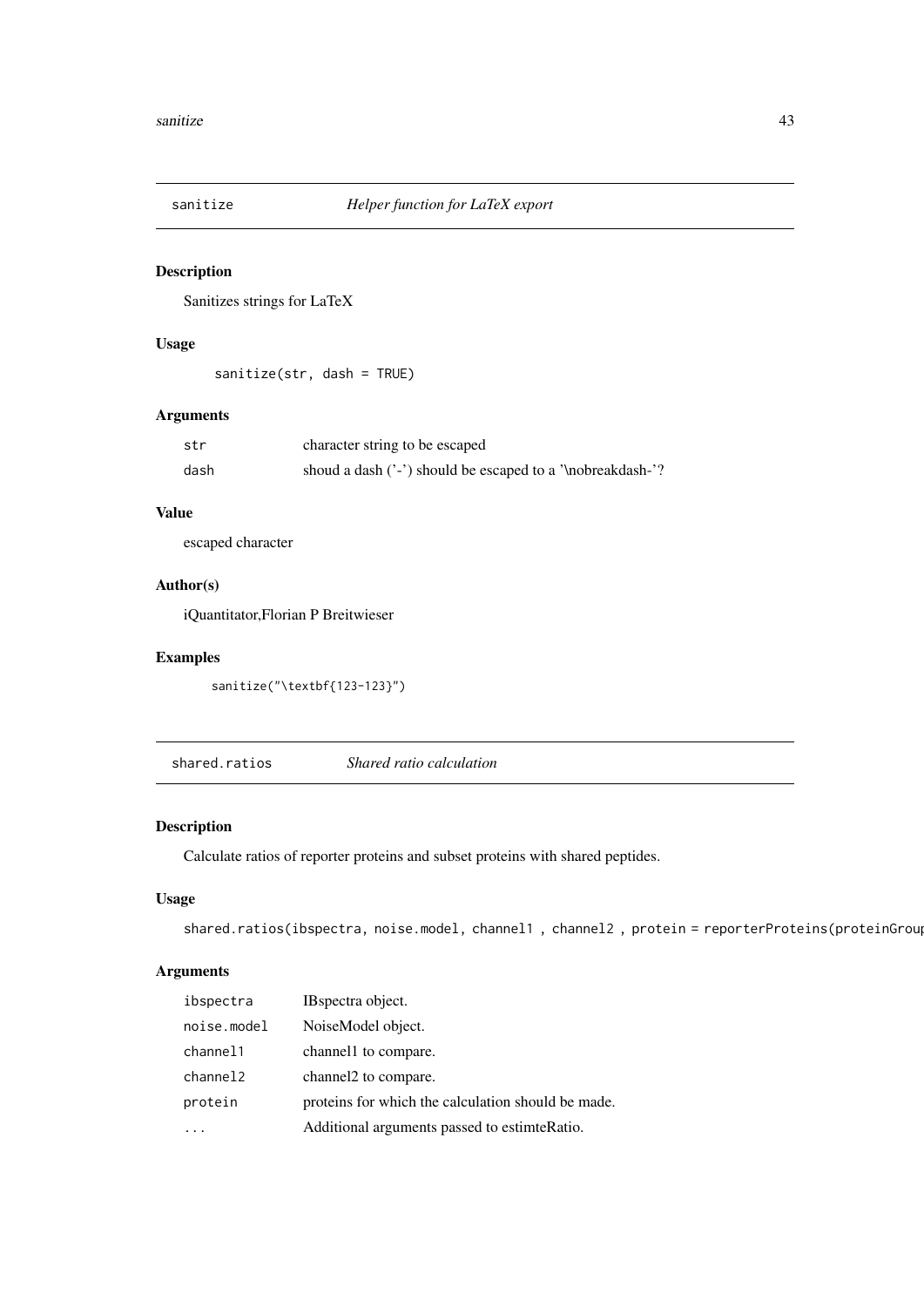### Value

data.frame

# Author(s)

Florian P.\ Breitwieser

# See Also

[shared.ratios.sign](#page-43-2)

<span id="page-43-2"></span>shared.ratios.sign *Plot and get significantly shared ratios.*

# Description

Plot and get significantly shared ratios.

# Usage

```
shared.ratios.sign(ress, z.shared, min.spectra = 1, plot = TRUE)
```
# Arguments

| ress        | Result of shared ratios.          |  |  |
|-------------|-----------------------------------|--|--|
| z.shared    | Z.                                |  |  |
| min.spectra | Minimal number of spectra needed. |  |  |
| plot        | plot.                             |  |  |

# Author(s)

Florian P.\ Breitwieser

### See Also

[shared.ratios](#page-42-1).

<span id="page-43-1"></span>specificities *Peptide specificities*

# Description

Peptides can appear in multiple proteins and therefore have different specificities.

### Details

reporter specific: peptides specific to reporter. group specific: peptides specific to the group. unspecific: peptides shared with other proteins.

<span id="page-43-0"></span>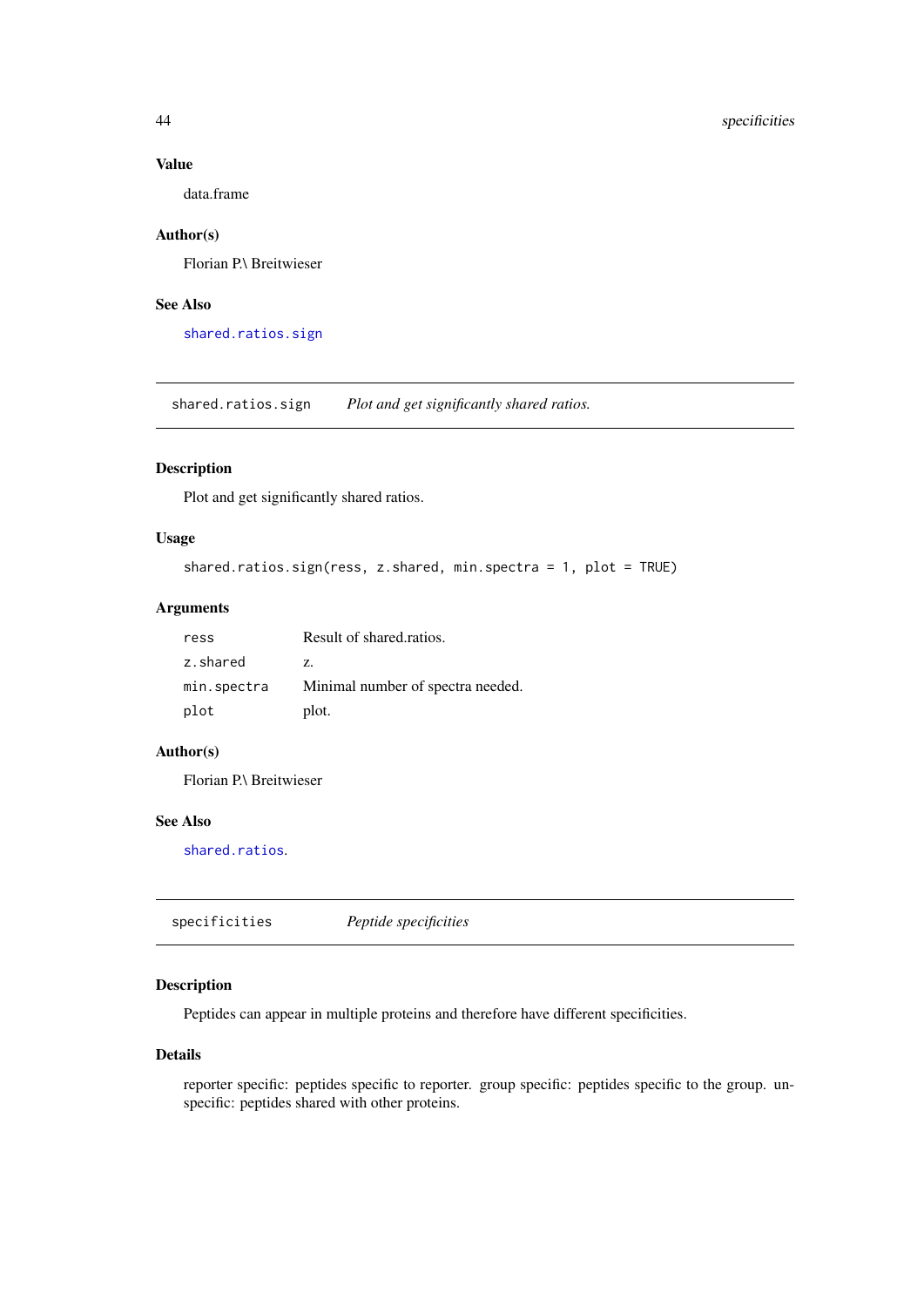<span id="page-44-0"></span>

# Description

Spectral count for peptides and proteins in ProteinGroup objects. It can - other than [spectra.count](#page-32-1) - quantify the spectra count on the level of peptides, potenitally modifed, too,

#### Usage

```
spectra.count2(ibspectra, value = reporterProteins(protein.group),
          type = "protein.g", specificity = c("reporter-specific", "group-specific", "unspecific"),
          modif = NULL, combine = FALSE, subset = NULL, require.quant = NULL, \dots)
```
### Arguments

| ibspectra     | IBSpectra object.                                                                                                                |
|---------------|----------------------------------------------------------------------------------------------------------------------------------|
| value         | List of protein group identifiers or peptides.                                                                                   |
| type          | Either 'protein.g' or 'peptide'.                                                                                                 |
| specificity   | Specificity of peptides.                                                                                                         |
| modif         | Only count peptides having a certain modification.                                                                               |
| combine       | If TRUE, only one combined result is returned.                                                                                   |
| subset        | Allows to specify an expression to subset link{featureData} of the ibspec-<br>tra.                                               |
| require.quant | If not NULL, it may be 'any' or 'all' to only consider spectra with quantitative<br>information in at least one or all channels. |
| $\ddots$      | Further arguments to peptides                                                                                                    |

#### Author(s)

Florian P Breitwieser

### See Also

[spectra.count](#page-32-1), [ProteinGroup](#page-36-1)

# Examples

```
data(ibspiked_set1)
pg <- proteinGroup(ibspiked_set1)
protein.gs <- protein.g(pg,"CERU")
sc <- spectra.count2(ibspiked_set1,protein.gs)
sc.ik <- spectra.count2(ibspiked_set1,protein.gs,modif="iTRAQ4plex_K")
rbind(spectra.counts=sc,spectra.counts_iTRAQk=sc.ik)
```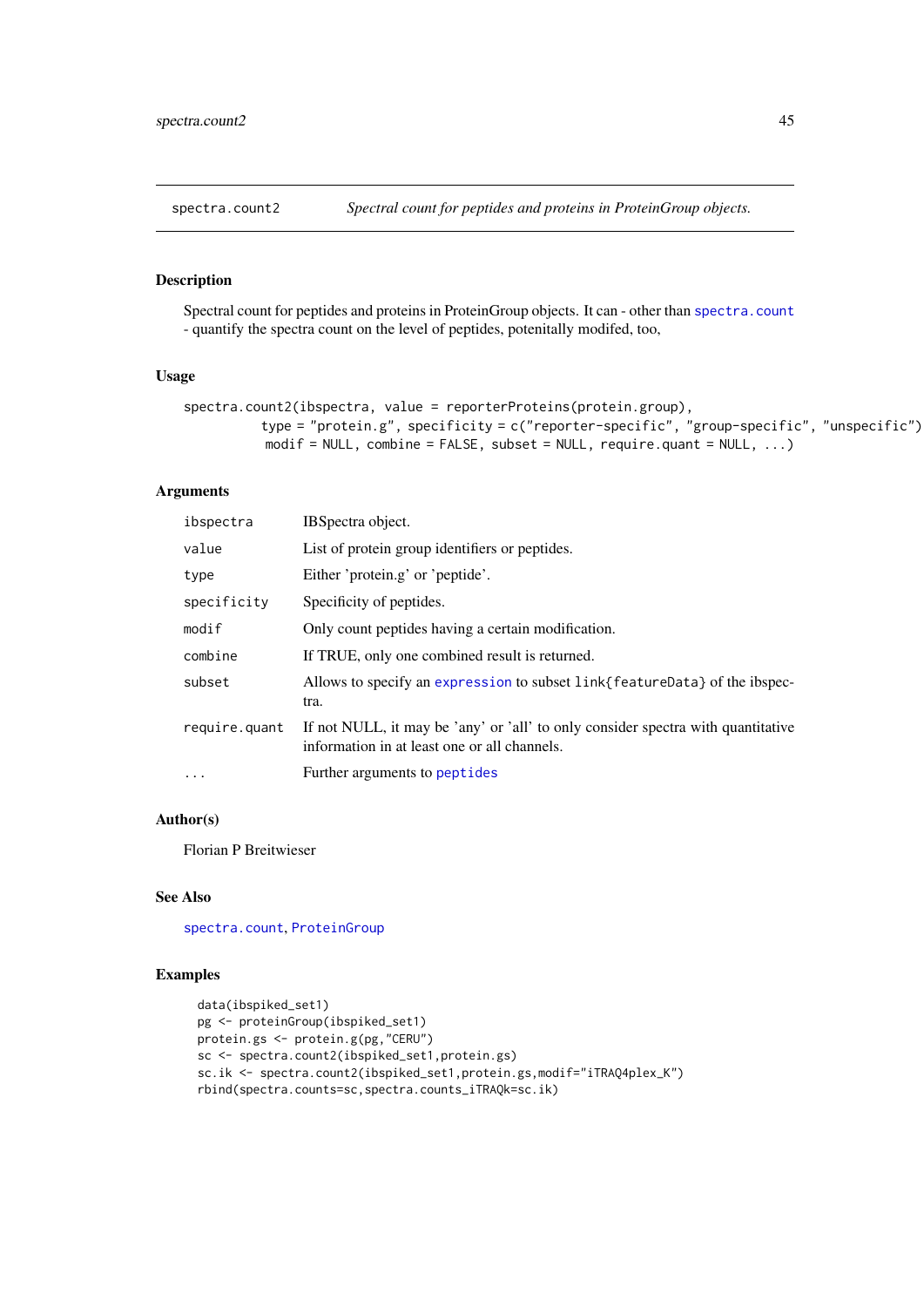<span id="page-45-1"></span><span id="page-45-0"></span>

# Description

Returns an IBSpectra object which is a subset of the input, excluding or exclusively containing the peptides or proteins supplied.

# Usage

```
subsetIBSpectra(x, protein = NULL, peptide = NULL,direction = "exclude",
             specificity = c(REPORTERSPECIFIC, GROUPSPECIFIC, UNSPECIFIC), ...)
```
# Arguments

| $\mathsf{x}$ | IBSpectra object.                                                                                       |  |
|--------------|---------------------------------------------------------------------------------------------------------|--|
| protein      | Protein group identifiers. Use protein g to get protein group identifiers from<br>protein database ACs. |  |
| peptide      | Peptide sequences.                                                                                      |  |
| direction    | either 'include' or 'exclude'.                                                                          |  |
| specificity  | When 'protein' is supplied: Which peptides should be selected? See specificities.                       |  |
| $\ddotsc$    | Further arguments passed to spectrumSel                                                                 |  |

# Author(s)

Florian P Breitwieser

### See Also

[protein.g](#page-36-1), [spectrumSel](#page-15-1), [specificities](#page-43-1)

# Examples

data(ibspiked\_set1)

```
# get Keratin proteins
keratin.proteins <- protein.g(proteinGroup(ibspiked_set1),"Keratin")
```
# exclude Keratin proteins subsetIBSpectra(ibspiked\_set1,protein=keratin.proteins,direction="exclude")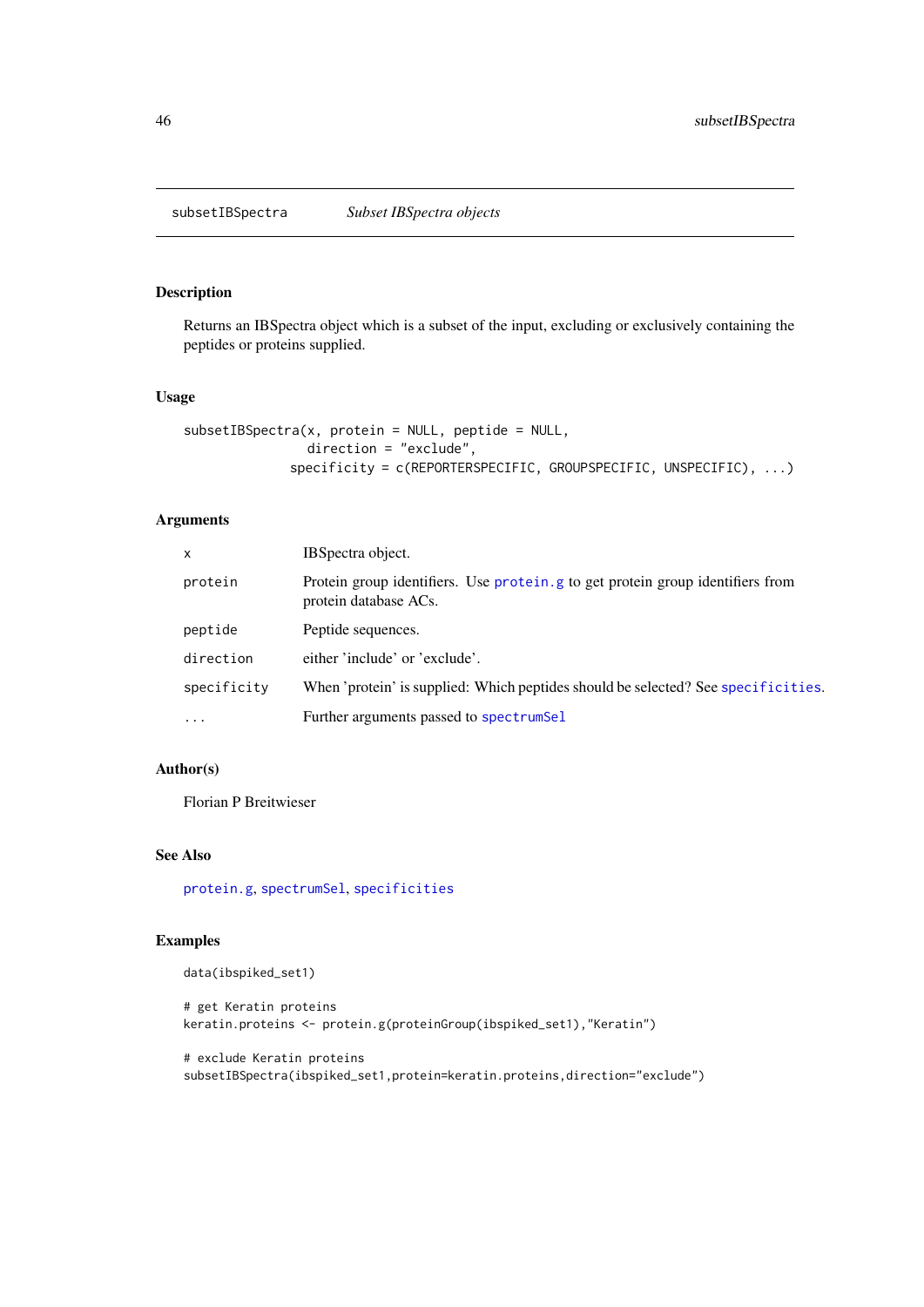<span id="page-46-1"></span><span id="page-46-0"></span>Tlsd-class *Class* "Tlsd"

#### Description

Location scale family T distribution, based on the original T function.

#### Objects from the Class

Objects can be created by calls of the form new("Tlsd",df,location,scale).

#### Slots

gaps: Object of class "OptionalMatrix" ~~

img: Object of class "rSpace" ~~

param: Object of class "OptionalParameter" ~~

r: Object of class "function" ~~

d: Object of class "OptionalFunction" ~~

p: Object of class "OptionalFunction" ~~

q: Object of class "OptionalFunction" ~~

.withSim: Object of class "logical" ~~

.withArith: Object of class "logical" ~~

.logExact: Object of class "logical" ~~

.lowerExact: Object of class "logical" ~~

Symmetry: Object of class "DistributionSymmetry" ~~

#### Extends

Class ["AbscontDistribution"](#page-8-1), directly. Class ["UnivariateDistribution"](#page-8-1), by class "Abscont-Distribution", distance 2. Class ["AcDcLcDistribution"](#page-0-0), by class "AbscontDistribution", distance 2. Class ["Distribution"](#page-8-1), by class "AbscontDistribution", distance 3. Class ["UnivDistrListOrDistribution"](#page-0-0), by class "AbscontDistribution", distance 3.

### Methods

No methods defined with class "Tlsd" in the signature.

# Author(s)

Florian P. Breitwieser, based on original T distribution class.

# Examples

showClass("Tlsd")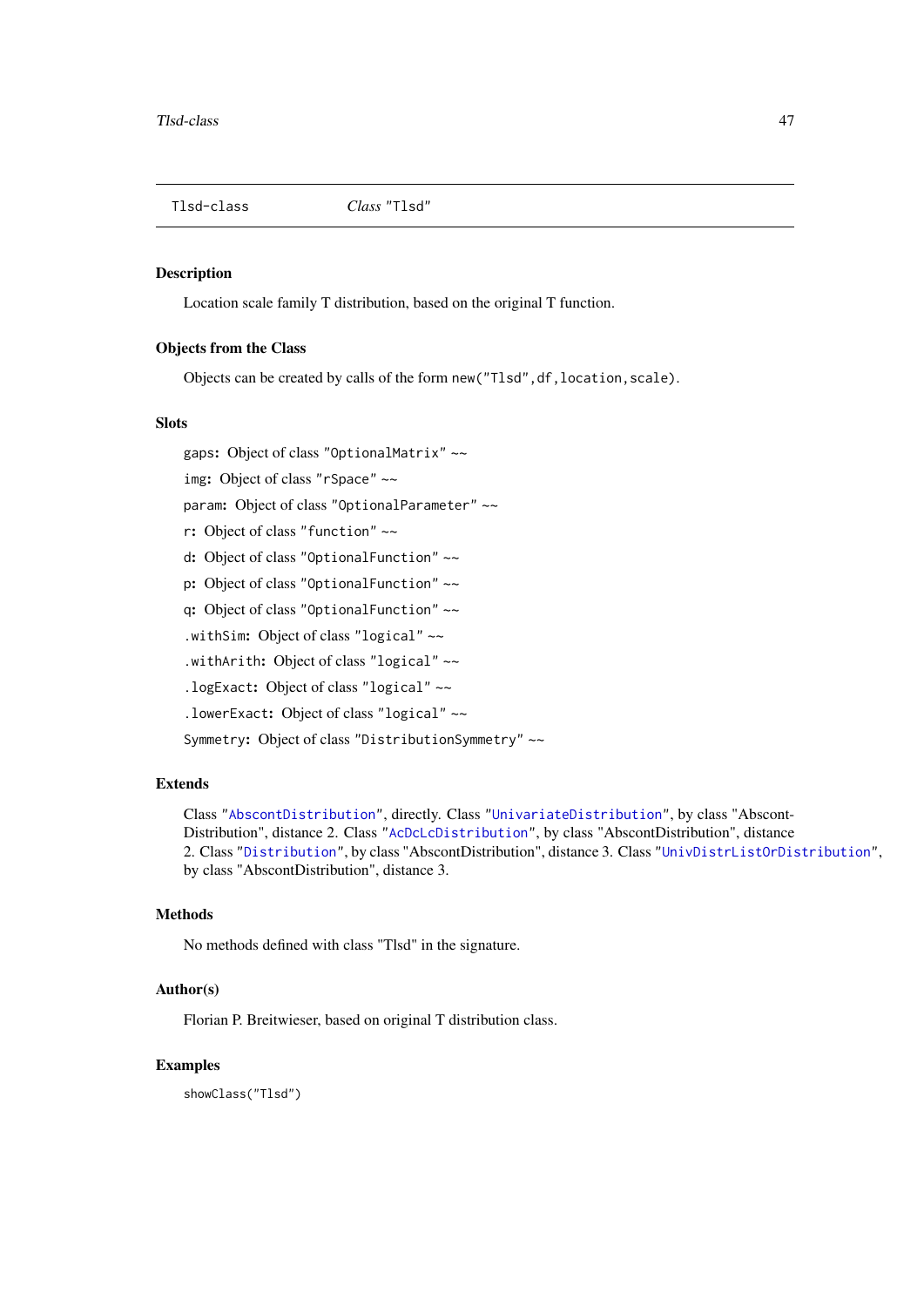<span id="page-47-0"></span>TlsParameter-class *Class* "TlsParameter"

# Description

The parameter of a location scale t distribution, used by Tlsd-class

# Objects from the Class

Objects can be created by calls of the form new("TlsParameter",...). Usually an object of this class is not needed on its own, it is generated automatically when an object of the class Tlsd is instantiated.

# Slots

df: Object of class "numeric" ~~

location: Object of class "numeric" ~~

scale: Object of class "numeric" ~~

name: Object of class "character" ~~

# Extends

Class ["Parameter"](#page-8-1), directly. Class ["OptionalParameter"](#page-0-0), by class "Parameter", distance 2.

# Methods

No methods defined with class "TlsParameter" in the signature.

# Author(s)

Florian P. Breitwieser, based on original TParameter class.

# See Also

[Tlsd](#page-46-1)

# Examples

```
showClass("TlsParameter")
```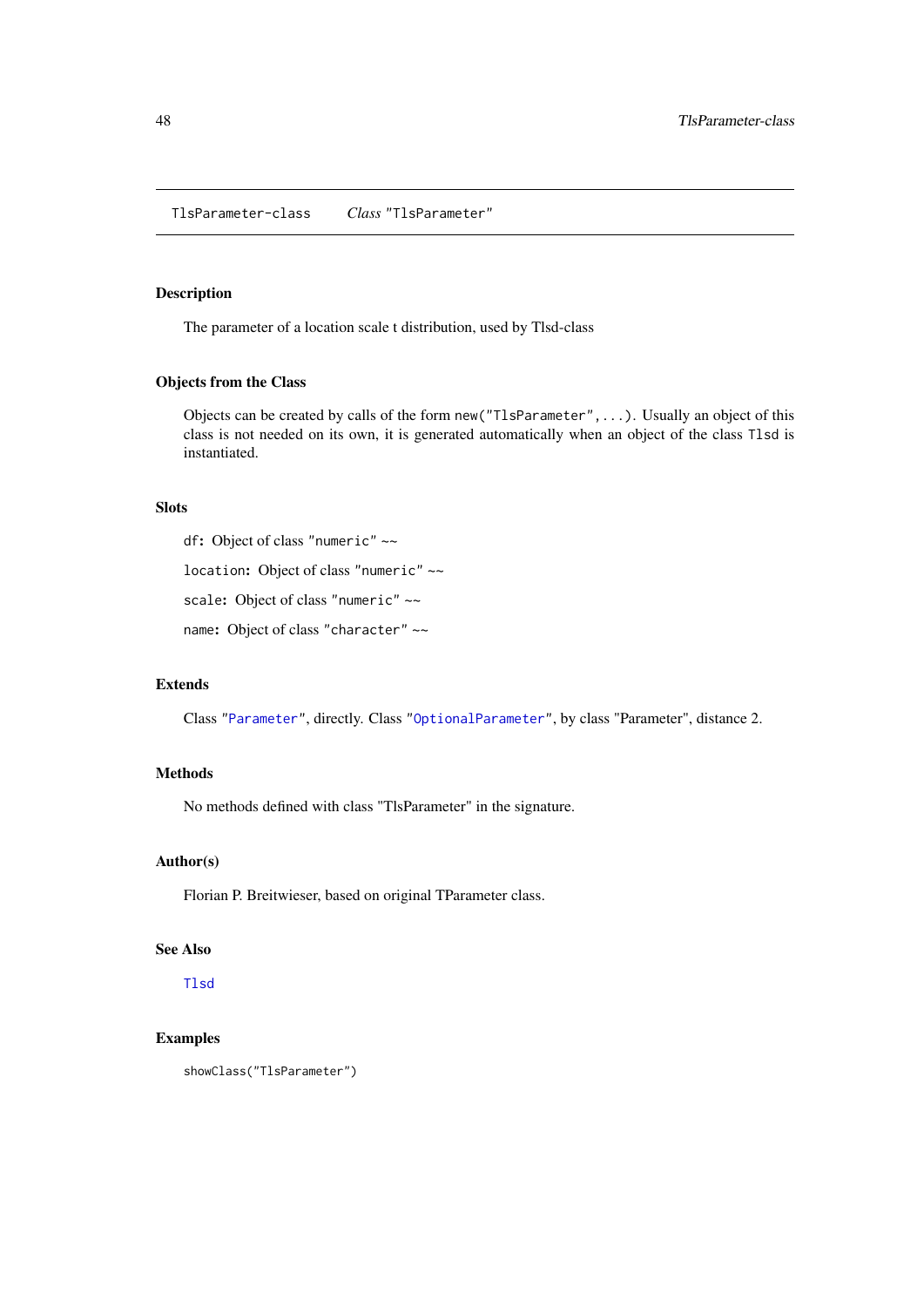<span id="page-48-0"></span>writeHscoreData *Write identifications into a format suitable for Hscore.*

# Description

Write identifications into a format suitable for Hscore.

# Usage

```
writeHscoreData(outfile, ids, massfile = "defs.txt")
```
# Arguments

| outfile  | Output file.                                      |
|----------|---------------------------------------------------|
| ids      | IBS pectra identifications data frame (ie fData). |
| massfile | Definition file for Hscore.                       |

# Author(s)

Florian P. Breitwieser

| writeIBSpectra |  | Write IBSpectra file as CSV in a format readable by readIBSpectra. |
|----------------|--|--------------------------------------------------------------------|
|                |  |                                                                    |

# Description

Write IBSpectra file using write.table with defaults in a format readable by readIBSpectra.

# Usage

```
writeIBSpectra(ibspectra, file, sep = "\t", row.names = FALSE, ...)
```
# Arguments

| ibspectra | <b>IBSpectra</b> object                        |
|-----------|------------------------------------------------|
| file      | file name.                                     |
| sep       | field separator string.                        |
| row.names | indicates whether row names should be written. |
|           | further arguments to write.table               |

# Author(s)

Florian P Breitwieser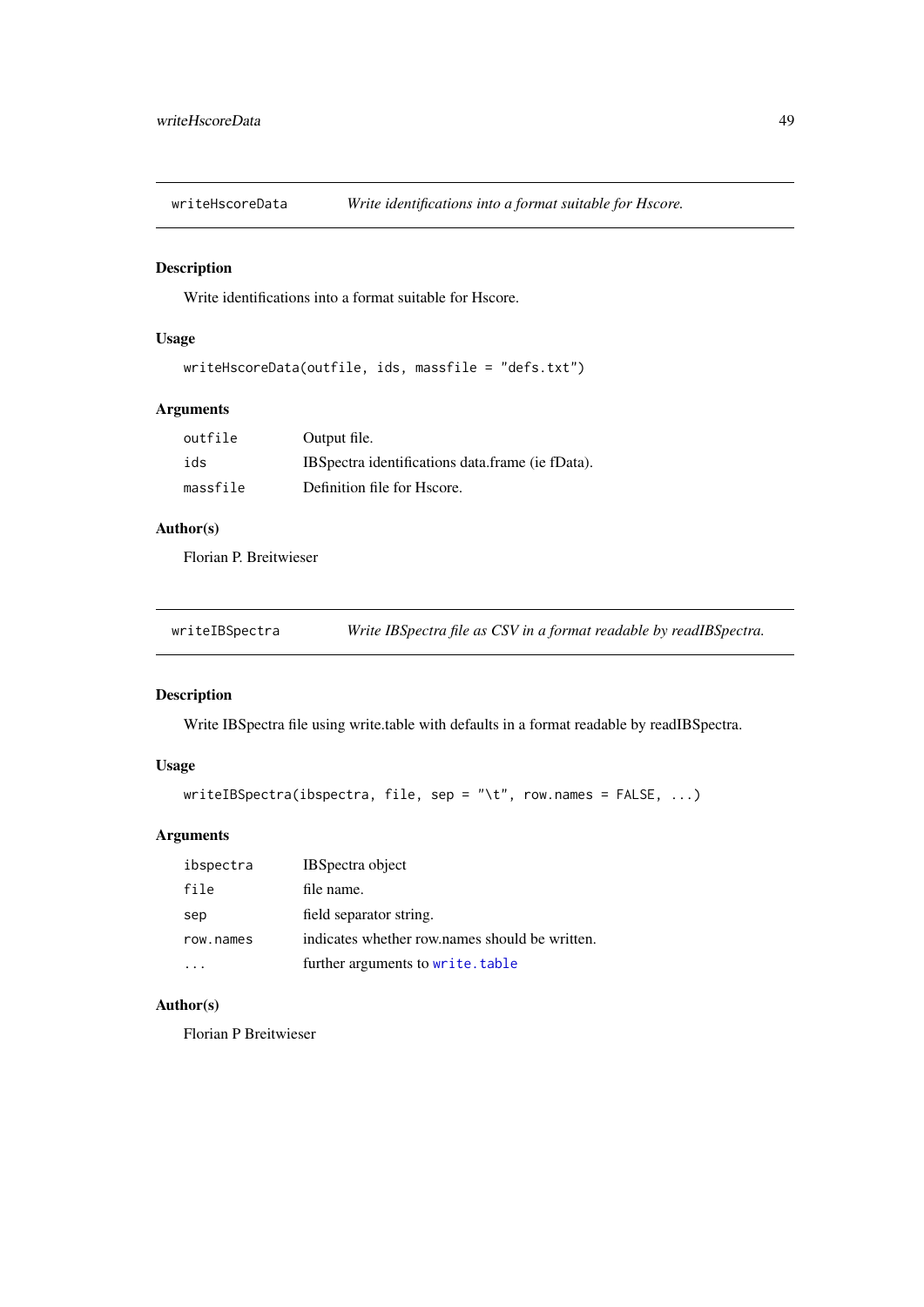# <span id="page-49-0"></span>Index

∗Topic ~dNSAF calculate.dNSAF, [6](#page-5-0) ∗Topic ~emPAI calculate.emPAI, [7](#page-6-0) ∗Topic ~phospho getPhosphoRSProbabilities, [11](#page-10-0) ∗Topic classes Tlsd-class, [47](#page-46-0) TlsParameter-class, [48](#page-47-0) ∗Topic datasets isobar.data, [29](#page-28-0) specificities, [44](#page-43-0) ∗Topic methods proteinInfo-methods, [39](#page-38-0) reporter.protein-methods, [42](#page-41-0) ∗Topic package isobar-package, [3](#page-2-0) %inrange% *(*Isobar util functions*)*, [20](#page-19-0) AbscontDistribution, *[47](#page-46-0)* AbscontDistribution-class *(*distr-methods*)*, [9](#page-8-0) AcDcLcDistribution, *[47](#page-46-0)* adjust.ratio.pvalue *(*calculate-pvalues*)*, [5](#page-4-0) AnnotatedDataFrame, *[17](#page-16-0)* as.data.frame,IBSpectra-method *(*IBSpectra-class*)*, [16](#page-15-0) as.data.frame,ProteinGroup-method *(*ProteinGroup-class*)*, [37](#page-36-0) as.data.frame.IBSpectra *(*IBSpectra-class*)*, [16](#page-15-0) as.data.frame.ProteinGroup *(*ProteinGroup-class*)*, [37](#page-36-0) AssayData, *[17](#page-16-0)* calc.delta.score, [4](#page-3-0) calc.pep.delta.score *(*calc.delta.score*)*, [4](#page-3-0) calcCumulativeProbXGreaterThanY

*(*distr-methods*)*, [9](#page-8-0) calcPeptidePosition, [5](#page-4-0) calcProbXDiffNormals *(*distr-methods*)*, [9](#page-8-0) calcProbXGreaterThanY *(*distr-methods*)*, [9](#page-8-0) calculate-pvalues, [5](#page-4-0) calculate.dNSAF, [6,](#page-5-0) *[8](#page-7-0)*, *[34](#page-33-0)* calculate.emPAI, *[7](#page-6-0)*, [7,](#page-6-0) *[34](#page-33-0)* calculate.mult.sample.pvalue *(*calculate-pvalues*)*, [5](#page-4-0) calculate.ratio.pvalue *(*calculate-pvalues*)*, [5](#page-4-0) calculate.sample.pvalue *(*calculate-pvalues*)*, [5](#page-4-0) Cauchy, *[10](#page-9-0)* class:IBSpectra *(*IBSpectra-class*)*, [16](#page-15-0) class:NoiseModel *(*NoiseModel-class*)*, [30](#page-29-0) class:ProteinGroup *(*ProteinGroup-class*)*, [37](#page-36-0) classLabels *(*IBSpectra-class*)*, [16](#page-15-0) classLabels,IBSpectra-method *(*IBSpectra-class*)*, [16](#page-15-0) classLabels<- *(*IBSpectra-class*)*, [16](#page-15-0) classLabels<-,IBSpectra-method *(*IBSpectra-class*)*, [16](#page-15-0) coerce,data.frame,ProteinGroup-method *(*ProteinGroup-class*)*, [37](#page-36-0) coerce,IBSpectra,data.frame-method *(*IBSpectra-class*)*, [16](#page-15-0) combn.matrix *(*Protein and peptide ratio calculation and summarization*)*, [34](#page-33-0) combn.protein.tbl *(*Protein and peptide ratio calculation and summarization*)*, [34](#page-33-0) connect.nodes *(*isobar-reports*)*, [27](#page-26-0) correct.peptide.ratios, [8](#page-7-0) correctIsotopeImpurities, *[17](#page-16-0)*, *[19](#page-18-0)* correctIsotopeImpurities *(*isobar-preprocessing*)*, [26](#page-25-0) correctIsotopeImpurities,IBSpectra-method *(*isobar-preprocessing*)*, [26](#page-25-0) create.meta.reports *(*isobar-reports*)*, [27](#page-26-0) create.reports *(*isobar-reports*)*, [27](#page-26-0)

Digest, *[8](#page-7-0)* distr-methods, [9](#page-8-0) Distribution, *[47](#page-46-0)* Distribution-class *(*distr-methods*)*, [9](#page-8-0)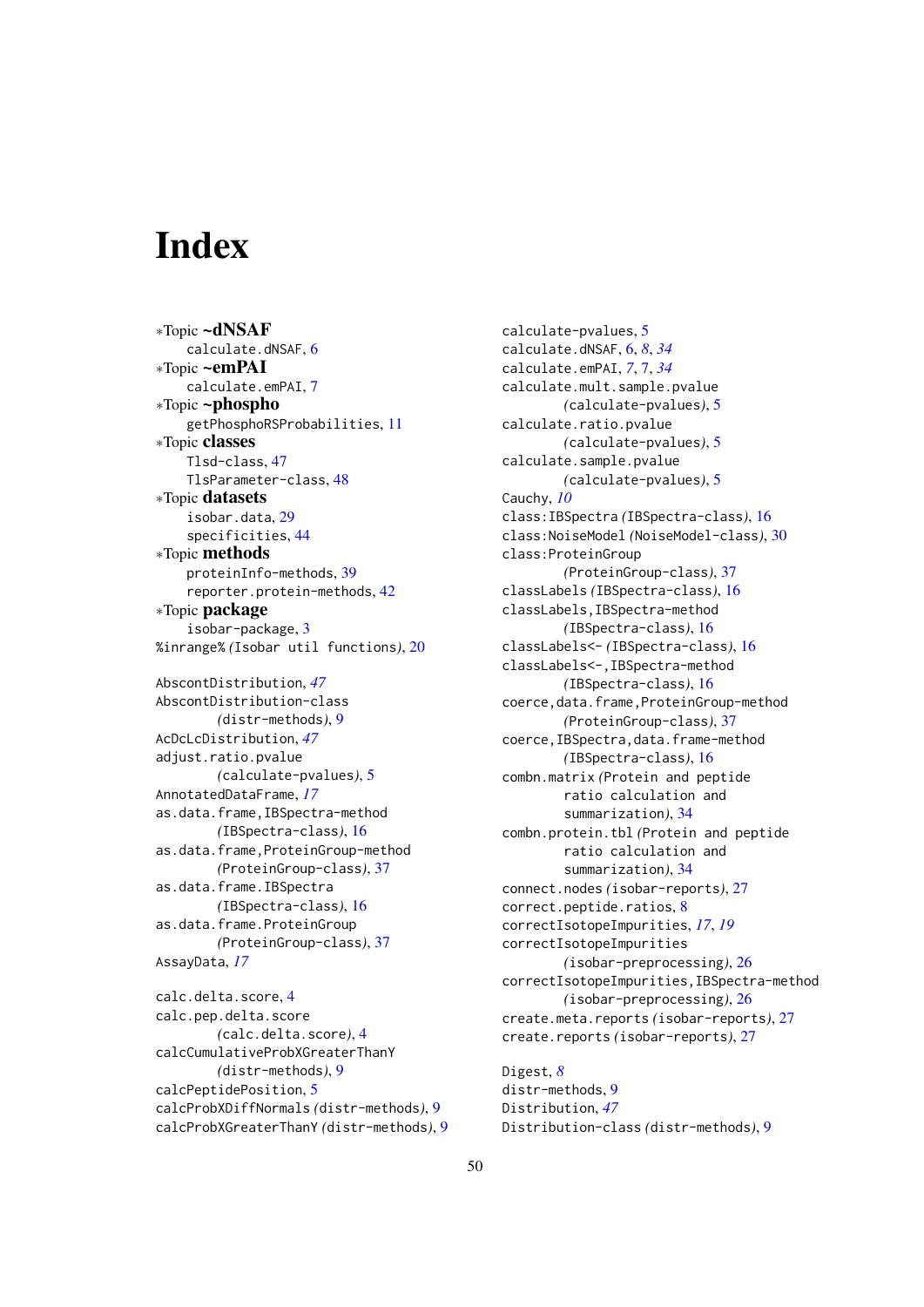### $I<sub>N</sub>$  in  $I<sub>N</sub>$  is  $I<sub>N</sub>$  in  $I<sub>N</sub>$  in  $I<sub>N</sub>$  in  $I<sub>N</sub>$  in  $I<sub>N</sub>$  in  $I<sub>N</sub>$  in  $I<sub>N</sub>$  in  $I<sub>N</sub>$  in  $I<sub>N</sub>$  in  $I<sub>N</sub>$  in  $I<sub>N</sub>$  in  $I<sub>N</sub>$  in  $I<sub>N</sub>$  in  $I<sub>N</sub>$  in  $I<sub>N</sub>$  in

distrprint *(*distr-methods*)*, [9](#page-8-0) do.log *(*IBSpectra.log*)*, [19](#page-18-0) do.log,IBSpectra,character-method *(*IBSpectra.log*)*, [19](#page-18-0) draw.boxplot *(*isobar-reports*)*, [27](#page-26-0) draw.protein.group *(*isobar-reports*)*, [27](#page-26-0) draw.proteingroup.row *(*isobar-reports*)*, [27](#page-26-0) eSet, *[17](#page-16-0)* estimateRatio, *[18](#page-17-0)*, *[36](#page-35-0)* estimateRatio *(*isobar-analysis*)*, [20](#page-19-0) estimateRatio,IBSpectra,ANY,character,character,character,missing-method fitTlsd *(*fit distributions*)*, [10](#page-9-0) *(*isobar-analysis*)*, [20](#page-19-0) estimateRatio,IBSpectra,ANY,character,character,character,NULL-method<br>GeneralNoiseModel-class *(*isobar-analysis*)*, [20](#page-19-0) estimateRatio,IBSpectra,ANY,character,character,missing,character-method *(*NoiseModel-class*)*, [30](#page-29-0) *(*isobar-analysis*)*, [20](#page-19-0) estimateRatio,IBSpectra,ANY,character,character,missing,data.frame-method<br>estimateRatio,IBSpectra,ANY,character,character,missing,data.frame-method *(*isobar-analysis*)*, [20](#page-19-0) estimateRatio,IBSpectra,ANY,character,character,missing,matrix-method get.pep.group *(*ProteinGroup-class*)*, [37](#page-36-0) *(*isobar-analysis*)*, [20](#page-19-0) estimateRatio,IBSpectra,ANY,character,character,<u>NULL,character-method</u><br>estimateRatio,IBSpectra,ANY,character,character,NULL,character,nethode *(*isobar-analysis*)*, [20](#page-19-0) etPeptideModifContext,[11](#page-10-0)<br>estimateRatio,IBSpectra,ANY,character,character,NULL,data,frame-method *(*isobar-analysis*)*, [20](#page-19-0) estimateRatio,IBSpectra,ANY,character,character,NULL,matrix-methodb<br>.estimateRatio,IBSpectra,ANY,character,character,NULL,matrix-method *(*isobar-analysis*)*, [20](#page-19-0) estimateRatio,IBSpectra,ANY,missing,missing,character,missing-method<br>,estimateRatio,IBSpectra,ANY,missing,missing,character,missing-method *(*isobar-analysis*)*, [20](#page-19-0) rsopar=anarysis), 20<br>|estimateRatio,IBSpectra,ANY,missing,missing,missing,character-method *(*isobar-analysis*)*, [20](#page-19-0) estimateRatioForPeptide *(*isobar-analysis*)*, [20](#page-19-0) estimateRatioForProtein *(*isobar-analysis*)*, [20](#page-19-0) estimateRatioNumeric *(*isobar-analysis*)*, [20](#page-19-0) estimateRatioNumeric,numeric,numeric,missing-getbendInfo,[13](#page-12-0) *(*isobar-analysis*)*, [20](#page-19-0) estimateRatioNumeric,numeric,numeric,NoiseModeltpethodoFromPhosphoSitePlus *(*isobar-analysis*)*, [20](#page-19-0) estimateRatioNumeric,numeric,numeric,NULL-met<mark>bod<sub>p, [37](#page-36-0)</sub></mark> *(*isobar-analysis*)*, [20](#page-19-0) exclude *(*isobar-preprocessing*)*, [26](#page-25-0) exclude,IBSpectra,character-method *(*isobar-preprocessing*)*, [26](#page-25-0) ExponentialNoANoiseModel-class *(*NoiseModel-class*)*, [30](#page-29-0) ExponentialNoiseModel-class *(*NoiseModel-class*)*, [30](#page-29-0) expression, *[45](#page-44-0)* fData, *[17](#page-16-0)* filterSpectraDeltaScore *(*calc.delta.score*)*, [4](#page-3-0) filterSpectraPhosphoRS *(*getPhosphoRSProbabilities*)*, [11](#page-10-0) fit distributions, [10](#page-9-0) fitCauchy *(*fit distributions*)*, [10](#page-9-0) fitGaussianMixture *(*fit distributions*)*, [10](#page-9-0) fitNorm *(*fit distributions*)*, [10](#page-9-0) fitNormalCauchyMixture *(*fit distributions*)*, [10](#page-9-0) fitWeightedNorm *(*fit distributions*)*, [10](#page-9-0) get.log *(*IBSpectra.log*)*, [19](#page-18-0) *(*IBSpectra.log*)*, [19](#page-18-0) get\_n\_proteins *(*isobar-reports*)*, [27](#page-26-0) getMultUnifPValues *(*isobar-analysis*)*, [20](#page-19-0) getPhosphoRSProbabilities, [11](#page-10-0) *(*proteinInfo-methods*)*, [39](#page-38-0) *(*proteinInfo-methods*)*, [39](#page-38-0) *(*proteinInfo-methods*)*, [39](#page-38-0) getProteinInfoFromNextProt *(*proteinInfo-methods*)*, [39](#page-38-0) getProteinInfoFromTheInternet *(*proteinInfo-methods*)*, [39](#page-38-0) getProteinInfoFromUniprot, *[7,](#page-6-0) [8](#page-7-0)* getProteinInfoFromUniprot *(*proteinInfo-methods*)*, [39](#page-38-0) getPtmInfoFromNextprot *(*getPtmInfo*)*, [13](#page-12-0) *(*getPtmInfo*)*, [13](#page-12-0) group-specific *(*specificities*)*, [44](#page-43-0) groupMemberPeptides, [15](#page-14-0) GROUPSPECIFIC *(*specificities*)*, [44](#page-43-0) human.protein.names, [16](#page-15-0) ib\_phospho *(*isobar.data*)*, [29](#page-28-0) IBSpectra, *[12](#page-11-0)*, *[22](#page-21-0)[–24](#page-23-0)*, *[26,](#page-25-0) [27](#page-26-0)*, *[29](#page-28-0)*, *[36](#page-35-0)*, *[39](#page-38-0)* IBSpectra *(*IBSpectra-class*)*, [16](#page-15-0)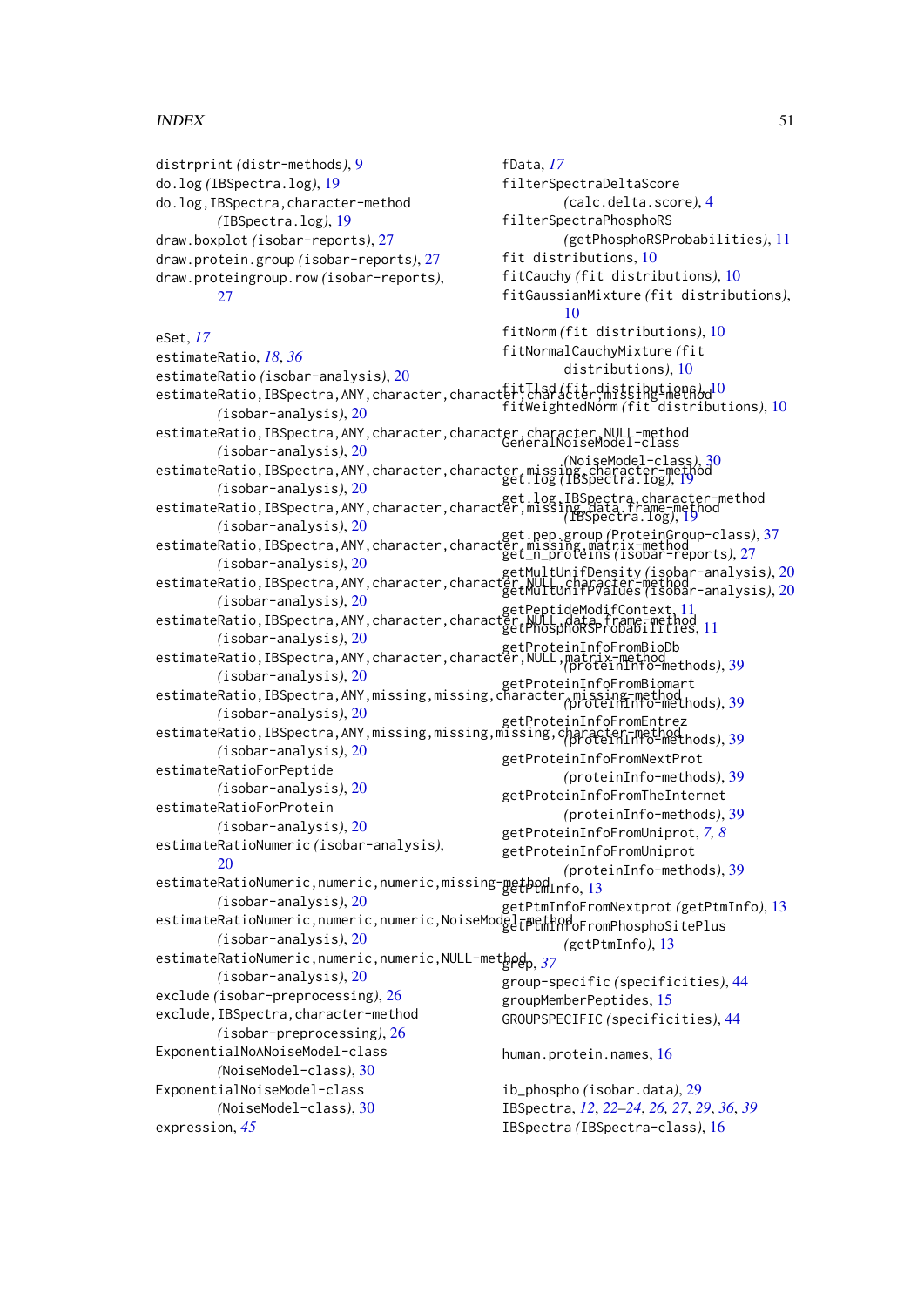IBSpectra-class, [16](#page-15-0) ibSpectra.as.concise.data.frame *(*IBSpectra-class*)*, [16](#page-15-0) IBSpectra.log, [19](#page-18-0) IBSpectraTypes, *[16](#page-15-0)* IBSpectraTypes *(*IBSpectra-class*)*, [16](#page-15-0) ibspiked\_set1 *(*isobar.data*)*, [29](#page-28-0) ibspiked\_set2 *(*isobar.data*)*, [29](#page-28-0) identify, *[30](#page-29-0)* indistinguishableProteins *(*ProteinGroup-class*)*, [37](#page-36-0) indistinguishableProteins, ProteinGroup, ANY, AN<sup>1</sup>QRethGoperties, [28](#page-27-0) *(*ProteinGroup-class*)*, [37](#page-36-0) indistinguishableProteins, ProteinGroup, character, mtssingomethods (isobar-reports), [27](#page-26-0) *(*ProteinGroup-class*)*, [37](#page-36-0) indistinguishableProteins, ProteinGroup, missing, Charactery MoiseModel-method *(*ProteinGroup-class*)*, [37](#page-36-0) indistinguishableProteins, ProteinGroup, missing, Missing-MethodoiseModel-class), [30](#page-29-0) *(*ProteinGroup-class*)*, [37](#page-36-0) indistinguishableProteins,ProteinGroup-method *(*ProteinGroup-class*)*, [37](#page-36-0) initialize,IBSpectra-method *(*IBSpectra-class*)*, [16](#page-15-0) initialize,NoiseModel-method *(*NoiseModel-class*)*, [30](#page-29-0) initialize.env *(*isobar-reports*)*, [27](#page-26-0) InverseNoANoiseModel-class *(*NoiseModel-class*)*, [30](#page-29-0) InverseNoiseModel-class *(*NoiseModel-class*)*, [30](#page-29-0) is.logged *(*IBSpectra.log*)*, [19](#page-18-0) is.logged,IBSpectra,character-method *(*IBSpectra.log*)*, [19](#page-18-0) isobar *(*isobar-package*)*, [3](#page-2-0) Isobar util functions, [20](#page-19-0) isobar-analysis, *[18](#page-17-0)*, [20,](#page-19-0) *[24](#page-23-0)*, *[26,](#page-25-0) [27](#page-26-0)*, *[29](#page-28-0)*, *[36](#page-35-0)* isobar-import, [23](#page-22-0) isobar-package, [3](#page-2-0) isobar-plots, *[18](#page-17-0)*, *[22](#page-21-0)*, *[24](#page-23-0)*, [25,](#page-24-0) *[27](#page-26-0)* isobar-preprocessing, *[18](#page-17-0)*, *[22](#page-21-0)*, *[24](#page-23-0)*, *[26](#page-25-0)*, [26,](#page-25-0) *[29](#page-28-0)*, *[36](#page-35-0)* isobar-reports, [27](#page-26-0) isobar.data, [29](#page-28-0) isotopeImpurities, *[26](#page-25-0)* isotopeImpurities *(*IBSpectra-class*)*, [16](#page-15-0) isotopeImpurities,IBSpectra-method *(*IBSpectra-class*)*, [16](#page-15-0) isotopeImpurities<- *(*IBSpectra-class*)*, [16](#page-15-0) isotopeImpurities<-,IBSpectra-method *(*IBSpectra-class*)*, [16](#page-15-0) iTRAQ4plexSpectra, *[23](#page-22-0)*

iTRAQ4plexSpectra *(*IBSpectra-class*)*, [16](#page-15-0) iTRAQ4plexSpectra-class *(*IBSpectra-class*)*, [16](#page-15-0) iTRAQ8plexSpectra, *[23](#page-22-0)* iTRAQ8plexSpectra *(*IBSpectra-class*)*, [16](#page-15-0) iTRAQ8plexSpectra-class *(*IBSpectra-class*)*, [16](#page-15-0) iTRAQSpectra *(*IBSpectra-class*)*, [16](#page-15-0) iTRAQSpectra-class *(*IBSpectra-class*)*, [16](#page-15-0) legend, *[30](#page-29-0)* load.properties *(*isobar-reports*)*, [27](#page-26-0) lowIntensity *(*NoiseModel-class*)*, [30](#page-29-0) *(*NoiseModel-class*)*, [30](#page-29-0) lowIntensity<-,NoiseModel-method *(*NoiseModel-class*)*, [30](#page-29-0) maplot *(*isobar-plots*)*, [25](#page-24-0) maplot,IBSpectra,character,character-method *(*isobar-plots*)*, [25](#page-24-0) maplot,IBSpectra,missing,missing-method *(*isobar-plots*)*, [25](#page-24-0) maplot,missing,numeric,numeric-method *(*isobar-plots*)*, [25](#page-24-0) maplot.protein, [29](#page-28-0) maplot2 *(*isobar-plots*)*, [25](#page-24-0) maplot2,ANY,character,character-method *(*isobar-plots*)*, [25](#page-24-0) maplot2,list,character,character-method *(*isobar-plots*)*, [25](#page-24-0) MIAME, *[17](#page-16-0)* modif.site.count *(*observedKnownSites*)*, [32](#page-31-0) modif.sites *(*observedKnownSites*)*, [32](#page-31-0) modifs *(*isobar-reports*)*, [27](#page-26-0) MSnbase, *[17](#page-16-0)* MSnSet, *[17](#page-16-0)* my.protein.info *(*human.protein.names*)*, [16](#page-15-0) n.observable.peptides *(*calculate.emPAI*)*, [7](#page-6-0) naRegion *(*NoiseModel-class*)*, [30](#page-29-0) naRegion,NoiseModel-method *(*NoiseModel-class*)*, [30](#page-29-0) naRegion<- *(*NoiseModel-class*)*, [30](#page-29-0) naRegion<-,NoiseModel-method *(*NoiseModel-class*)*, [30](#page-29-0) noise.model.hcd *(*isobar.data*)*, [29](#page-28-0)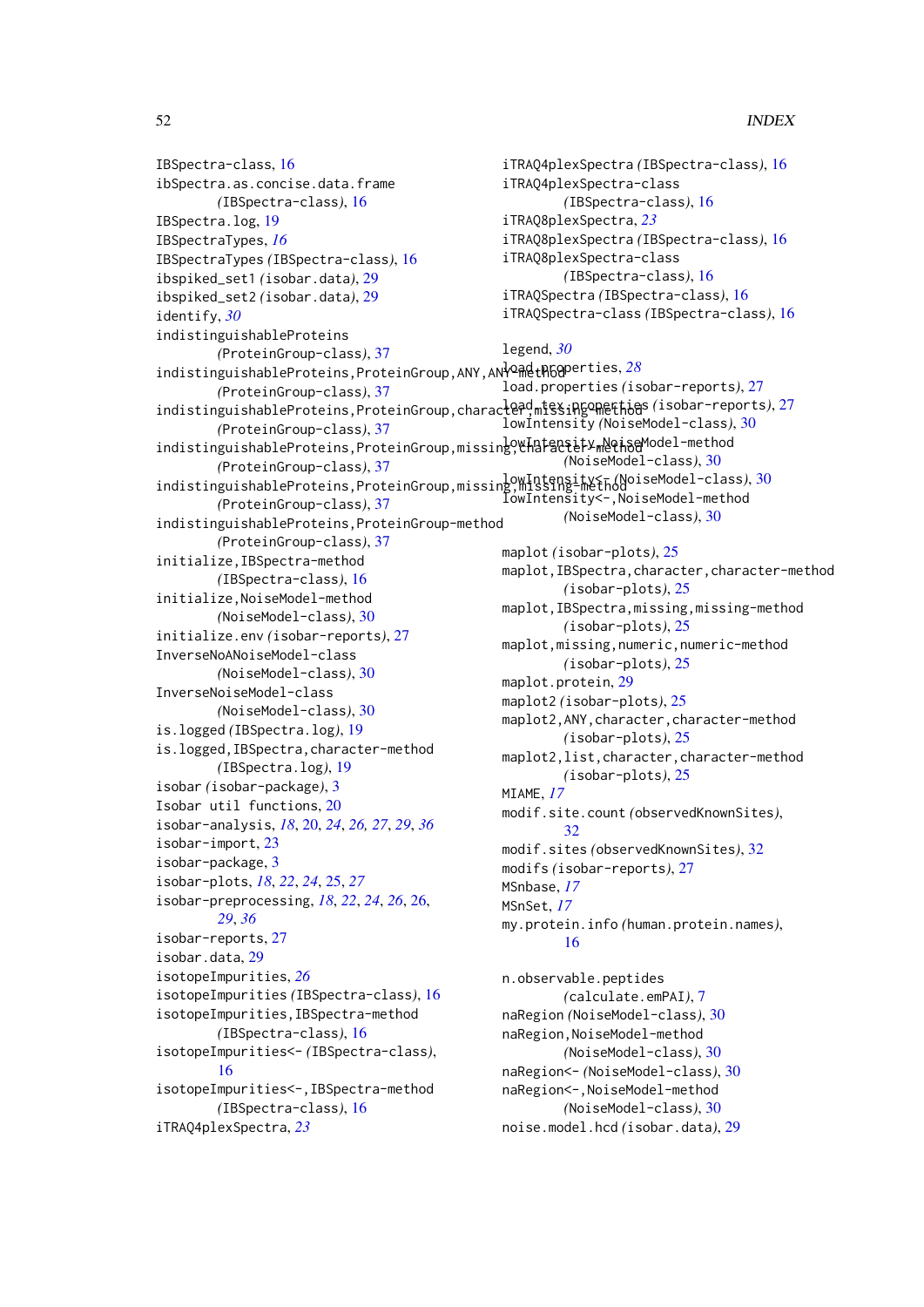noiseFunction *(*NoiseModel-class*)*, [30](#page-29-0) noiseFunction,NoiseModel-method *(*NoiseModel-class*)*, [30](#page-29-0) NoiseModel *(*NoiseModel-class*)*, [30](#page-29-0) NoiseModel,IBSpectra-method *(*NoiseModel-class*)*, [30](#page-29-0) NoiseModel-class, [30](#page-29-0) Norm, *[10](#page-9-0)* normalize, *[19](#page-18-0)* normalize *(*isobar-preprocessing*)*, [26](#page-25-0) number.ranges, [32](#page-31-0) observable.peptides, *[8](#page-7-0)* observable.peptides *(*calculate.emPAI*)*, [7](#page-6-0) observedKnownSites, [32](#page-31-0) OptionalParameter, *[48](#page-47-0)* p.adjust, *[36](#page-35-0)* Parameter, *[48](#page-47-0)* parameter *(*NoiseModel-class*)*, [30](#page-29-0) parameter,NoiseModel-method *(*NoiseModel-class*)*, [30](#page-29-0) Parameter-class *(*distr-methods*)*, [9](#page-8-0) parameter<- *(*NoiseModel-class*)*, [30](#page-29-0) parameter<-,NoiseModel-method *(*NoiseModel-class*)*, [30](#page-29-0) paste, *[40](#page-39-0)* paste0 *(*Isobar util functions*)*, [20](#page-19-0) peptide.count, [33](#page-32-0) peptideInfo *(*ProteinGroup-class*)*, [37](#page-36-0) peptideInfo,ProteinGroup-method *(*ProteinGroup-class*)*, [37](#page-36-0) peptideInfo-methods *(*ProteinGroup-class*)*, [37](#page-36-0) peptideNProtein *(*ProteinGroup-class*)*, [37](#page-36-0) peptideNProtein,ProteinGroup-method *(*ProteinGroup-class*)*, [37](#page-36-0) peptideRatios, *[6](#page-5-0)* peptideRatios *(*Protein and peptide ratio calculation and summarization*)*, [34](#page-33-0) peptideRatiosNotQuant *(*Protein and peptide ratio calculation and summarization*)*, [34](#page-33-0) peptides, *[34](#page-33-0)*, *[45](#page-44-0)* peptides *(*ProteinGroup-class*)*, [37](#page-36-0) peptides,ProteinGroup,character-method *(*ProteinGroup-class*)*, [37](#page-36-0) peptides,ProteinGroup,missing-method *(*ProteinGroup-class*)*, [37](#page-36-0) peptideSpecificity *(*ProteinGroup-class*)*, [37](#page-36-0)

peptideSpecificity,ProteinGroup-method *(*ProteinGroup-class*)*, [37](#page-36-0) phenoData, *[18](#page-17-0)* plot, *[30](#page-29-0)* plot.default, *[30](#page-29-0)* plot.NoiseModel *(*NoiseModel-class*)*, [30](#page-29-0) plotRatio *(*isobar-plots*)*, [25](#page-24-0) plotRatio, IBSpectra, character, character, character-metho *(*isobar-plots*)*, [25](#page-24-0) print\_classlabels\_tbl *(*isobar-reports*)*,  $27$ print\_groupsize *(*isobar-reports*)*, [27](#page-26-0) print\_longtablehdr *(*isobar-reports*)*, [27](#page-26-0) print\_longtablehdr\_peptide *(*isobar-reports*)*, [27](#page-26-0) print\_protein\_grp\_info *(*isobar-reports*)*, [27](#page-26-0) print\_protein\_grp\_tbl *(*isobar-reports*)*, [27](#page-26-0) print\_protein\_notquant\_tbl *(*isobar-reports*)*, [27](#page-26-0) print\_protein\_quant\_tbl *(*isobar-reports*)*, [27](#page-26-0) print\_sign\_proteins\_tbl *(*isobar-reports*)*, [27](#page-26-0) property *(*isobar-reports*)*, [27](#page-26-0) Protein and peptide ratio calculation and summarization, [34](#page-33-0) protein.ac *(*ProteinGroup-class*)*, [37](#page-36-0) protein.ac,ProteinGroup,character-method *(*ProteinGroup-class*)*, [37](#page-36-0) protein.ac,ProteinGroup,missing-method *(*ProteinGroup-class*)*, [37](#page-36-0) protein.g, *[40](#page-39-0)*, *[46](#page-45-0)* protein.g *(*ProteinGroup-class*)*, [37](#page-36-0) protein.g,ProteinGroup,character,character-method *(*ProteinGroup-class*)*, [37](#page-36-0) protein.g,ProteinGroup,character-method *(*ProteinGroup-class*)*, [37](#page-36-0) proteinDescription *(*proteinNameAndDescription*)*, [41](#page-40-0) proteinGeneName *(*proteinNameAndDescription*)*, [41](#page-40-0) ProteinGroup, *[7,](#page-6-0) [8](#page-7-0)*, *[17,](#page-16-0) [18](#page-17-0)*, *[22](#page-21-0)*, *[24](#page-23-0)*, *[27](#page-26-0)*, *[34](#page-33-0)*, *[45](#page-44-0)* ProteinGroup *(*ProteinGroup-class*)*, [37](#page-36-0) proteinGroup *(*IBSpectra-class*)*, [16](#page-15-0) ProteinGroup,data.frame,missing-method *(*ProteinGroup-class*)*, [37](#page-36-0) ProteinGroup,data.frame,NULL-method *(*ProteinGroup-class*)*, [37](#page-36-0) ProteinGroup,data.frame,ProteinGroup-method *(*ProteinGroup-class*)*, [37](#page-36-0)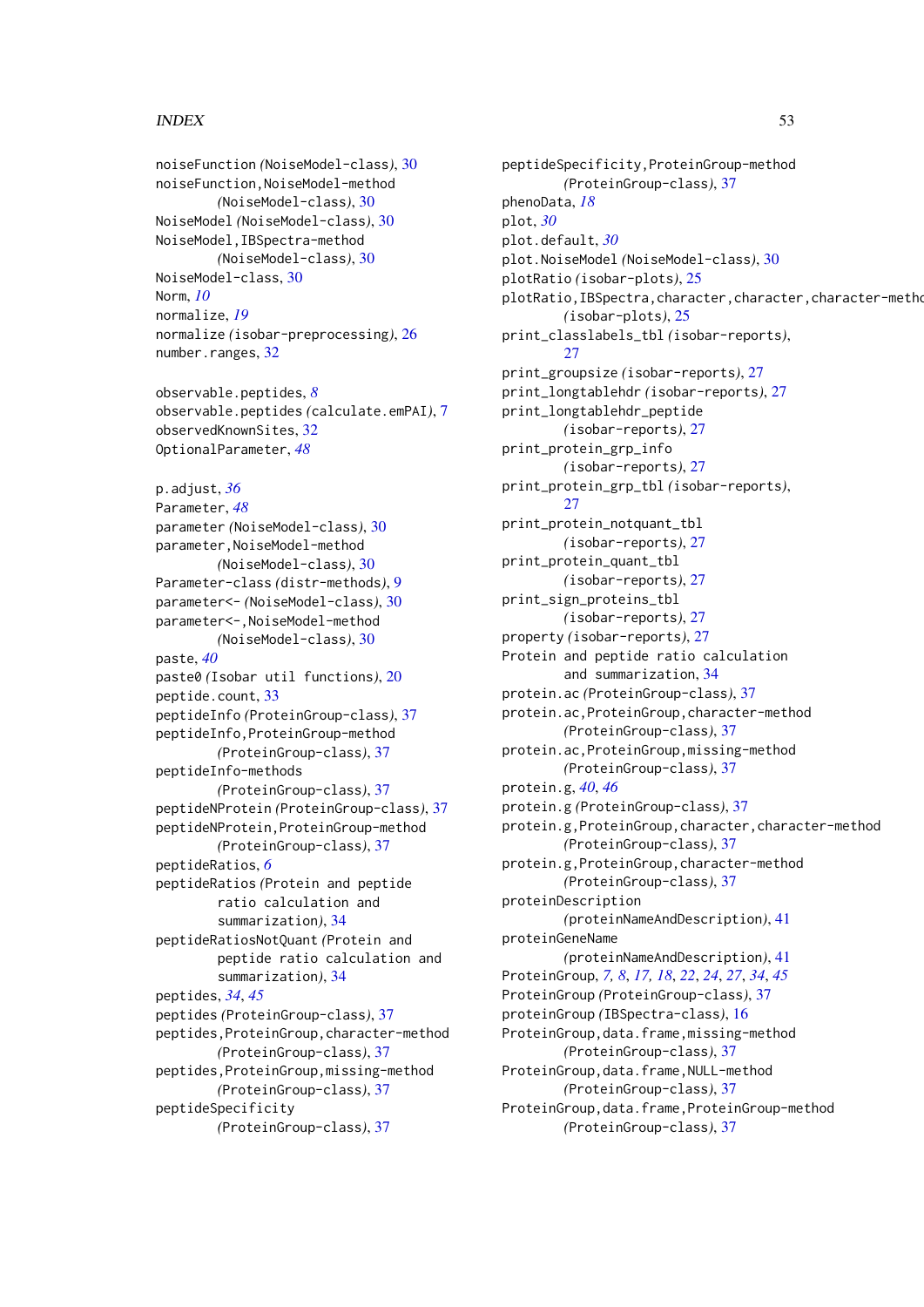proteinGroup,IBSpectra-method *(*IBSpectra-class*)*, [16](#page-15-0) ProteinGroup-class, [37](#page-36-0) proteinGroup.as.concise.data.frame *(*ProteinGroup-class*)*, [37](#page-36-0) proteinGroup<- *(*IBSpectra-class*)*, [16](#page-15-0) proteinGroup<-,IBSpectra-method *(*IBSpectra-class*)*, [16](#page-15-0) proteinGroupTable *(*ProteinGroup-class*)*, [37](#page-36-0) proteinGroupTable,ProteinGroup-method *(*ProteinGroup-class*)*, [37](#page-36-0) proteinID *(*proteinNameAndDescription*)*, [41](#page-40-0) proteinInfo, *[7,](#page-6-0) [8](#page-7-0)* proteinInfo *(*proteinInfo-methods*)*, [39](#page-38-0) proteinInfo,ProteinGroup,character,missing-method reporterData *(*IBSpectra-class*)*, [16](#page-15-0) *(*proteinInfo-methods*)*, [39](#page-38-0) proteinInfo,ProteinGroup,missing,character-method *(*proteinInfo-methods*)*, [39](#page-38-0) proteinInfo,ProteinGroup,missing,missing-meth**od**porterData<-,IBSpectra-method *(*proteinInfo-methods*)*, [39](#page-38-0) proteinInfo,ProteinGroup-method *(*proteinInfo-methods*)*, [39](#page-38-0) proteinInfo-methods, [39](#page-38-0) proteinInfo<- *(*proteinInfo-methods*)*, [39](#page-38-0) proteinInfo<-,ProteinGroup-method *(*proteinInfo-methods*)*, [39](#page-38-0) proteinInfoIsOnSpliceVariants *(*proteinInfo-methods*)*, [39](#page-38-0) proteinNameAndDescription, [41](#page-40-0) proteinRatios, *[6](#page-5-0)*, *[10](#page-9-0)*, *[22](#page-21-0)* proteinRatios *(*Protein and peptide ratio calculation and summarization*)*, [34](#page-33-0) protGgdata *(*isobar-plots*)*, [25](#page-24-0) protGgdata,ANY,character,character-method *(*isobar-plots*)*, [25](#page-24-0) raplot *(*isobar-plots*)*, [25](#page-24-0) raplot,IBSpectra-method *(*isobar-plots*)*,  $25$ 

ratiosReshapeWide, [42](#page-41-0)

read.mzid *(*isobar-import*)*, [23](#page-22-0) readIBSpectra, *[12](#page-11-0)*, *[16,](#page-15-0) [17](#page-16-0)*

readIBSpectra *(*isobar-import*)*, [23](#page-22-0)

*(*isobar-import*)*, [23](#page-22-0)

*(*isobar-import*)*, [23](#page-22-0)

*(*isobar-import*)*, [23](#page-22-0)

readIBSpectra,character,character-method

readIBSpectra, character, character, character-methodterMassPrecision, IBSpectra, missing-method readIBSpectra, character, character, missing-methoporterProteins (ProteinGroup-class), readIBSpectra,character,data.frame,character-method *(*isobar-import*)*, [23](#page-22-0) readIBSpectra,character,data.frame,missing-method *(*isobar-import*)*, [23](#page-22-0) readPhosphoRSOutput *(*getPhosphoRSProbabilities*)*, [11](#page-10-0) readProteinGroup *(*ProteinGroup-class*)*, [37](#page-36-0) readProteinGroup2 *(*ProteinGroup-class*)*, [37](#page-36-0) reporter-specific *(*specificities*)*, [44](#page-43-0) reporter.protein *(*reporter.protein-methods*)*, [42](#page-41-0) reporter.protein,ProteinGroup,character-method *(*reporter.protein-methods*)*, [42](#page-41-0) reporter.protein-methods, [42](#page-41-0) reporterData,IBSpectra-method *(*IBSpectra-class*)*, [16](#page-15-0) reporterData<- *(*IBSpectra-class*)*, [16](#page-15-0) *(*IBSpectra-class*)*, [16](#page-15-0) reporterIntensities, *[17](#page-16-0)* reporterIntensities *(*IBSpectra-class*)*, [16](#page-15-0) reporterIntensities,IBSpectra-method *(*IBSpectra-class*)*, [16](#page-15-0) reporterIntensities<- *(*IBSpectra-class*)*, [16](#page-15-0) reporterIntensities<-,IBSpectra-method *(*IBSpectra-class*)*, [16](#page-15-0) reporterIntensityPlot *(*isobar-plots*)*, [25](#page-24-0) reporterIntensityPlot,IBSpectra-method *(*isobar-plots*)*, [25](#page-24-0) reporterIntensityPlot-methods *(*isobar-plots*)*, [25](#page-24-0) reporterMasses, *[17](#page-16-0)* reporterMasses *(*IBSpectra-class*)*, [16](#page-15-0) reporterMasses,IBSpectra-method *(*IBSpectra-class*)*, [16](#page-15-0) reporterMasses<- *(*IBSpectra-class*)*, [16](#page-15-0) reporterMasses<-,IBSpectra-method *(*IBSpectra-class*)*, [16](#page-15-0) reporterMassPrecision *(*isobar-plots*)*, [25](#page-24-0) reporterMassPrecision,IBSpectra,logical-method *(*isobar-plots*)*, [25](#page-24-0) *(*isobar-plots*)*, [25](#page-24-0) [37](#page-36-0) reporterProteins,ProteinGroup-method *(*ProteinGroup-class*)*, [37](#page-36-0)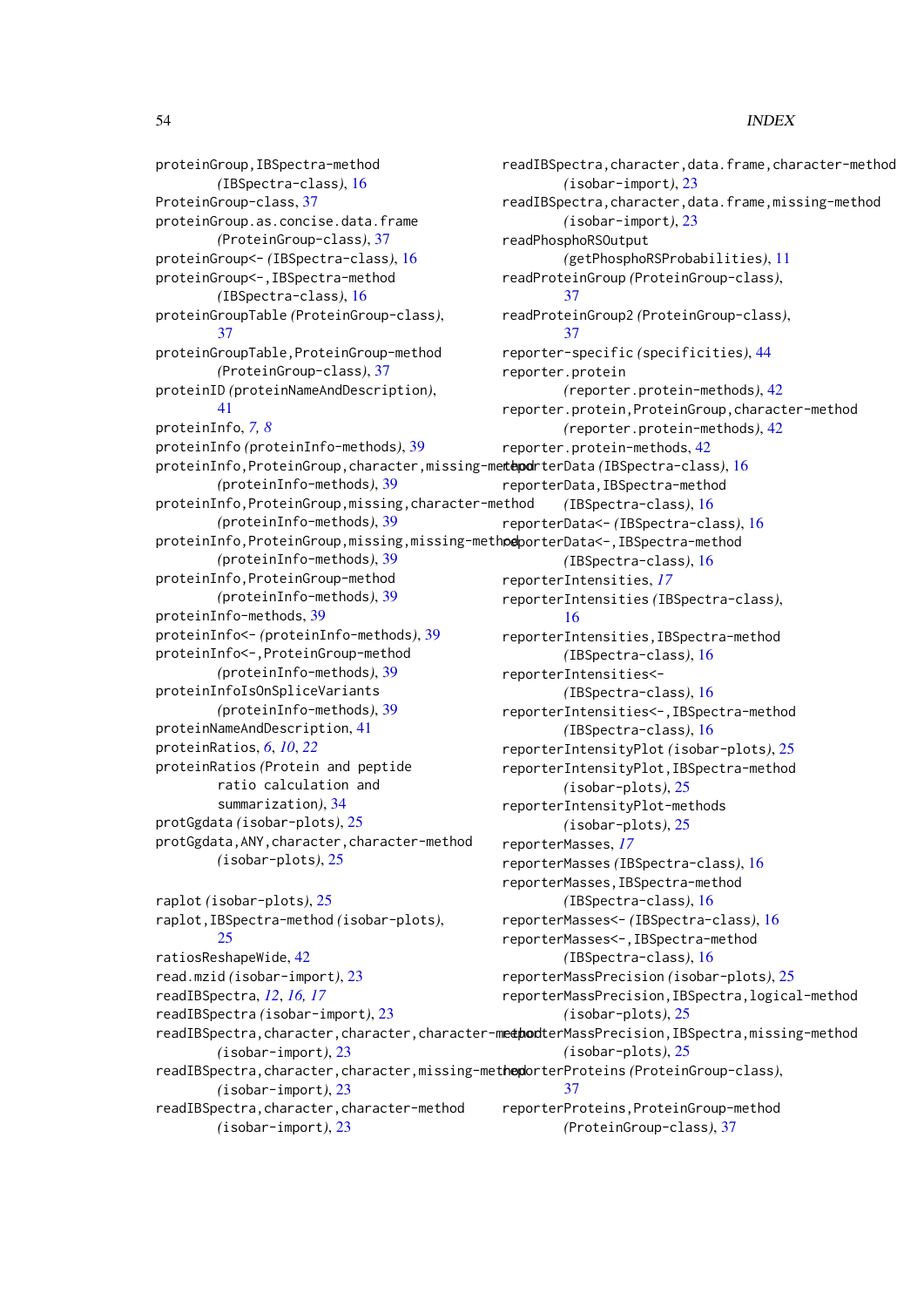REPORTERSPECIFIC *(*specificities*)*, [44](#page-43-0) reporterTagMasses *(*IBSpectra-class*)*, [16](#page-15-0) reporterTagMasses,IBSpectra-method *(*IBSpectra-class*)*, [16](#page-15-0) reporterTagNames *(*IBSpectra-class*)*, [16](#page-15-0) reporterTagNames,IBSpectra-method *(*IBSpectra-class*)*, [16](#page-15-0) sanitize, [43](#page-42-0) sequence.coverage *(*peptide.count*)*, [33](#page-32-0) shared.ratios, [43,](#page-42-0) *[44](#page-43-0)* shared.ratios.sign, *[44](#page-43-0)*, [44](#page-43-0) show,IBSpectra-method *(*IBSpectra-class*)*, [16](#page-15-0) show,NoiseModel-method *(*NoiseModel-class*)*, [30](#page-29-0) show,ProteinGroup-method *(*ProteinGroup-class*)*, [37](#page-36-0) SPECIFICITIES *(*specificities*)*, [44](#page-43-0) specificities, *[21](#page-20-0)*, [44,](#page-43-0) *[46](#page-45-0)* spectra.count, *[45](#page-44-0)* spectra.count *(*peptide.count*)*, [33](#page-32-0) spectra.count2, [45](#page-44-0) spectrumSel, *[46](#page-45-0)* spectrumSel *(*IBSpectra-class*)*, [16](#page-15-0) spectrumSel,IBSpectra,character,missing-method *(*IBSpectra-class*)*, [16](#page-15-0) *(*IBSpectra-class*)*, [16](#page-15-0) spectrumSel,IBSpectra,data.frame,missing-method TMTSpectra-class *(*IBSpectra-class*)*, [16](#page-15-0) *(*IBSpectra-class*)*, [16](#page-15-0) spectrumSel, IBSpectra, matrix, missing-method *(*IBSpectra-class*)*, [16](#page-15-0) spectrumSel,IBSpectra,missing,character-method UnivariateDistribution, *[47](#page-46-0) (*IBSpectra-class*)*, [16](#page-15-0) spectrumSel, IBSpectra, missing, missing-method *(*IBSpectra-class*)*, [16](#page-15-0) spectrumTitles *(*IBSpectra-class*)*, [16](#page-15-0) spectrumTitles,IBSpectra-method *(*IBSpectra-class*)*, [16](#page-15-0) spectrumToPeptide *(*ProteinGroup-class*)*, [37](#page-36-0) spectrumToPeptide,ProteinGroup-method *(*ProteinGroup-class*)*, [37](#page-36-0) stddev *(*NoiseModel-class*)*, [30](#page-29-0) stddev, NoiseModel-method *(*NoiseModel-class*)*, [30](#page-29-0) subsetIBSpectra, *[18](#page-17-0)*, [46](#page-45-0) subtractAdditiveNoise *(*isobar-preprocessing*)*, [26](#page-25-0) subtractAdditiveNoise,IBSpectra-method *(*isobar-preprocessing*)*, [26](#page-25-0) summarize.ratios *(*Protein and peptide ratio calculation and summarization*)*, [34](#page-33-0)

summary.ProteinGroup *(*ProteinGroup-class*)*, [37](#page-36-0) testPdflatex *(*isobar-reports*)*, [27](#page-26-0) testPerl *(*isobar-reports*)*, [27](#page-26-0) tikz.proteingroup *(*isobar-reports*)*, [27](#page-26-0) Tlsd, *[48](#page-47-0)* Tlsd *(*Tlsd-class*)*, [47](#page-46-0) Tlsd-class, [47](#page-46-0) TlsParameter-class, [48](#page-47-0) TMT10plexSpectra, *[23](#page-22-0)* TMT10plexSpectra *(*IBSpectra-class*)*, [16](#page-15-0) TMT10plexSpectra-class *(*IBSpectra-class*)*, [16](#page-15-0) TMT2plexSpectra, *[23](#page-22-0)* TMT2plexSpectra *(*IBSpectra-class*)*, [16](#page-15-0) TMT2plexSpectra-class *(*IBSpectra-class*)*, [16](#page-15-0) TMT6plexSpectra, *[23](#page-22-0)* TMT6plexSpectra *(*IBSpectra-class*)*, [16](#page-15-0) TMT6plexSpectra-class *(*IBSpectra-class*)*, [16](#page-15-0) TMT6plexSpectra2 *(*IBSpectra-class*)*, [16](#page-15-0) TMT6plexSpectra2-class TMTSpectra *(*IBSpectra-class*)*, [16](#page-15-0) transform\_pepmodif *(*isobar-reports*)*, [27](#page-26-0) twodistr.plot *(*distr-methods*)*, [9](#page-8-0) UnivariateDistribution-class *(*distr-methods*)*, [9](#page-8-0) UnivDistrListOrDistribution, *[47](#page-46-0)* UNSPECIFIC *(*specificities*)*, [44](#page-43-0) unspecific *(*specificities*)*, [44](#page-43-0) URLdecode, *[24](#page-23-0)* variance *(*NoiseModel-class*)*, [30](#page-29-0) variance,NoiseModel,numeric,missing-method *(*NoiseModel-class*)*, [30](#page-29-0) variance,NoiseModel,numeric,numeric-method *(*NoiseModel-class*)*, [30](#page-29-0) VARMETADATA *(*IBSpectra-class*)*, [16](#page-15-0) weightedMean *(*Protein and peptide ratio calculation and summarization*)*, [34](#page-33-0) weightedMean,numeric,numeric-method *(*Protein and peptide ratio

> calculation and summarization*)*, [34](#page-33-0)